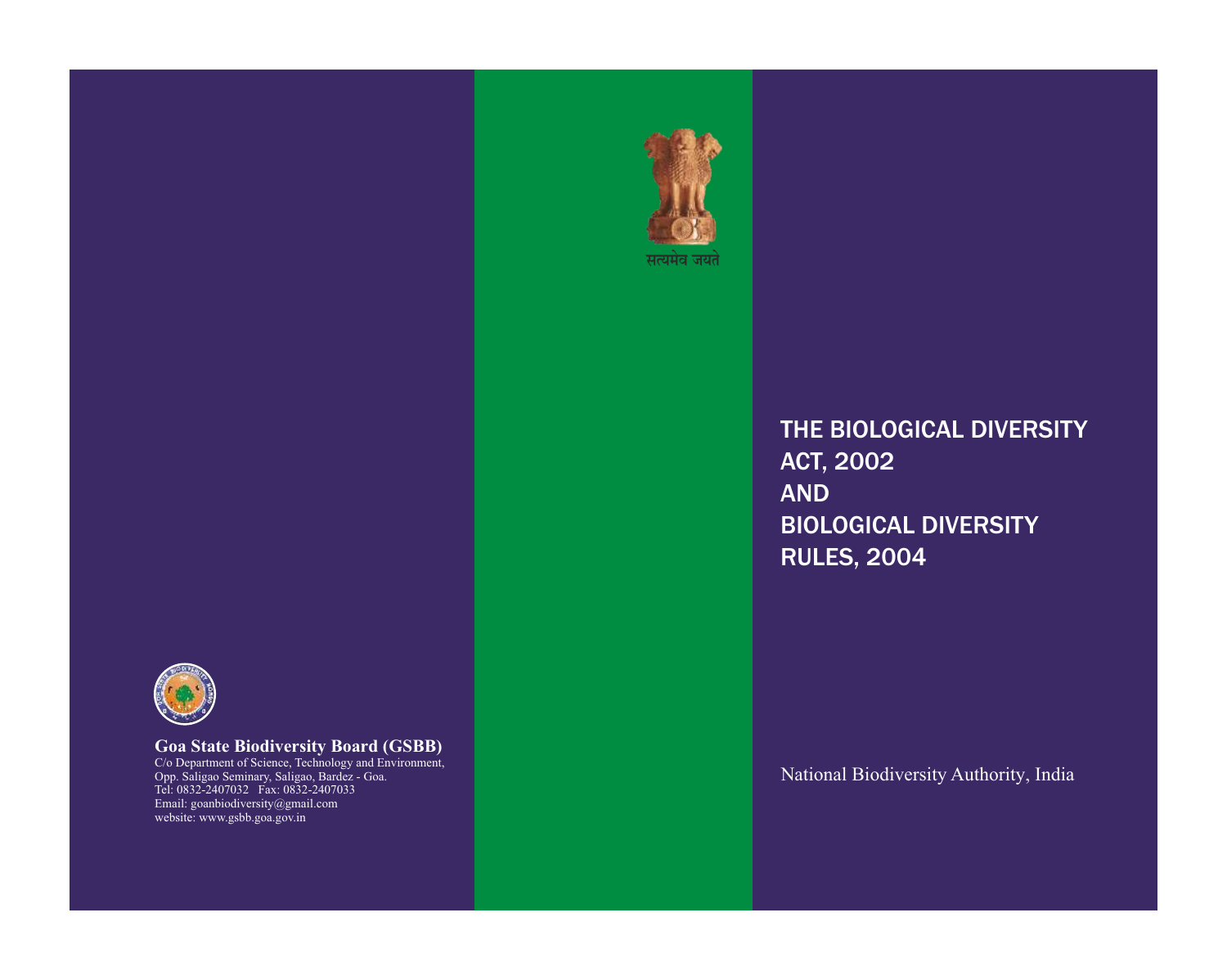

# THE BIOLOGICAL DIVERSITY ACT, 2002 AND BIOLOGICAL DIVERSITY RULES, 2004



National Biodiversity Authority India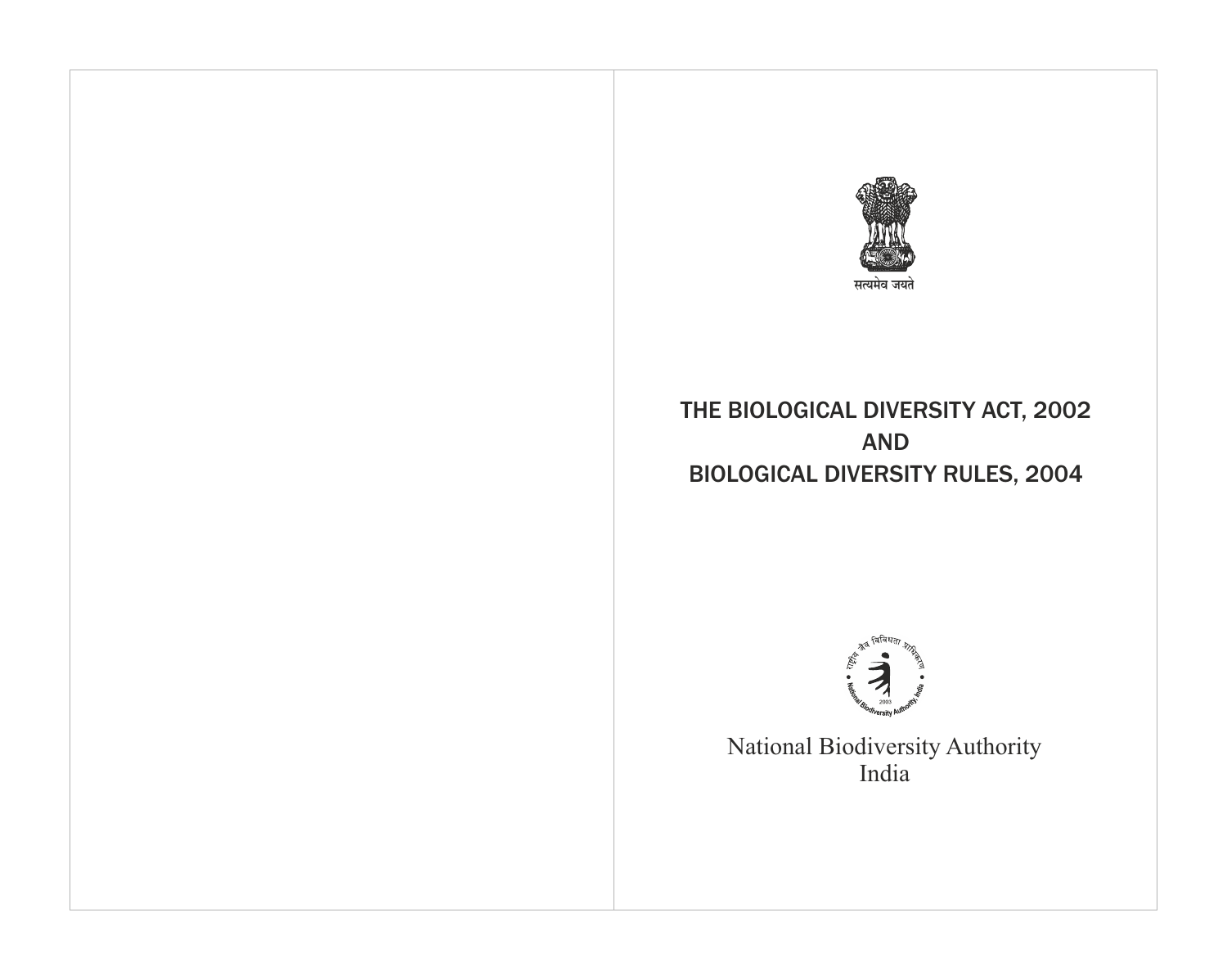| Copyright @ National Biodiversity Authority, 2004 |                                      |  |
|---------------------------------------------------|--------------------------------------|--|
|                                                   | First Publication, 2004  5000 copies |  |
|                                                   | Second Publication, 2007 3000 copies |  |
|                                                   | Third Publication, 2009  500 copies  |  |
|                                                   | Fourth Publication, 2009 1000 copies |  |
|                                                   |                                      |  |
|                                                   | 2010  1000 copies                    |  |
|                                                   |                                      |  |

This publication contains the Biological Diversity Act, 2002 and the Biological Diversity Rules, 2004 that was promulgated by the Government of India. This document may therefore be reproduced for educational and nonprofit purposes without special permission from the National Biodiversity Authority. The Authority would specially appreciate receiving a copy of any publication that uses this book as a source.

For bibliographic and reference purpose this publication should be referred to as, The Biological Diversity Act, 2002 and Biological Diversity Rules, 2004, National Biodiversity Authority (2004), 74 PP.

*For further information, please contact*: The Secretary National Biodiversity Authority 5<sup>th</sup> Floor, TICEL, Biopark, Taramani Road, Taramani, Chennai - 600 113. Tel:04422542777 Fax: 044 22541200 email : secretary@nbaindia.in Website : www.nbaindia.org

Printed by Pugmark Art Gallery, Kolhapur Ph.: 0231-2664822

# **CONTENTS**

| Sr.No.         | <b>SUBJECT</b>                                                        |                                                                   | PAGE No.       |
|----------------|-----------------------------------------------------------------------|-------------------------------------------------------------------|----------------|
|                | The Biological Diversity Act, 2002                                    |                                                                   | 1              |
| $\mathbf{1}$   | Chapter I                                                             | Preliminary                                                       | $\overline{2}$ |
|                | Chapter II                                                            | Regulation of Access to<br><b>Biological Diversity</b>            | 4              |
|                | Chapter III                                                           | National Biodiversity Authority                                   | 7              |
|                | Chapter IV                                                            | Functions and Powers of the<br>National Biodiversity Authority    | 13             |
|                | Chapter V                                                             | Approval by the<br>National Biodiversity Authority                | 14             |
|                | Chapter VI                                                            | <b>State Biodiversity Board</b>                                   | 17             |
|                | Chapter VII                                                           | Finance, Accounts and Audit of<br>National Biodiversity Authority | 20             |
|                | Chapter VIII                                                          | Finance, Accounts and Audit of<br><b>State Biodiversity Board</b> | 22             |
|                | Chapter IX                                                            | Duties of the Central and the<br><b>State Governments</b>         | 24             |
| Chapter X      |                                                                       | <b>Biodiversity Management</b><br>Committees                      | 27             |
|                | Chapter XI<br>Local Biodiversity Fund<br>Chapter XII<br>Miscellaneous |                                                                   | 28             |
|                |                                                                       |                                                                   | 30             |
| $\overline{2}$ |                                                                       | The Biological Diversity Rules - 2004                             |                |
| 3              | Form I                                                                | (Rule 14)                                                         | 61             |
| 4              | Form II                                                               | (Rule 17)                                                         | 64             |
| 5              | Form III                                                              | (Rule 18)                                                         | 66             |
| 6              | Form IV                                                               | (Rule 19)                                                         | 68             |
| $\tau$         | Form V                                                                | (Rule 23(1))                                                      | 70             |
| 8              | Form VI                                                               | (Rule 23(6))                                                      | 73             |
| 9              | Form VII                                                              | (Rule 24(1))                                                      | 75             |
| 10             | OFFICIAL GAZETTE - GOVT. OF GOA                                       |                                                                   | 77             |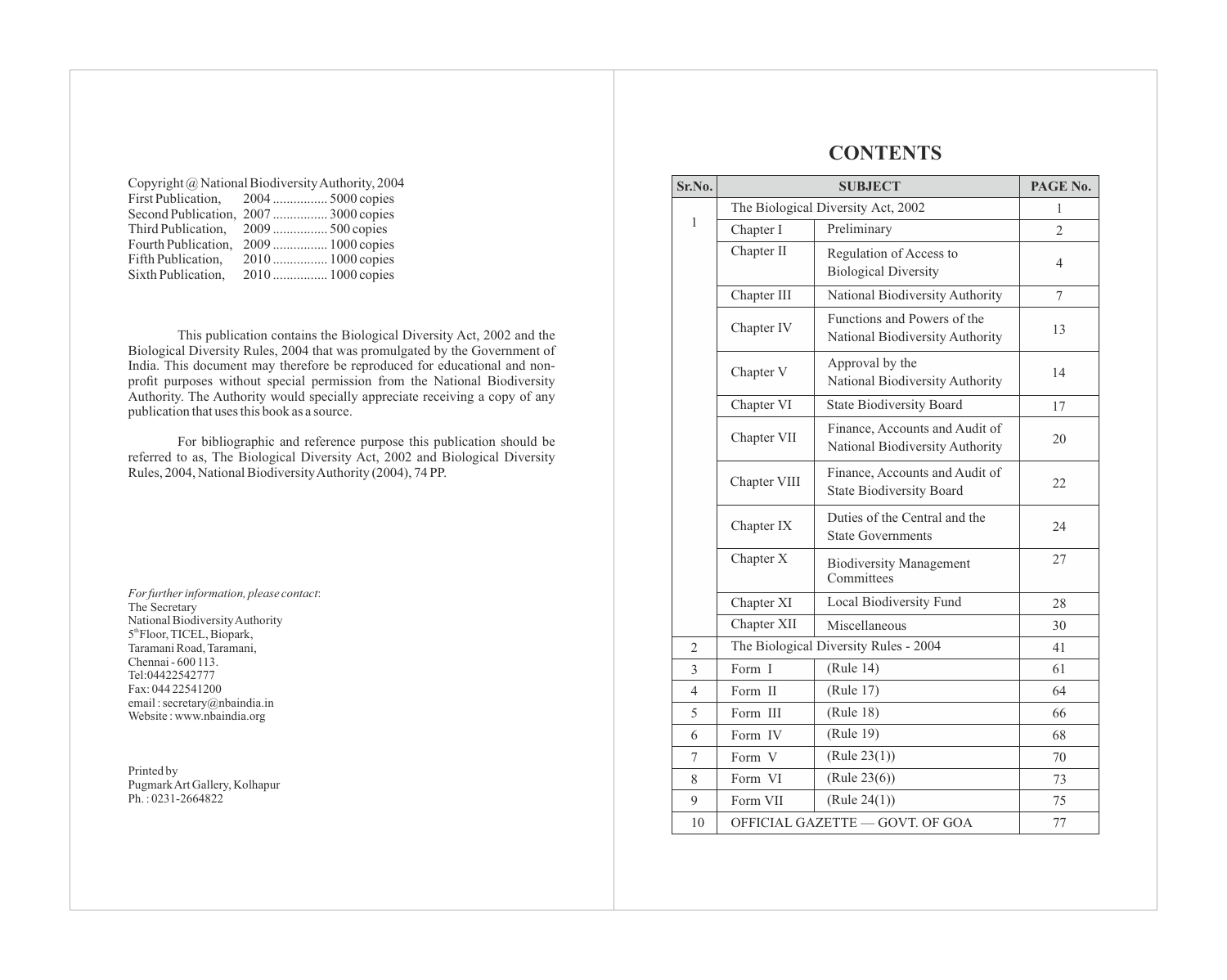

**PART II - SECTION 1 PUBLISHED BY AUTHORITY**

NEW DELHI, WEDNESDAY, FEBRUARY 5, 2003/ MAGHA 16, 1924

Separate paging is given to this Part in order that it may be filed as a separate compilation.

**MINISTRY OF LAW AND JUSTICE (Legislative Department)**

*New Delhi, the 5th February, 2003 / Magha 16, 1924 (Saka)*

The following Act of Parliament received the assent of the President on the 5th February, 2003, and is hereby published for general information :

> **THE BIOLOGICAL DIVERSITY ACT, 2002** No. 18 of 2003

> > [*5th February, 2003*]

An Act to provide for conservation of biological diversity, sustainable use of its components and fair and equitable sharing of the benefits arising out of the use of biological resources, knowledge and for matters connected therewith or incidental thereto.

WHEREAS India is rich in biological diversity and associated traditional and temporary knowledge system relating thereto;

AND WHEREAS India is a party to the United Nations Convention on Biological diversity signed at Rio de Janeiro on the 5th day of June, 1992;

AND WHEREAS the said Convention came into force on the 29th December, 1993;

AND WHEREAS the said Convention reaffirms the sovereign rights of the States: and their biological resources;

And WHEREAS the said Convention has the main objective of conservation of Biological diversity, sustainable use of its components and fair and equitable sharing of the benefits arising out of utilization of genetic resources;

And whereas it is considered necessary to provide for conservation, sustainable utilization and equitable sharing of the benefits arising out of utilization of genetic resources and also to give effect to the said Convention.

BE it enacted by Parliament in the Fifty-third Year of the Republic of India as follows:-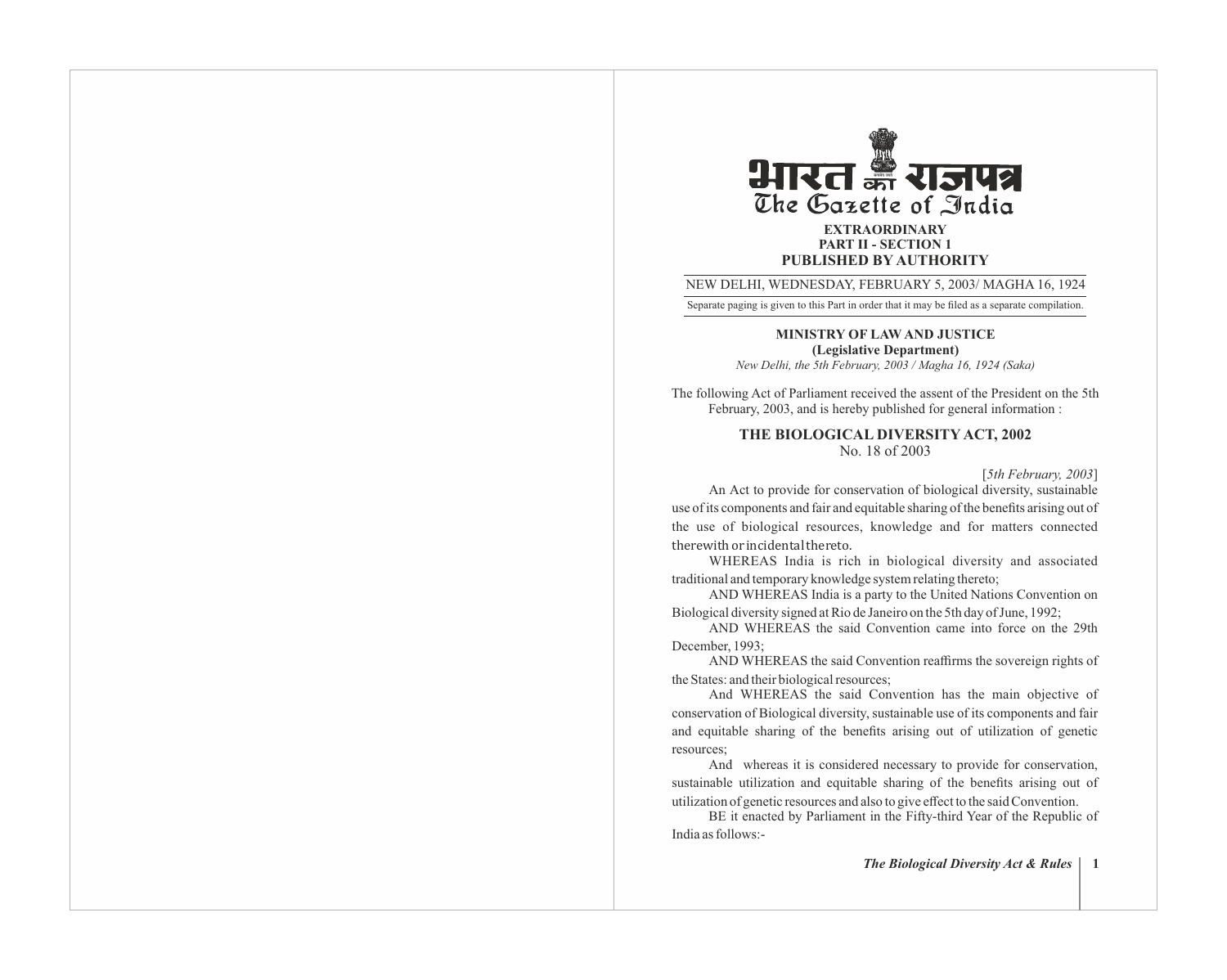# CHAPTER-I **PRELIMINARY**

**1** (1) This Act may be called the Biological Diversity Act, 2002. **Short title, Extent and Commencement** 

(2) It extends to the whole of India.

(3)It shall come into force on such date as the Central Government may, by notification in the Official Gazette, appoint:

Provided that different date's may be appointed for different provisions of this Act and any reference in any such provision to the commencement of this Act shall be construed as a reference to the coming into force of that provision.

**2.** In this Act, unless the context otherwise requires,-

#### **Definitions**

(*a*) "benefit claimers" means the conservers of biological resources, their byproducts, creators and holders of knowledge and information relating to the use of such biological resources, innovations and practices associated with such use and application;

(*b*) "biological diversity" means the variability among living organisms from all sources and the ecological complexes of which they are part and includes diversity within species or between species and of eco-systems;

(*c*) "biological resources" means plants, animals and microorganisms or parts thereof, their genetic material and by-products (excluding value added products) with actual or potential use or value, but does not include human genetic material;

(*d*) "bio-survey and bio-utilization" means survey or collection of species, subspecies, genes, components and extracts of biological resource for any purpose and includes characterization, inventorisation and bioassay;

(*e*) "Chairperson" means the Chairperson of the National Biodiversity Authority or, as the case may be, of the State Biodiversity Board;

(*f*) "commercial utilization" means end uses of biological resources for commercial utilization such as drugs, industrial enzymes, food flavours, fragrance, cosmetics, emulsifiers, oleoresins, colours, extracts and genes used for improving crops and livestock through genetic intervention, but does not include conventional breeding or traditional practices in use in any agriculture, horticulture, poultry, dairy farming, animal husbandry or bee keeping;

(*g*) "fair and equitable benefit sharing" means sharing of benefits as determined by the National Biodiversity Authority under section 21;

(*h*) "local bodies" means Panchayats and Municipalities, by whatever name called, within the meaning of clause (1) of article 243B and clause (1) of article 243Q of the Constitution and in the absence of any Panchayats or Municipalities, institutions of selfgovernment constituted under any other provision of the Constitution or any Central Act or State Act;

(*i*) "Member" means a member of the National Biodiversity Authority or a State Biodiversity Board and includes the Chairperson;

(*j*) "National Biodiversity Authority" means the National Biodiversity Authority established under section 8;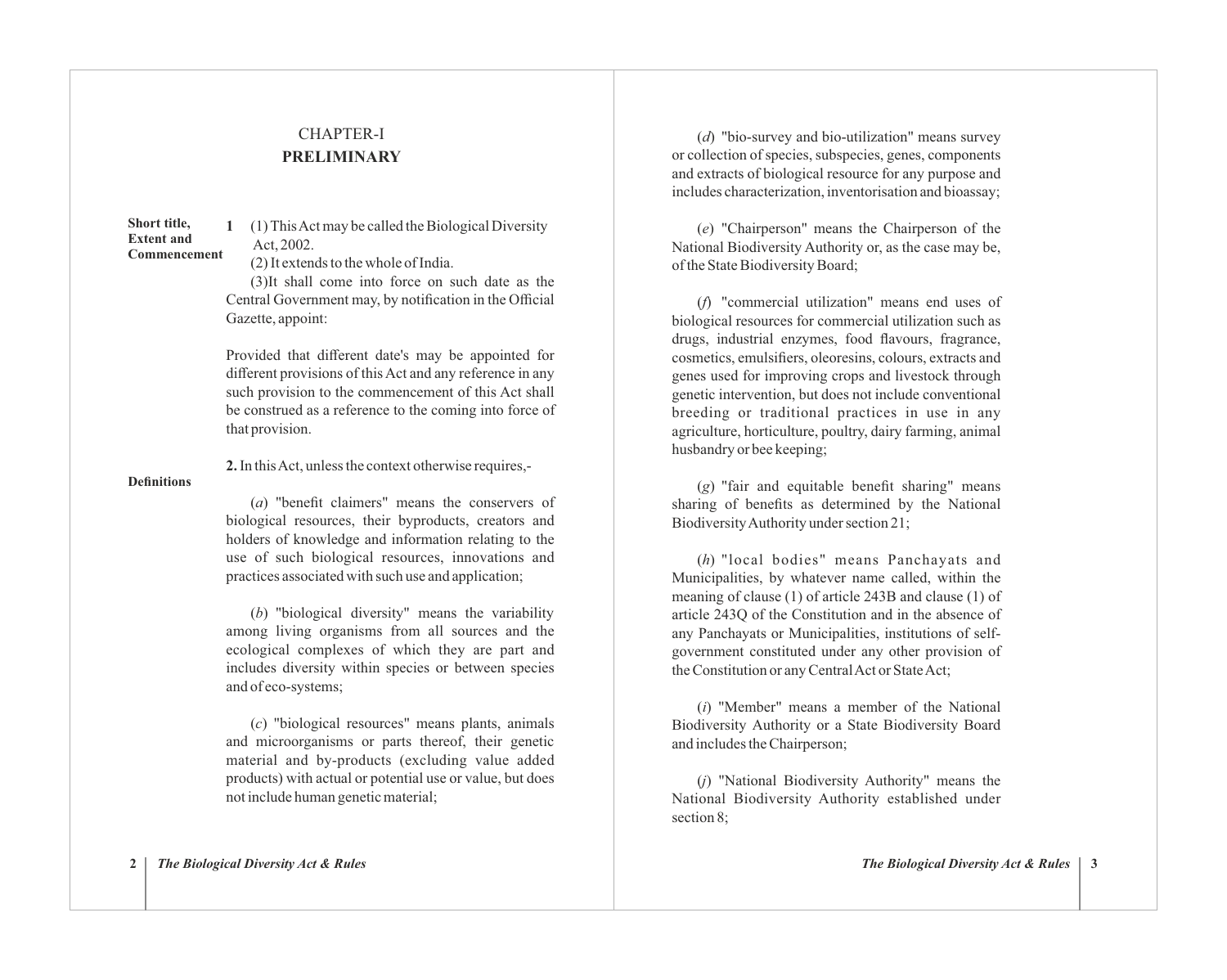(*k*) "Prescribed" means prescribed by rules made under this Act;

(*l*) "regulations" means regulations made under this Act;

(*m*) "research" means study or systematic investigation of any biological resource or technological application, that uses biological systems, living organisms or derivatives thereof to make or modify products or processes for any use;

(*n*) "State Biodiversity Board" means the State Biodiversity Board established under section 22;

(*o*) "sustainable use" means the use of components of biological diversity in such manner and at such rate that does not lead to the long-term decline of the biological diversity thereby maintaining its potential to meet the needs and aspirations of present and future generations;

(*p*) "Value added products" means products which may contain portions or extracts of plants and animals in unrecognizable and physically inseparable form.

#### CHAPTER -II

# **REGULATION OF ACCESS TO BIOLOGICAL DIVERSITY**

**Certain persons not to undertake Biodiversity related activities without approval of National Biodiversity Authority**

**3.** (1) No person referred to in sub-section (2) shall, without previous approval of the National Biodiversity Authority, obtain any biological resource occurring in India or knowledge associated thereto for research or for commercial Utilization or for bio-survey and bioutilization.

(2) The persons who shall be required to take the approval of the National Biodiversity Authority under sub-section (1) are the following, namely:-

(a) a person who is not a citizen of India;

**4** *The Biological Diversity Act & Rules The Biological Diversity Act & Rules* **5**

(*b*) a citizen of India, who is a non-resident as defined in clause (30) of section 2 of the Income-tax Act, 1961

(*c*) a body corporate, association or organization (i) Not incorporated or registered in India; or

(ii) Incorporated or registered in India under any law for the time being in force which has any non-Indian participation in its share capital or management.

**4.** No person shall, without the previous approval of the National Biodiversity Authority, transfer the results of any research relating to any biological resources occurring in, or obtained from, India for monetary consideration or otherwise to any person who is not a citizen of India or citizen of India who is non-resident as defined in clause (30) of section 2 of the Income-tax Act, 1961 or a body corporate or organization which is not registered or incorporated in India or which has any non-Indian participation in its share capital or management.

**Results of research not to be transferred to certain persons without approval of National Biodiversity Authority** 

**43 of 1961** 

*Explanation* - For the purposes of this section, "transfer" does not include publication of research papers or dissemination of knowledge in any seminar or workshop, if such publication is as per the guidelines issued by the Central Government.

**5.** (*1*) The provisions of sections 3 and 4 shall not apply to Collaborative research projects involving transfer or exchange of biological resources or information relating thereto between institutions, including Government Sponsored institutions of India, and such institutions in other countries, if such collaborative research projects satisfy the conditions specified in subsection  $(3)$ .

**Sections 3 and 4 not to apply to certain collaborative research projects.**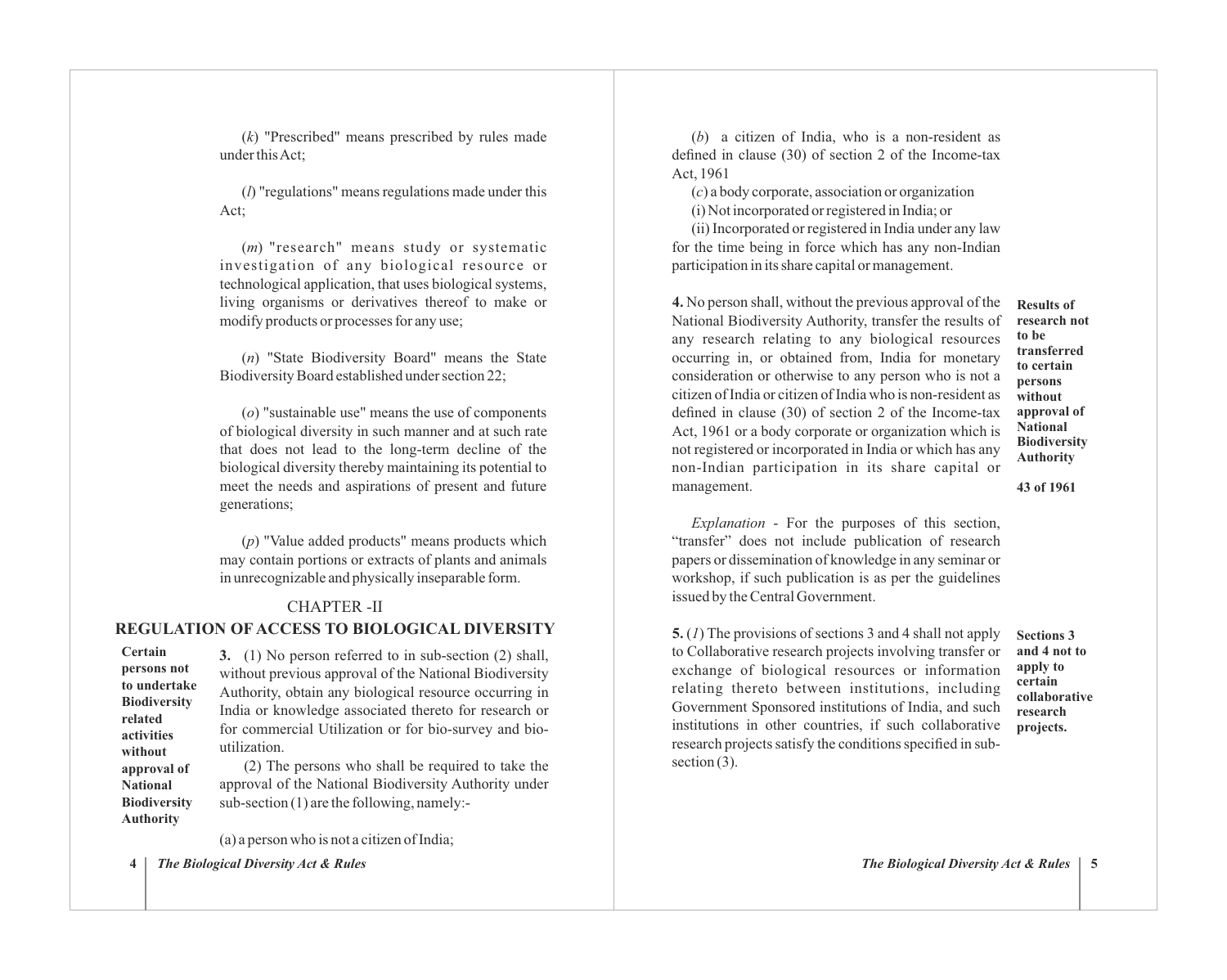(2) All collaborative research projects, other than those referred to in sub-section (1) which are based on agreements concluded before the commencement of this Act and in force shall, to the extent the provisions of agreement are inconsistent with the provisions of this Act or any guidelines issued under clause (a) of subsection (3), be void.

(3)For the purposes of sub-section (I), collaborative research projects shall-

(a) conform to the policy guidelines issued by the Central

(b) be approved by the Central Government.

**6.** (*1*) No person shall apply for any intellectual property right, by whatever name called, in or outside India for any invention based on any research or information on a biological resource obtained from India without obtaining the previous approval of the National Biodiversity Authority before Making such application. **Application intellectual property rights not to be made** 

**without approval of National Biodiversity Authority**

**for**

Provided that if a person applies for a patent, Permission of the National Biodiversity Authority may be obtained after the acceptance of the patent but before the sealing of the patent by the patent authority concerned:

Provided further that the National Biodiversity Authority shall dispose of the application for permission made to it within a period of ninety days from the date of receipt thereof.

(*2*) The National Biodiversity Authority may, while granting the approval under this section, impose benefit sharing fee or royalty or both or impose conditions including

the sharing of financial benefits arising out of the commercial utilization of such rights.

(*3*) The provisions of this section shall not apply to any person making an application for any right under any law relating to protection of plant varieties enacted by Parliament.

(*4*) Where any right is granted under law referred to in sub-section (3), the concerned authority granting such right shall endorse a copy of such document granting the right to the National Biodiversity Authority.

**7.** No person, who is a citizen of India or a body corporate, association or organization which is registered in India, shall obtain any biological resource for commercial utilisation, or bio-survey and bioutilisation for commercial utilisation except after giving prior intimation to the State Biodiversity Board concerned:

**Prior intimation to State Biodiversity Board for obtaining biological resource for certain purposes**

Provided that the provisions of this section shall not apply to the local people and communities of the area, including growers and cultivators of biodiversity, and vaids and hakims, who have been practicing indigenous medicine.

# **CHAPTER -III NATIONAL BIODIVERSITY AUTHORITY**

**8.** (*1*) With effect from such date as the Central Government may, by notification in the Official Gazette, appoint, there shall be established by the Central Government for the purposes of this Act, a body to be called the National Biodiversity Authority.

**Establishment of National Biodiversity Authority**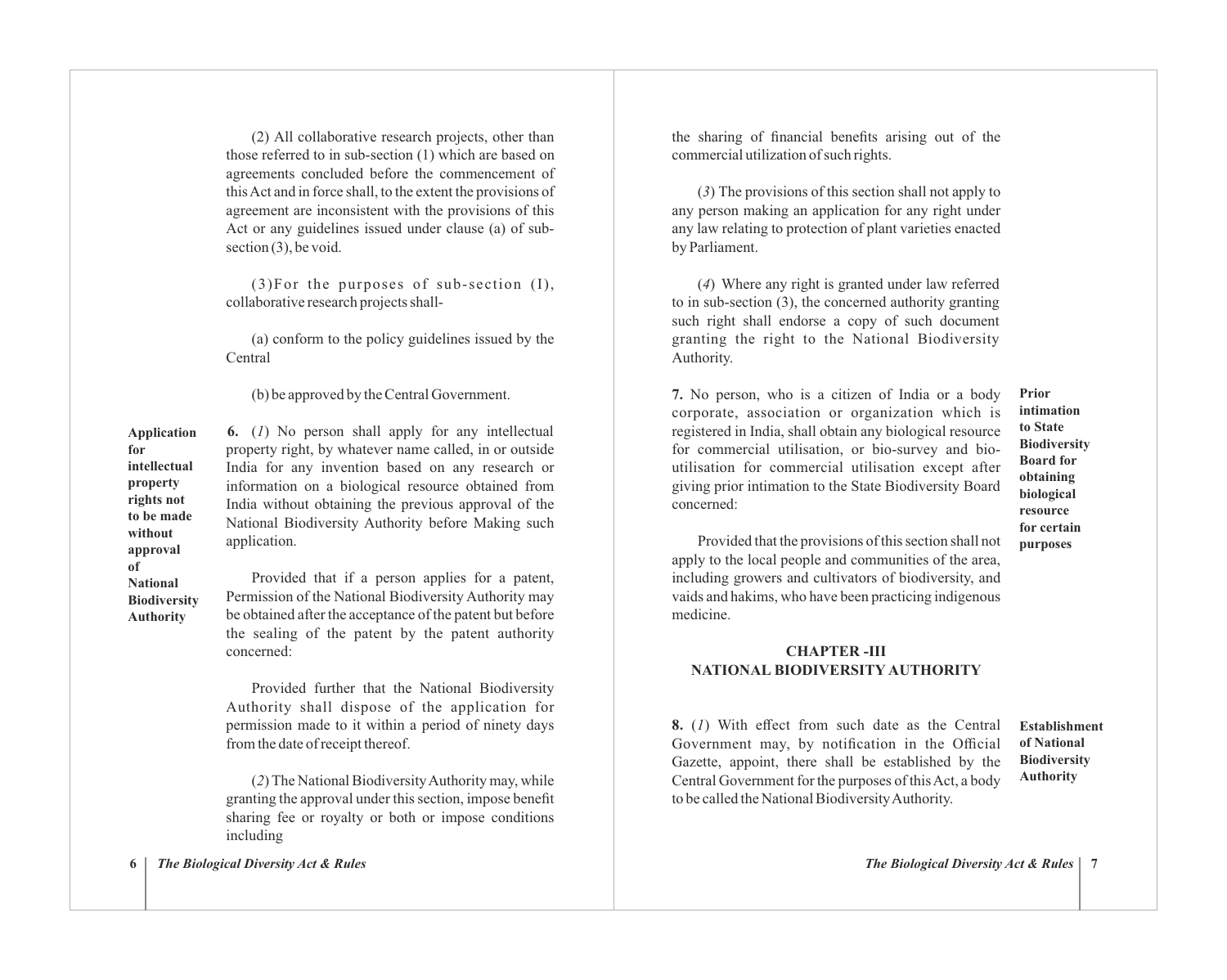(*2*)The National Biodiversity Authority shall be a body corporate by the name aforesaid, having perpetual succession and a common seal, with power to acquire, hold and dispose of property , both movable and immovable, and to contract, and shall by the said name use and be used.

(*3*) The head office of the National Biodiversity Authority shall be at Chennai and the National Biodiversity Authority may, with the previous approval of the Central Government, establish offices at other places in India.

(*4*)The National Biodiversity Authority shall consist of the following members, namely:-

(*a*) a Chairperson, who shall be an eminent person having adequate knowledge and experience in the conservation and sustainable use of biological diversity and in matters relating to equitable sharing of benefits, to be appointed by the Central Government;

(*b*) three ex officio members to be appointed by the Central Government, one representing the Ministry dealing with Tribal Affairs and two representing the Ministry dealing with Environment and Forests of whom one shall be the Additional Director General of Forests or the Director General of Forests;

(*c*) seven *ex officio* members to be appointed by the Central Government to represent respectively the Ministries of the Central Government dealing with -

(I) Agricultural Research and Education;

(ii) Biotechnology;

(iii) Ocean Development;

(iv) Agriculture and Cooperation;

(v) Indian Systems of Medicine and Homeopathy;

(vi) Science and Technology;

( vii) Scientific and Industrial Research;

(*d*) five non-official members to be appointed from **Conditions** amongst specialists and scientists having special knowledge of, or experience in, matters relating to conservation of biological diversity, sustainable use of biological resources and equitable sharing of benefits arising out of the use of biological resources, representatives of industry, conservers, creators and knowledge-holders of biological resources. **members.**

# **of service of Chairperson and**

**9.** The term of office and conditions of service of the Chairperson and the other members other than ex officio members of the National Biodiversity Authority shall be such as may be prescribed by the Central Government.

**10.** The Chairperson shall be the Chief Executive of the National Biodiversity Authority and shall exercise such powers and perform such duties, as may be prescribed.

**Chairpersonto be Chief executive of National Biodiversity Authority. Removal of members**

**11.** The Central Government may remove from the National Biodiversity Authority any member who, in its opinion, has

(*a*)been adjudged as an insolvent; or

(*b*)been convicted of an offence which involves moral turpitude; or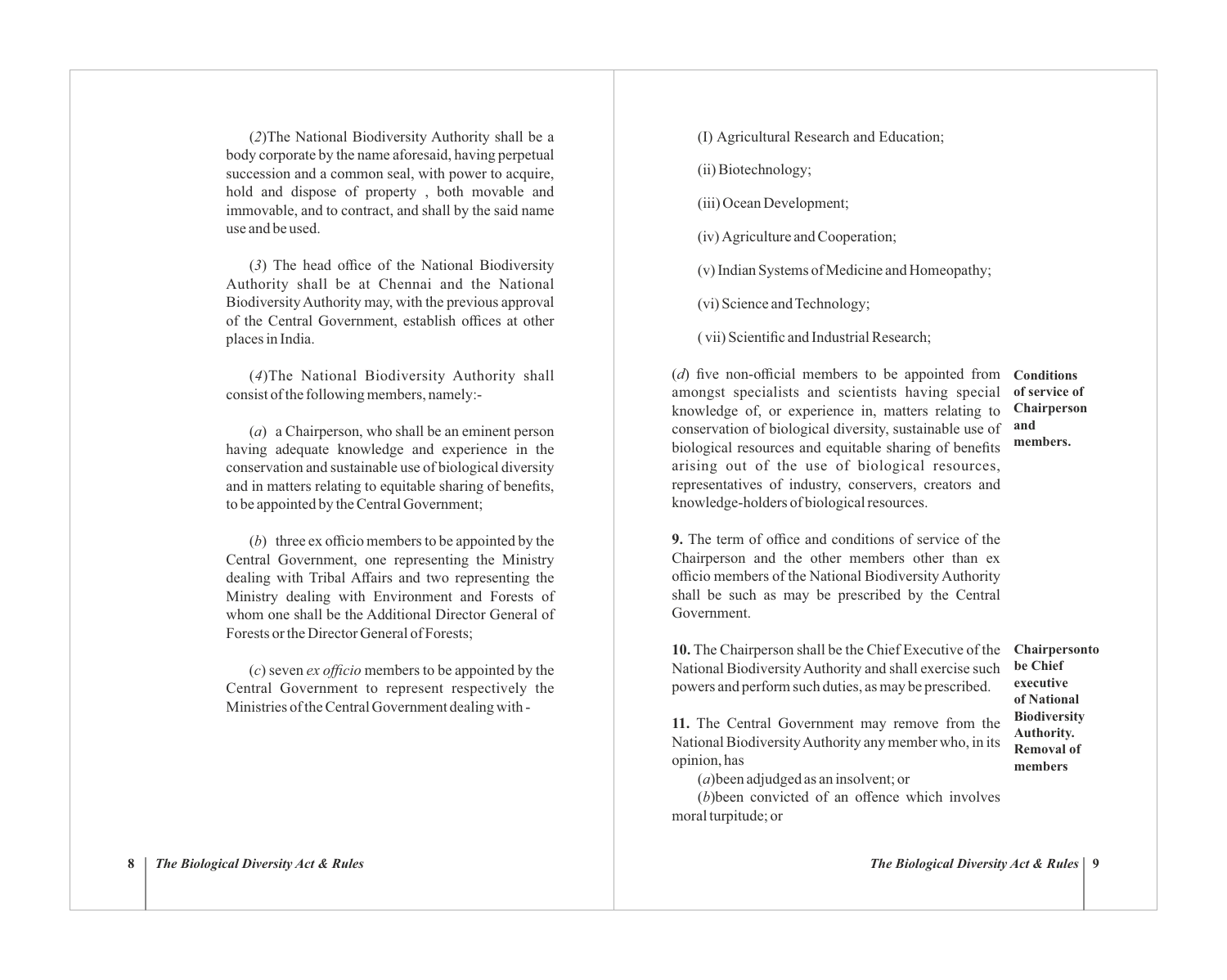(*c*) become physically or mentally incapable of acting as a member; or

(*d*) so abused his position as to render his continuance in office detrimental to the public interest; or

(*e*) Acquired such financial or other interest as is likely to affect prejudicially his functions as a member.

**Meetings of National Biodiversity Authority** 

**12.** (*1*) The National Biodiversity Authority shall meet at such time and place and shall observe such rules of procedure in regard to the transaction of business at its meetings (including the quorum at its meetings) as may be prescribed

(*2*) The Chairperson of the National Biodiversity Authority shall preside at the meetings of the National Biodiversity Authority.

(*3*) If for any reason the Chairperson is unable to attend any meeting of the National Biodiversity Authority, any member of the National Biodiversity Authority chosen by the members present at the meeting shall preside at the meeting.

(*4*) All questions which come before any meeting of the National Biodiversity Authority shall be decided by a majority of votes of the members present and voting and in the event of equality of votes, the Chairperson or, in his absence, the person presiding, shall have and exercise a second or casting vote.

(*5*) Every member who is in any way, whether directly, indirectly or personally, concerned or interested in a matter to be decided at the meeting shall disclose the nature of his concern or interest and after such disclosure, the member concerned or interested shall not attend that meeting.

(*6*) No act or proceeding of the National Biodiversity Authority shall be invalidated merely by reason of

> (*a*) any vacancy in, or any defect in the constitution of, the National Biodiversity Authority; or (*b*) Any defect in the appointment of a person acting as a member; or (*c*) any irregularity in the procedure of the National Biodiversity Authority not affecting the merits of the case.

**13.** (*1*) The National Biodiversity Authority may constitute a committee to deal with agro-biodiversity

**Committees of National Biodiversity Authority**

*Explanation-* For the purposes of this sub-section,. "Agro-biodiversity" means biological diversity of agriculture related species and their wild relatives.

(*2*) Without prejudice to the provisions of subsection (1), the National Biodiversity Authority may constitute such number of committees as it deems fit for the efficient discharge or Its duties and performance of its functions under this Act.

(*3*) Acommittee constituted under this section shall co-opt such number of persons, who are not the members of the national Biodiversity Authority, as it may think fit and the person so co-opted shall have the right to attend the meetings of the committee and take part in its proceedings but shall not have the right to vote.

(*4*) The persons appointed as members of the committee under sub-section (2) shall be entitled to receive such allowances or fees for attending the meetings of the committee as may be fixed by the Central Government.

**10** *The Biological Diversity Act & Rules*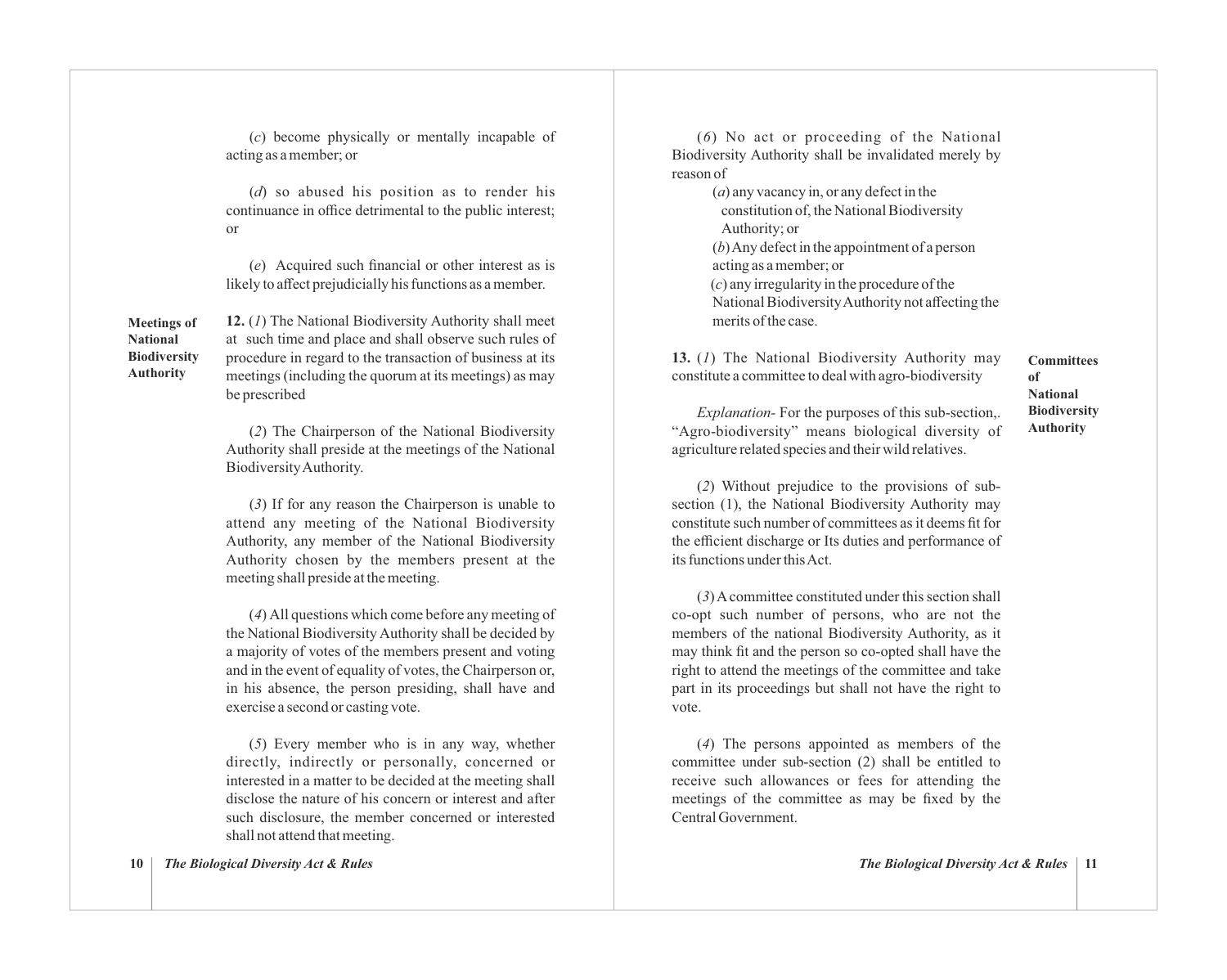**Officers and employees of National Biodiversity Authority**

**14.** (*1*) The National Biodiversity Authority may appoint such officers and other employees as it considers necessary for the efficient discharge of its functions under this Act.

(*2*) The terms and conditions of service of such officers and other employees of the National Biodiversity Authority shall be such as may be specified by regulations.

**15.** All orders and decisions of the National **Authentication**  Biodiversity Authority shall be authenticated by the signature of the Chairperson or any other member authorized by the National Biodiversity Authority in this behalf and all other instruments executed by the National Biodiversity Authority shall be authenticated by the signature of an officer of the National Biodiversity Authority authorized by it in this behalf. **of orders and decisions of National Biodiversity Authority**

**16.**The National Biodiversity Authority may by general or special order in writing, delegate to any member, officer of the National Biodiversity Authority or any other person subject to such conditions, if any, as may be specified in the order, such of the powers and functions under this Act (except the power to prefer an appeal under section 50 and the power to make regulations under section 64) as it may deem necessary. **Delegation of powers**

**17.** The salaries and allowances payable to the members and the administrative expenses of the National Biodiversity Authority including salaries, allowances and pension payable to, or in respect of, the officers and other employees of the National Biodiversity Authority shall be defrayed out of the Consolidated Fund of India. **Expenses of National Biodiversity Authority to be defrayed out of the Consolidated Fund Of**

# **CHAPTER -IV FUNCTIONS AND POWERS OF THE NATIONAL BIODIVERSITY AUTHORITY**

**18.** (*1*) It shall be the duty of the National Biodiversity Authority to regulate activities referred to in sections 3, 4 and 6 by regulations issue guidelines for access to biological resources and for fair and equitable benefit sharing.

**Functions and powers of National Biodiversity Authority**

(*2*) The National Biodiversity Authority may grant approval for undertaking any activity referred to in sections 3,4 and 6

(*3*) The National Biodiversity Authority may-

(*a*) advise the Central Government on matters relating to the conservation of biodiversity, sustainable use of its components and equitable sharing of benefits arising out of the utilization of biological resources;

(*b*) advise the State Governments in the selection of areas of biodiversity importance to be notified under subsection (*1*) of section 37 as heritage sites and measures for the management of such heritage sites;

(c) Perform such other functions as may be necessary to carry out the provisions of this Act.

(*4*) The National Biodiversity Authority may, on behalf of the Central Government, take any measures necessary to oppose the grant of intellectual property rights in any country outside India on any biological resource obtained from India or knowledge associated with such biological resource which is derived from India.

**India**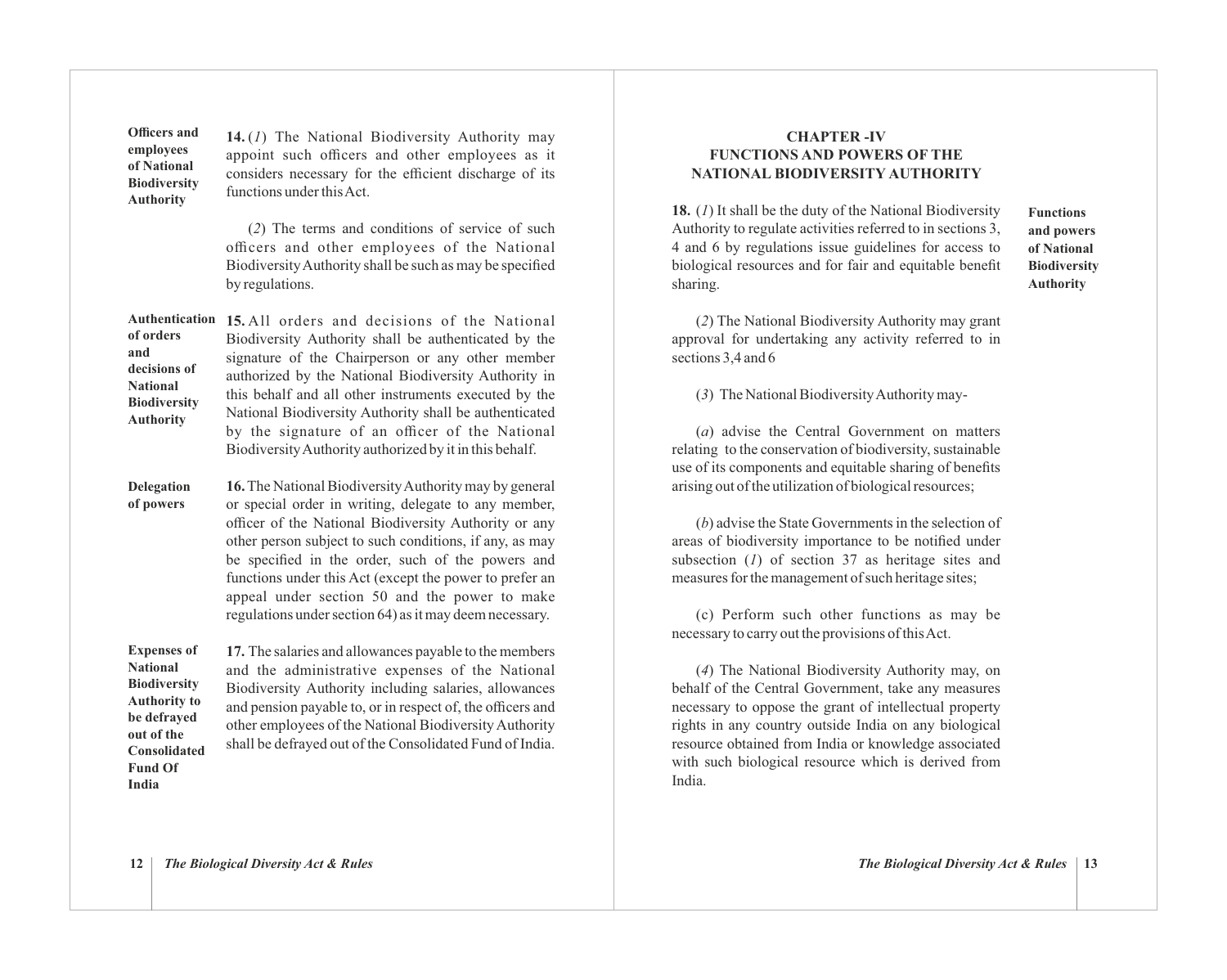# **CHAPTER -V APPROVAL BY THE NATIONAL BIODIVERSITY AUTHORITY**

**Approval by National Biodiversity Authority certain activities**

**19.** (*1*) Any person referred. to in sub-section (2) of section 3 who intends to obtain any biological resource occurring in India or knowledge associated thereto for research or for commercial utilization or for bio-survey for undertaking and bio-utilization or transfer the results of any research relating to biological resources occurring in, or obtained from, India, shall make Application in such form and payment of such fees as may be prescribed, to the National Biodiversity Authority.

> (*2*) Any person who intends to apply for a patent or any other form of intellectual property protection whether in India or outside India referred to in subsection (l) of section 6, may make an application in such form and in such manner as may be prescribed to the National Biodiversity Authority.

> (*3*) On receipt of an application under sub-section (1) or sub-section (2), the National Biodiversity Authority may, after making such enquiries as it may deem fit and if necessary after consulting an expert committee constituted for this purpose, by order, grant approval subject to any regulations made in this behalf and subject to such terms and conditions as it may deem fit, including the imposition of charges by way of royalty or for reasons to be recorded in writing, reject the application:

> Provided that no such order for rejection shall be made without giving an opportunity of being heard to the person affected.

> (*4*)The National Biodiversity Authority shall give public notice of every approval granted by it under this section.

**20.** (*1*) No person who has been granted approval under section 19 shall transfer any biological resource or knowledge Associated thereto which is the subject matter of the said approval except with the permission of the National Biodiversity Authority

**Transfer of biological resource or knowledge**

(*2*) Any person who intends to transfer any biological resource or knowledge associated thereto referred to in subsection (1) shall make an application in such form and in such manner as may be prescribed to the National Biodiversity Authority.

(*3*) On receipt of an application under sub-section (*2*), the National Biodiversity Authority may, after making such enquiries as it may deem fit and if necessary after consulting an expert committee constituted for this purpose, by order, grant approval subject to such terms and conditions as it may deem fit. including the imposition of charges by way of royalty or for reasons to be recorded in writing, reject the application:

Provided that no such order for rejection shall be made without giving an opportunity of being heard to the person affected.

(*4*) The National Biodiversity Authority shall give public notice of every approval granted by it under this section.

**21.** (*1*) The National Biodiversity Authority shall while **Determination** granting approvals under section 19 or section 20 ensure that the terms and conditions subject to which approval is granted secures equitable sharing of benefits arising out of the use of accessed biological resources, their by-products, innovations And practices associated with their use and applications and Knowledge relating thereto in accordance with mutually

**of equitable benefit sharing by National Biodiversity authority**

**14** *The Biological Diversity Act & Rules*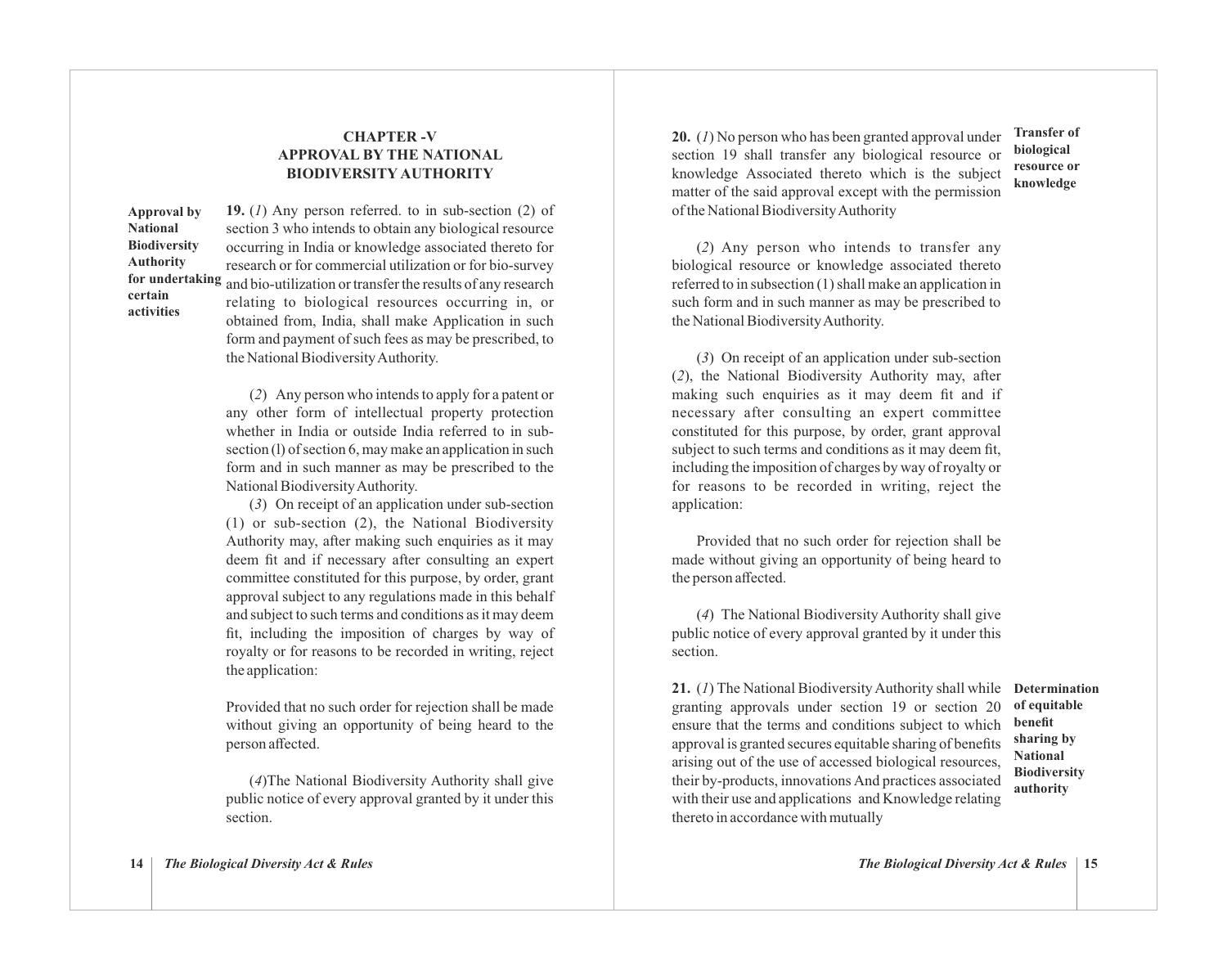agreed terms and conditions between the person applying for such approval, local bodies concerned and the benefit claimers.

(*2*) The National Biodiversity Authority shall, subject to any regulations made in this behalf, determine the benefit sharing which shall be given effect in all or any of the following manner, namely:

(*a*) grant of joint ownership of intellectual property rights to the National Biodiversity Authority, or where benefit claimers are identified, to such benefit claimers;

(*b*) transfer of technology;

(c) location of production, research and development units in such areas which will facilitate better living standards to the benefit claimers;

(*d*) association of Indian scientists, benefit claimers and the local people with research and development in biological resources and bio-survey and bio-utilization;

(*e*) setting up of venture capital fund for aiding the cause of benefit claimers;

(*f*) Payment of monetary compensation and other non-monetary benefits to the benefit claimers as the National Biodiversity Authority may deem fit.

(*3*) Where any amount of money is ordered by way of benefit sharing, the National Biodiversity Authority may direct the amount to be deposited in the National Biodiversity fund:

Provided that where biological resource or knowledge was a result of access from specific individual or group of individuals or organizations, the National Biodiversity Authority may direct that the amount shall be paid directly to such individual or group of individuals or organizations in accordance with the terms of any agreement and in such manner as it deems fit.

(*4*) For the purposes of this section, the National Biodiversity Authority shall, in consultation with the Central Government, by regulations, frame guidelines.

# **CHAPTER –VI STATE BIODIVERSITY BOARD**

**22.** (*1*) with effect from such date as the State Government May, by notification in the Official Gazette, appoint in this behalf, there shall be established by that Government for the purposes of this Act, a Board for the State to be known as the --------------------- (name of the State) Biodiversity Board.

**Establishment Of state Biodiversity Board**

(*2*) Notwithstanding anything contained in this section, to State Biodiversity Board shall be constituted for a Union Territory and in relation to a Union territory, the National Biodiversity Authority shall exercise the powers and perform the functions of a State Biodiversity Board for that Union territory.

Provided that in relation to any Union territory, the National Biodiversity Authority may delegate all or any of its powers or functions under this sub-section to such person or group of persons as the Central Government may specify.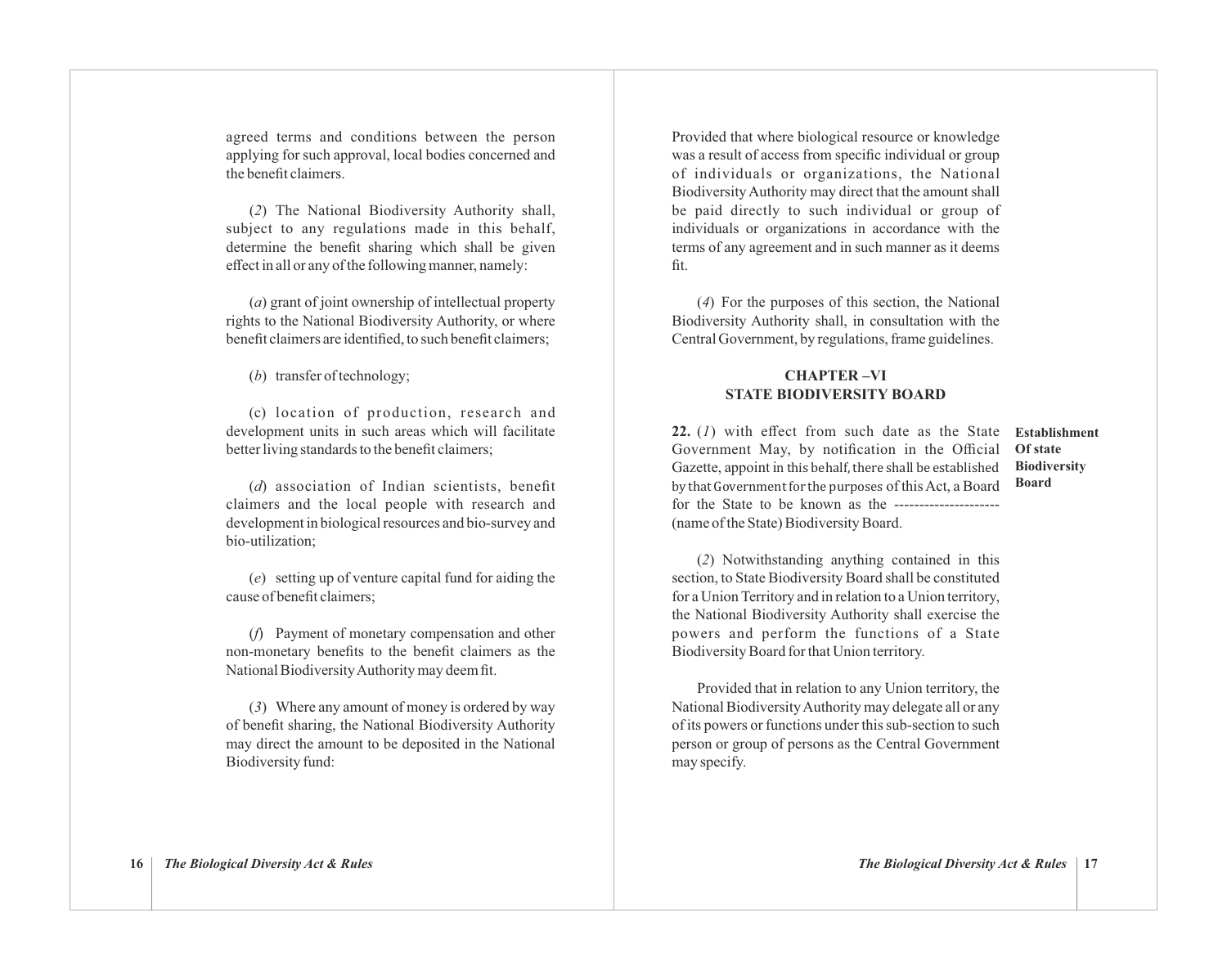(*3*) The Board shall be a body corporate by the name aforesaid, having perpetual succession and a common seal, with power to acquire, hold and dispose of property, both movable and immovable, and to contract, and shall by the said name sue and be sued .

(*4*) The Board shall consist of the following members, namely:-

(*a*) a Chairperson who shall be an eminent person having adequate knowledge and experience in the conservation and sustainable use of biological diversity and in matters relating to equitable sharing of benefits, to be appointed by the State Government;

(*b*) not more than five ex officio members to be appointed by the State Government to represent the concerned Departments of the State Government;

(c) not more than five members to be appointed from amongst experts in matters relating to conservation of biological diversity, sustainable use of biological resources and equitable sharing of benefits arising out of the use of biological resources.

(*5*) The head office of the State Biodiversity Board shall be at such place as the State Government may, by notification in the Official Gazette, specify.

**23.** The functions of the State Biodiversity Board shall be to- **Functions Of State**

**Biodiversity board** 

(a) advise the State Government, subject to any Board guidelines issued by the Central Government, on matters relating to the conservation of biodiversity, sustainable use of its components and equitable sharing of the benefits arising out of the utilization of biological resources;

(*b*) Regulate by granting of approvals or otherwise requests for commercial utilization or bio-survey and bio-utilization of any biological resource by Indians;

(*c*) Perform such other functions as may be necessary to carry out the provisions of this Act as may be prescribed by the State Government.

**24.** (*l*) Any citizen of India or a body corporate, organization or association registered in India intending to undertake any Activity referred to in section 7 shall give prior intimation in Such form as may be prescribed by the State Government to The State Biodiversity Board.

(*2*) On receipt of an intimation under sub-section (1), the State Biodiversity Board may, in consultation with the local Bodies concerned and after making such enquires as it may deem fit, by order, prohibit or restrict any such activity if it is of opinion that such activity is detrimental or contrary to the objectives of conservation and sustainable use of biodiversity or equitable sharing of benefits arising out of such activity:

Provided that no such order shall be made without giving an opportunity of being heard to the person affected.

(*3*) Any information given in the form referred to in sub-section (1) for prior intimation shall be kept confidential and shall not be disclosed, either intentionally or unintentionally, to any person not concerned thereto.

**25.** The provisions of sections 9 to 17 shall apply to a State Biodiversity Board and shall have effect subject to the following modifications, namely:-

**Provisions of sections 9 to 17 to apply with modification to State Biodiversity board**

**Power of State Biodiversity Board to restrict certain activities violating the objectives** 

**of**

**etc.**

**conservation** 

**18** *The Biological Diversity Act & Rules*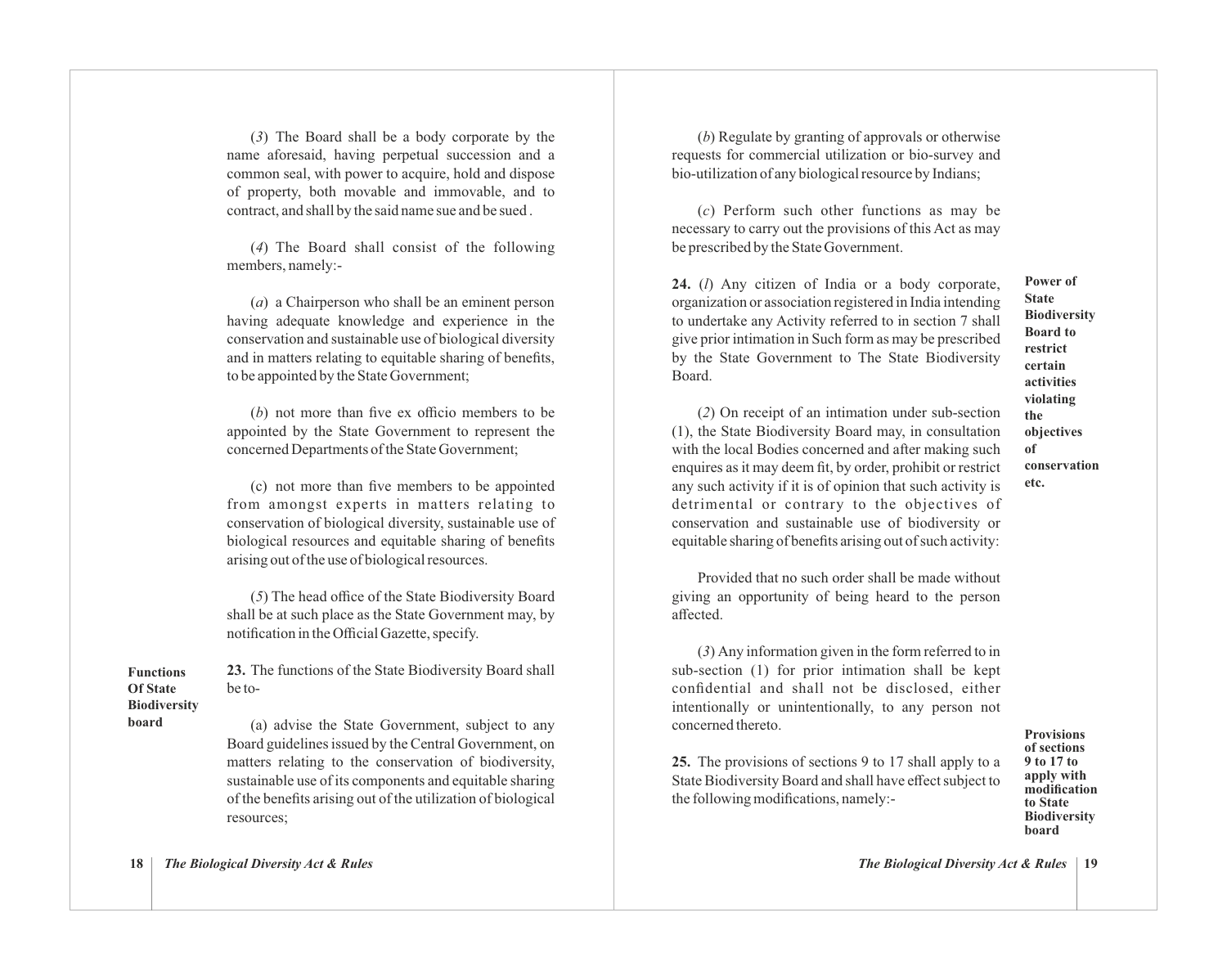(*a*) references to the Central Government shall be construed as references to the State Government;

(b) references to the National Biodiversity Authority shall be construed as references to the State Biodiversity Board;

(c) references to the Consolidated Fund of India shall be construed as reference to the Consolidated Fund of the State.

# **CHAPTER-VII FINANCE, ACCOUNTS AND AUDIT OF NATIONAL BIODIVERSITY AUTHORITY**

**26.** The Central Government may, after due appropriation made by Parliament by law in this behalf, pay to the National Biodiversity Authority by way of grants or loans such sums of money as the Central Government may think fit for being utilized for the purposes of this Act. **Grants or loans by the Central Government**

**27.** (*1*) There shall be constituted a Fund to be called the National Biodiversity Fund and there shall be credited thereto **Constitution of National Biodiversity**

> (a) Any grants and loans made to the National Biodiversity Authority under section 26;

(b) all charges and royalties received by the National Biodiversity Authority under this Act; and

(c) all sums received by the National Biodiversity Authority from such other sources as may be decided upon by the Central Government.

(*2*) The Fund shall be applied for—

(a) channeling benefits to the benefit claimers;

**20** *The Biological Diversity Act & Rules*

**Fund**

(b) conservation and promotion of biological resources and development of areas from where such biological resources or knowledge associated thereto has been accessed;

(c) Socio-economic development of areas referred to in clause (b) in consultation with the local bodies concerned.

**28.** The National Biodiversity Authority shall prepare, in such form and at such time each financial year as may be prescribed, Its annual report, giving a full account of its activities during the previous financial year and furnish, to the Central Government, before such date as may be prescribed, its audited copy of accounts together with auditor's report there on.

**Annual report of National Biodiversity Authority**

**Budget accounts and audit**

**29.** (*1*) The National Biodiversity Authority shall prepare a budget maintain proper accounts and other relevant records (Including the accounts and other relevant records of the National Biodiversity Fund) and prepare an annual statement of account in such form as may be prescribed by the Central Government in consultation with the Comptroller and auditor-General of India.

(*2*) The accounts of the National Biodiversity Authority shall be audited by the Comptroller and Auditor-General of India at such intervals as may be specified by him and any expenditure incurred in connection with such audit shall be Payable by the National Biodiversity Authority to the comptroller and Auditor-General of India.

(*3*) The Comptroller and Auditor-General of India and any other person appointed by him in connection with the audit of the accounts of the National Biodiversity Authority shall have the same rights and privileges and authority in connection with such audit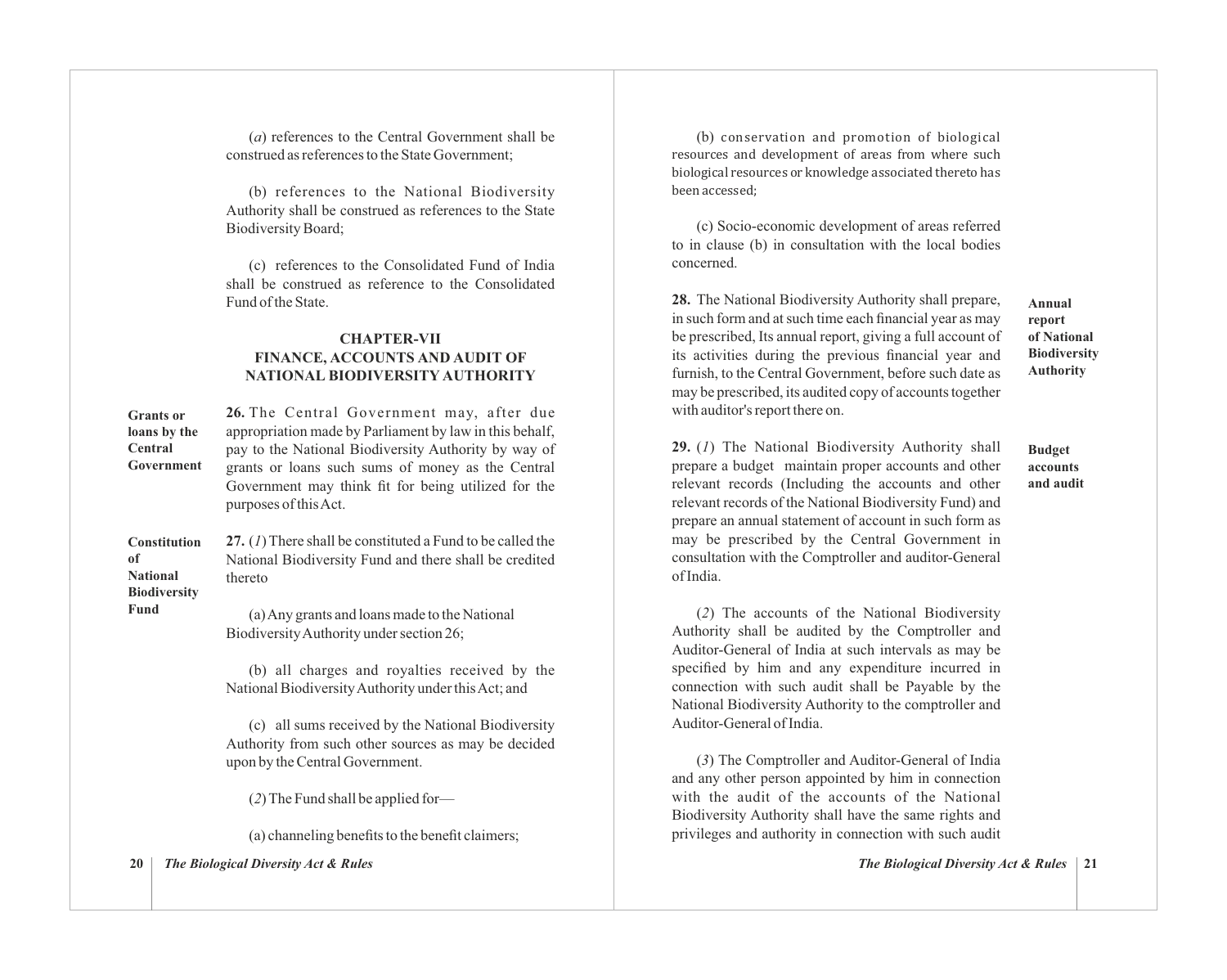as the Comptroller and Auditor-General generally has in connection with the audit of the Government accounts and, in particular, shall have the right to demand the production of books, accounts, connected vouchers and other documents and papers and to inspect any of the offices of the National Biodiversity Authority .

(*4*) The accounts of the National Biodiversity Authority as certified by the Comptroller and Auditor-General of India or any other person appointed by him in this behalf together with the audit report thereon shall be forwarded annually to the Central Government.

**Annual report to be laid before Parliament** **30.** The Central Government shall cause the annual report and auditor's report to be laid, as soon as may be after they are received, before each House of Parliament.

# **CHAPTER -VIll FINANCE, ACCOUNTS AND AUDIT OF STATE BIODIVERSITY BOARD**

**31.** The State Government may, after due appropriation made by the State Legislature by law in this behalf, pay to the State Biodiversity Board by way of grants or loans such sums of money as the State Government may think fit for being utilized for the purposes of this Act. **Grants of money by State Government to State Biodiversity Board.**

**32.** (*1*) There shall be constituted a Fund to be called the State Biodiversity Fund and there shall be credited thereto- **Constitution of State Biodiversity Fund.**

> (*a*) any grants and loans made to the State Biodiversity Board under section 31

> (*b*) any grants or loans made by the National Biodiversity Authority.

(*c*) all sums received by the State Biodiversity Board from such other sources as may be decided upon by the State Government.

(*2*)The State Biodiversity Fund shall be applied for-

(*a*) the management and conservation of heritage sites;

(*b*) Compensating or rehabilitating any section of the people economically affected by notification under sub-section (1) of section 37;

(*c*) Conservation and promotion of biological resources;

(*d*) socio-economic development of areas from where such biological resources or knowledge associated thereto has been accessed subject to any order made under section 24, in consultation with the local bodies concerned;

(*e*) meeting the expenses incurred for the purposes authorized by this Act.

**33.** The State Biodiversity Board shall prepare, in such form and at such time in each financial year as may be prescribed, Its annual report, giving a full account of its activities during the previous financial year, and submit a copy thereof to the State Government.

**Annual Report of State Biodiversity Board**

**34.** The accounts of the State Biodiversity Board shall be maintained and audited in such manner as may, in consultation with the Accountant-General of the State, be prescribed and the State Biodiversity Board shall furnish, to the State Government, before such date as may be prescribed, Its audited copy of accounts together with auditor's report thereon .

**Audit of accounts of a Sate Biodiversity Board.**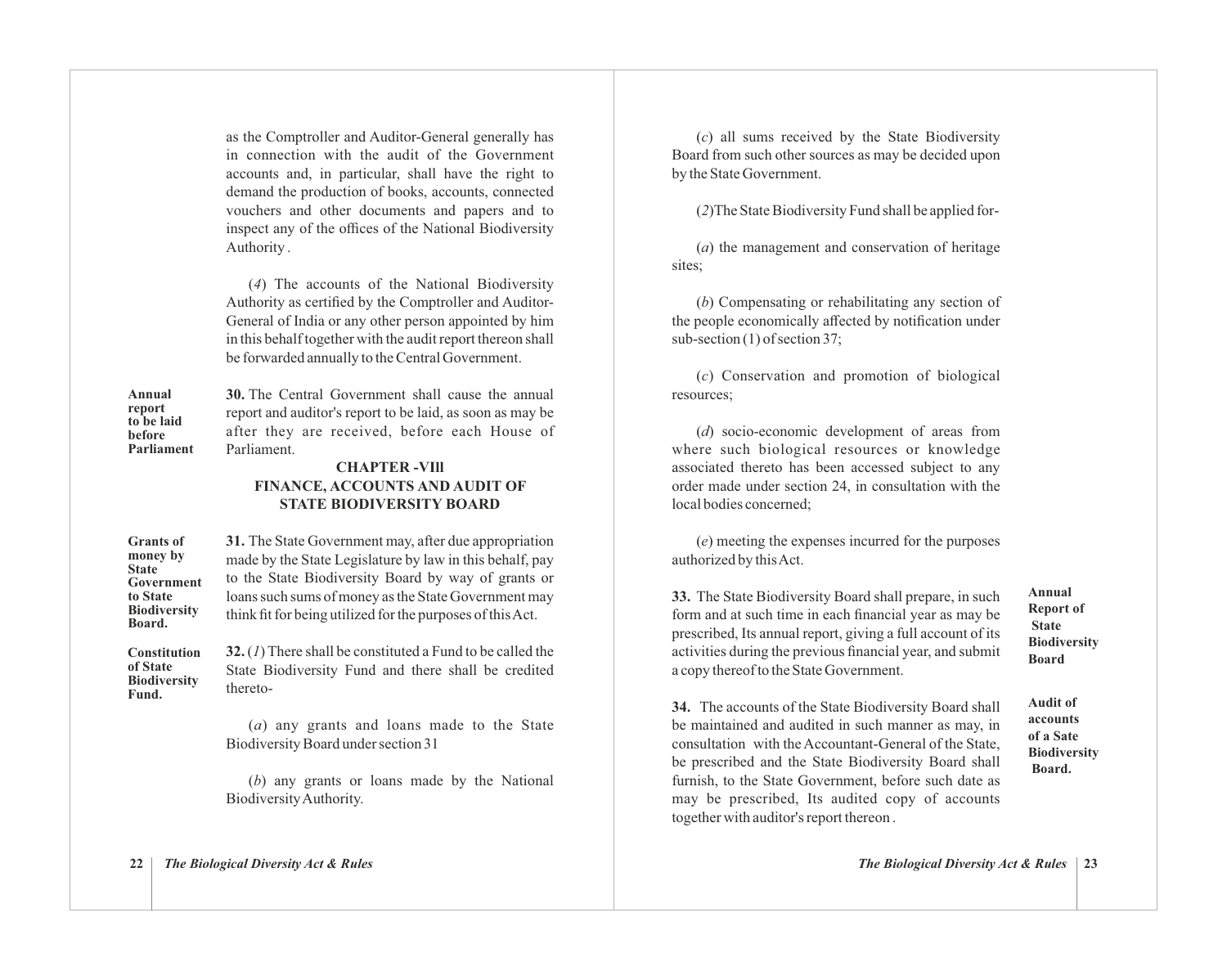**Annual report of State Biodiversity Board to be laid before State Legislature**

**35.** The State Government shall cause the annual report and auditor's report to be laid, as soon as may be after they are received, before the House of State Legislature.

# **CHAPTER -IX DUTIES OF THE CENTRALAND THE STATE GOVERNMENTS**

**Central Government to develop National strategies plans. etc. for conservation, etc., of biological diversity.**

**36.** (*1*) The Central Government shall develop nationalstrategies, plans, programs for the conservation andpromotion and sustainable use of biological diversityincluding measures for identification and monitoring of areas rich in biological resources, promotion of in situ, and ex situ,conservation of biological resources, incentives for research,training and public education to increase awareness with respect to biodiversity .

(*2*) Where the Central Government has reason to believe that any area rich in biological diversity, biological resources and their habitats is being threatened by overuse, abuse or neglect, it shall issue directives to the concerned State Government to take immediate ameliorative measures, offering such State Government any technical and other assistance that is possible to be provided or needed.

(*3*) The Central Government shall, as far as practicable wherever it deems appropriate, integrate the conservation, promotion and sustainable use of biological diversity into relevant sectorial or crosssectorial plans, programs and policies.

(*4*) The Central Government shall undertake measures,-

(i) wherever necessary, for assessment of environmental impact of that project which is likely to have adverse effect on biological diversity, with a view to avoid or minimize such effects and where appropriate provide for public participation in such assessment;

(ii) to regulate, manage or control the risks associated with the use and release of living modified organisms resulting from biotechnology likely to have adverse impact on the conservation and sustainable use of biological diversity and human health.

(*5*) The Central Government shall endeavor to respect and protect the knowledge of local people relating to biological diversity, as recommended by the National Biodiversity Authority through such measures, which may include registration of such knowledge at the local, State or national levels, and other measures for protection, including sui generis system.

*Explanation:-* For the purposes of this section,-

(*a*) "*ex situ* conservation" means the conservation of components of biological diversity outside their natural habitats;

(*b*) "*in situ* conservation" means the conservation of ecosystems and natural habitats and the maintenance and recovery of viable populations of species in their natural surroundings and, in the case of domesticated or cultivated species, in the surroundings where they have developed their distinctive properties.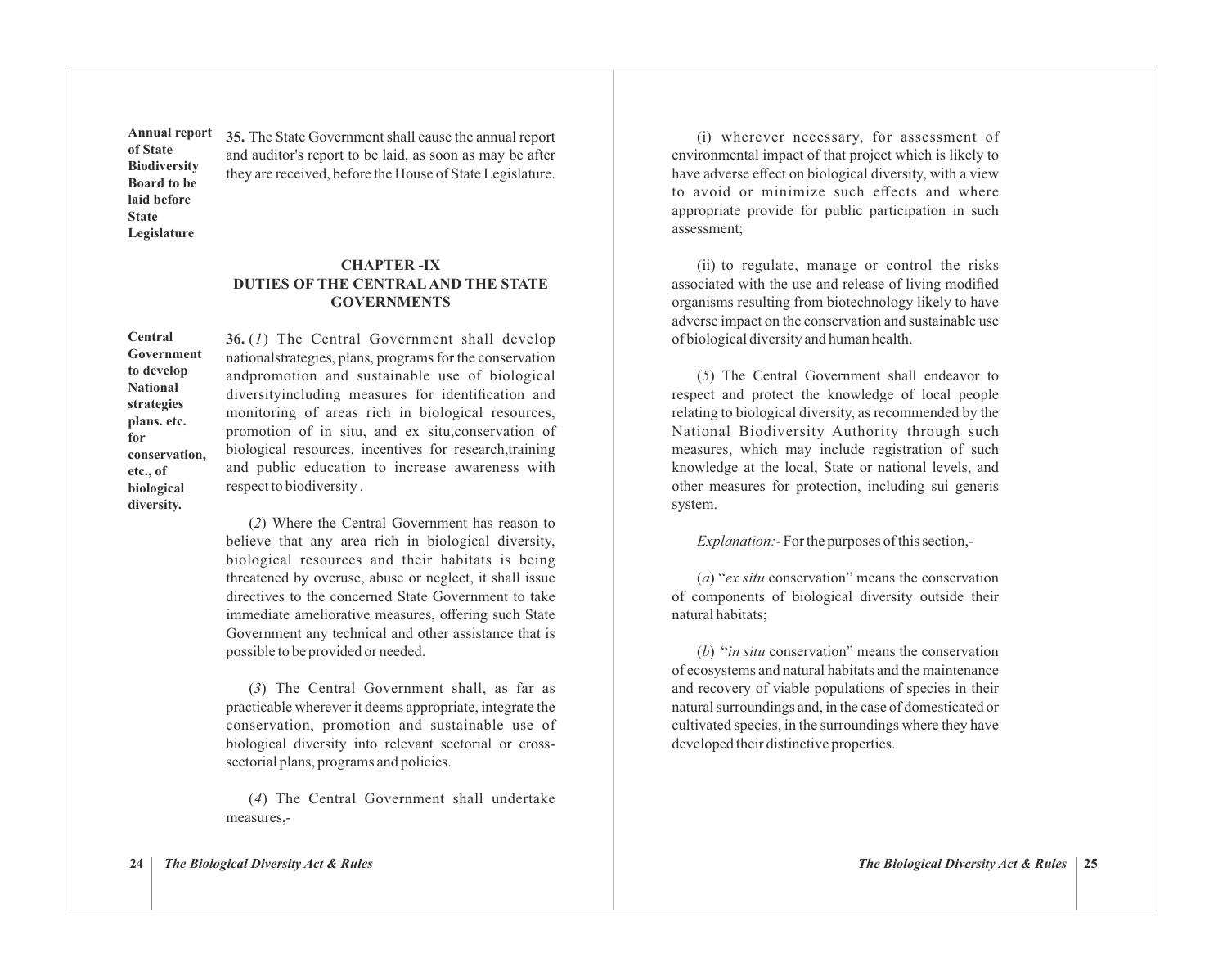**37.** (*1*) Without prejudice to any other law for the time being in force, the State Government may, from time to time in consultation with the local bodies, notify in the Official Gazette, areas of biodiversity importance as biodiversity heritage sites under this Act. **Biodiversity heritage**

> (*2*) The State Government, in consultation with the Central Government, may frame rules for the management and conservation of all the heritage sites.

> (*3*) The State Government shall frame schemes for compensating or rehabilitating any person or section of people economically affected by such notification.

**38.** Without prejudice to the provisions of any other law for the time being in force, the Central Government, in consultation with the concerned State Government, may from time to time notify any species which is on the verge of extinction or likely to become extinct in the near future as a threatened species and prohibit or regulate collection thereof for any purpose and take appropriate steps to rehabilitate and preserve those species. **Power of Central Government to notify threatened species**

**39.** (*1*) The Central Government may, in consultation with the National Biodiversity Authority, designate institutions as repositories under this Act for different categories of biologicalresources. **Power of Central Government to designate repositories.**

> (*2*) The repositories shall keep in safe custody the biological material including voucher specimens deposited with them.

> (*3*) Any new taxon discovered by any person shall be notified to the repositories or any institution designated for this purpose and he shall deposit the voucher specimens with such repository or institution.

**40.** Notwithstanding anything contained in this Act, the Central Government may, in consultation with the National Biodiversity Authority, by notification in the Official Gazette, declare that the provisions of this Act shall not apply to any items, including biological resources normally traded as commodities.

**Power of Central Government to exempt certain biological resources.**

# **CHAPTER-X BIODIVERSITY MANAGEMENT COMMITTEES**

**41.** (*1*) Every local body shall constitute a Biodiversity Management Committee within its area for the purpose of promoting conservation, sustainable use and documentation of biological diversity including preservation of habitats, Conservation of land races, folk varieties and cultivars, domesticated stocks and breeds of animals and microorganisms and chronicling of knowledge relating to biological diversity.

#### **Constitution of Biodiversity Management Committees.**

*Explanation.*- For the purposes of this sub-section,-

(*a*) "cultivar" means a variety of plant that has originated and persisted under cultivation or was specifically bred for the purpose of cultivation;

(*b*) "folk variety" means a cultivated variety of plant that was developed, grown and exchanged informally among farmers;

(*c*) Landrace" means primitive cultivar that was grown by ancient farmers and their successors.

(*2*) The National Biodiversity Authority and the State Biodiversity Boards shall consult the Biodiversity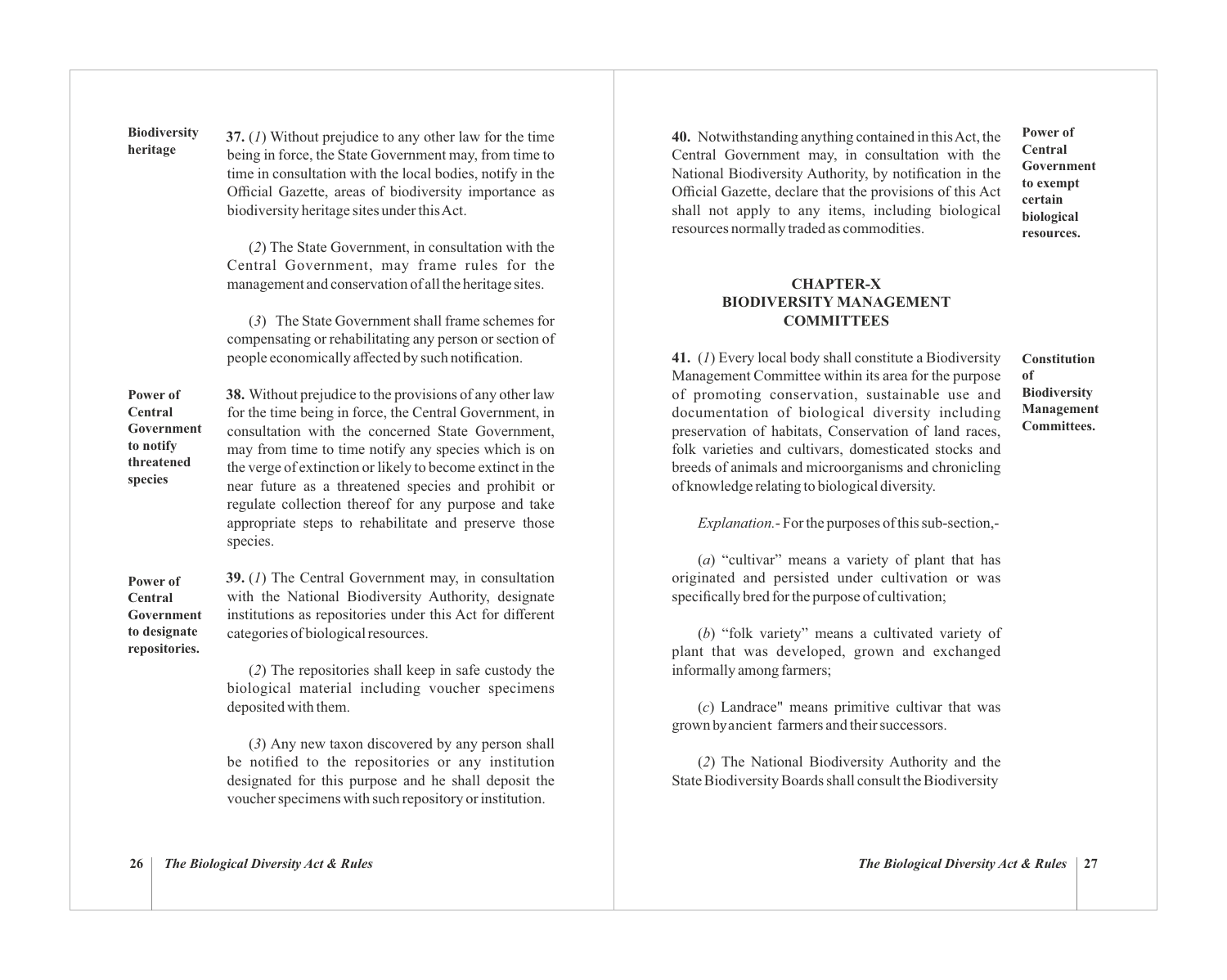Management Committees while taking any decision relating to the use of biological resources and knowledge associated with such resources occurring within the territorial jurisdiction of the Biodiversity Management Committee.

(*3*) The Biodiversity Management Committees may levy charges by way of collection fees from any person for accessing or collecting any biological resource for commercial purposes from areas falling within its territorial jurisdiction.

# **CHAPTER -Xl LOCAL BIODIVERSITY FUND**

**42.** The State Government may, after due appropriation made by State Legislature by law in this behalf, pay to the Local Biodiversity Funds by way of grants or loans such sums of money as the State Government may think fit for being utilized for the purposes of this Act. **Grants to Local Biodiversity Fund.**

**43.** (*1*) There shall be constituted a Fund to be called the Local Biodiversity Fund at every area notified by the State Government where any institution of selfgovernment is Functioning and there shall be credited thereto- **Constitution of Local Biodiversity Fund.**

(*a*) any grants and loans made under section 42;

(*b*) any grants or loans made by the National Biodiversity Authority;

(c) any grants or loans made by the State Biodiversity Boards;

(*d*) fees referred to in sub-section (3) of section 41 received by the Biodiversity Management Committees; (e) All sums received by the local Biodiversity Fund from such other sources as may be decided upon by the state Government.

**44.** (*1*) Subject to the provisions of sub-section (2), the **Application**  management and the custody of the Local Biodiversity Fund And the purposes for which such Fund shall be applied, be in. the manner as may be prescribed by the State Government.

**of Local Biodiversity Fund**

(*2*) The Fund shall be used for conservation and promotion of biodiversity in the areas falling within the jurisdiction of concerned local body and for the benefit of the community in so far such use is consistent with conservation of biodiversity.

**45.** The person holding the custody of the Local Biodiversity Fund shall prepare, in such form and during each financial year at such time as may be prescribed, its annual report, Giving a full account of its activities during the previous financial year, and submit a copy thereof to the concerned local body.

**Annual Report of Biodiversity Management Committees.**

**46.** The accounts of the Local Biodiversity Fund shall **Audit of** be maintained and audited in such manner as may, in consultation with the Accountant-General of the State, be prescribed and the person holding the custody of the Local Biodiversity Fund shall furnish, to the concerned local body, before such date as may be prescribed, its audited copy of accounts together with auditor's report thereon.

**accounts of Biodiversity Management Committees.**

**47.** Every local body constituting a Biodiversity **Annual report,**  Management Committee under sub-section (1) of section 41, shall cause, the annual report and audited copy of accounts together with auditor's report thereon referred to in sections 45 and 46,

**etc, of the Biodiversity Management Committee to be submitted to District**

**28** *The Biological Diversity Act & Rules*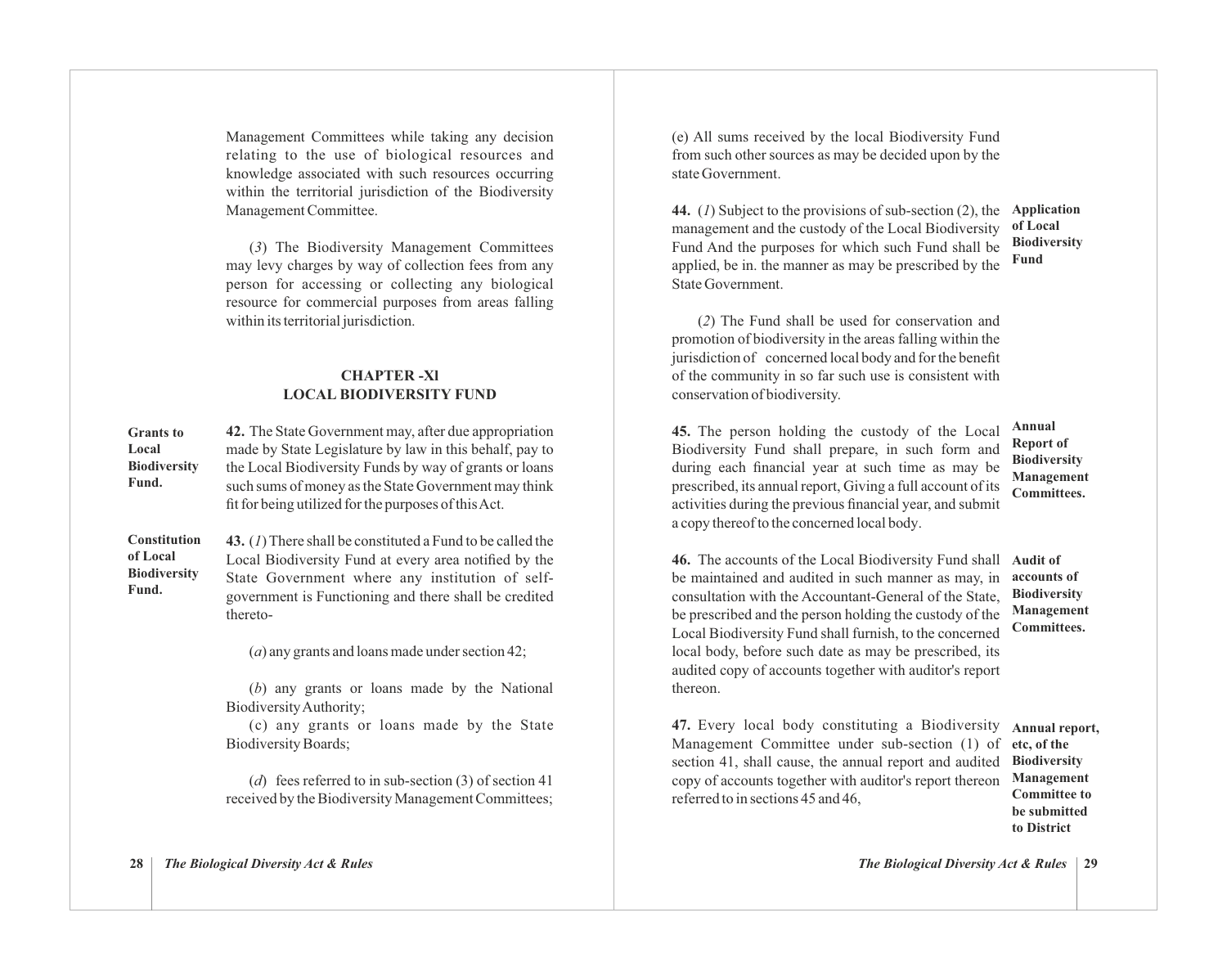respectively and relating to such Committee to be submitted to the District Magistrate having jurisdiction over the area of the local body.

# **CHAPTER -XII MISCELLANEOUS**

**National Biodiversity Authority to be bound by the directions given by Central Government.**

**48.** (*1*) Without prejudice to the foregoing provisions of this Act, the National Biodiversity Authority shall, in the discharge of its functions and duties under this Act, be bound by such directions on questions of policy as the Central Government may give in writing to it from time to time:

Provided that the National Biodiversity Authority shall, as far as practicable, be given opportunity to express its views before any direction is given under this sub-section.

(*2*) The decision of the Central Government whether a question is one of policy or not shall be final.

# **Power of State Government to give directions**

**49**. (*1*) Without prejudice to the foregoing provisions of this Act, the State Biodiversity Board shall, in the discharge of its functions and duties under this Act, be bound by such directions on questions of policy as the State Government may give in writing to it from time to time:

Provided that the State Biodiversity Board shall, as far as practicable, be given an opportunity to express its views before any direction is given under this subsection.

2) The decision of the State Government whether a question is one of policy or not shall be final.

**30** *The Biological Diversity Act & Rules*

**50.** (*1*) If a dispute arises between the National Biodiversity Authority and a State Biodiversity Board, the said Authority or the Board, as the case may be, may prefer an appeal to the Central Government within such time as may be prescribed.

**Settlement of disputes between State Biodiversity Boards.**

(*2*) Every appeal made under sub-section (1) shall be in such form as may be prescribed by the Central Government.

 (*3*) The procedure for disposing of an appeal shall be such may be prescribed by the Central Government: Provided that before disposing of an appeal, the parties shall be given a reasonable opportunity of, being heard.

 (*4*) If a dispute arises between the State Biodiversity Boards, the Central Government shall refer the same to the -National Biodiversity Authority.

(*5*) While adjudicating any dispute under subsection (*4*), the National Biodiversity Authority shall be guided by the principles of natural justice and shall follow such procedure as may be prescribed by the Central Government.

(*6*) The National Biodiversity Authority Shall have, for the purposes of discharging its functions under this section, the same powers as are vested in a civil court under the Code of Civil Procedure, 1908 in respect of the following matters, Namely:-

#### **5 of 1908**

(*a*) summoning and enforcing the attendance of any person and examining him on oath; (*b*)Requiring the discovery and production of documents; (c)receiving evidence on affidavits; (*d*) issuing commissions for the examination of witnesses or documents;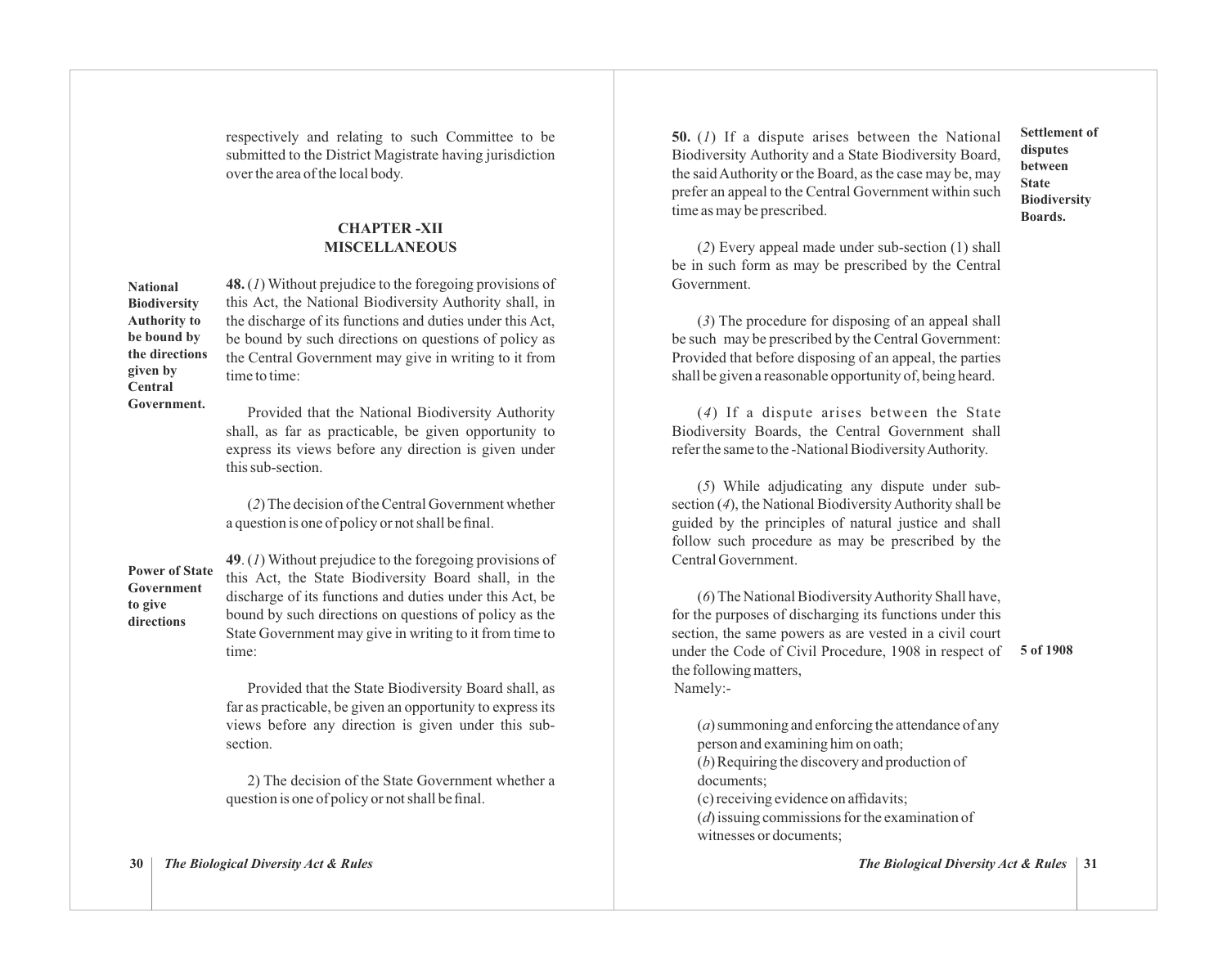(*e*) reviewing its decisions;

(*f*) dismissing an application for default or deciding it expartee;

(*g*) setting aside any order of dismissal of any application for default or any order passed by it expartee;

(*7*) Every proceeding before the National Biodiversity

(*h*) any other matter which may be prescribed.

**45 of 1860**

**2 of 1974**

Authority shall be deemed to be a judicial proceeding within the meaning of sections 193 and 228, and for the purpose of section 196, of the Indian Penal Code and the National Biodiversity Authority shall be deemed to be a civil court for all the purposes of section 195 and Chapter XXVI of the Code of Criminal Procedure, 1973.

**Members, officers etc., of National Biodiversity Authority and State Biodiversity Board deemed to be public servants.**

**51.** All members, officers and other employees of the National Biodiversity Authority or the State Biodiversity Board shall be deemed, when acting or purporting to act in pursuance of any of the provisions of this Act, to be public servants within the meaning of section 21 of the Indian Penal Code.

**Appeal.**

**52.** Any person, aggrieved by any determination of benefit sharing or order of the National Biodiversity Authority or a State Biodiversity Board under this Act, may file an appeal to the High Court within thirty days from the date of communication to him, of the determination or order of the National Biodiversity Authority or the State Biodiversity Board, as the case may be:

Provided that the High Court may, if it is satisfied that the appellant was prevented by sufficient cause from filing the appeal-within the said period, allow it to be filed within a further period not exceeding sixty days

 $1$ [provided further that nothing contained in this section shall apply on and from the commencement of the National Green Tribunal Act, 2010. Provided also that any appeal pending before the High Court, before the commencement of the National Green Tribunal Act, 2010, shall continue to be heard and disposed of by the High Court as if the National Green Tribunal had not been established under section 3 of the National Green Tribunal Act,2010.

**52 A.** Any person aggrieved by any determination of benefits sharing or order of the National Biodiversity Authority or a State Biodiversity Board under this Act, on or after the commencement of the National Green Tribunal Act, 2010, may file an appeal to the National Green Tribunal established under section 3 of the National Green Tribunal Act,2010, in accordance with the provision of that Act].

**53.** Every determination of benefit sharing or order made by The National Biodiversity Authority or a State Biodiversity Board under this Act or the order made by the High Court in any appeal against any determination or order of the National Biodiversity Authority or a State Biodiversity Board shall, on a certificate issued by any officer of the National Biodiversity Authority or a State Biodiversity Board or the Registrar of the High Court, as the case may be, be deemed to be decree of the civil court and shall be executable in the same manner as a decree of that court.

*Explanation.-* For the purposes of this section and section 52, the expression "State Biodiversity Board" includes the person or group of persons to whom the powers or functions under sub-section (*2*) of section 22 have been delegated under the proviso to that sub-section and the certificate relating to such person or group of persons under this section shall be Issued by such person or group of persons, as the case may be.

**54.** No suit, prosecution or other legal proceedings shall lie against the Central Government or the State Government or any officer of the Central Government or the State Government or any member, officer or employee of the National Biodiversity Authority or the State Biodiversity Board for anything which is in good faith done or intended to be done under this Act or the rules or regulations made thereunder.

**55.** (*1*) Whoever contravenes or attempts to contravene or abets the contravention of the provisions of section 3 or section 4 or section 6 shall be punishable with imprisonment for a term which may extend to five years, or with fine which may

<sup>1</sup> Inserted by national Green Tribunal Act, 2010 (19 of 2010) dt. 02.06.2010

*The Biological Diversity Act & Rules* | 33

**32** *The Biological Diversity Act & Rules*

**of action taken in good**

**Protection**

**Execution of determination or order.**

**faith.**

**Penalties.**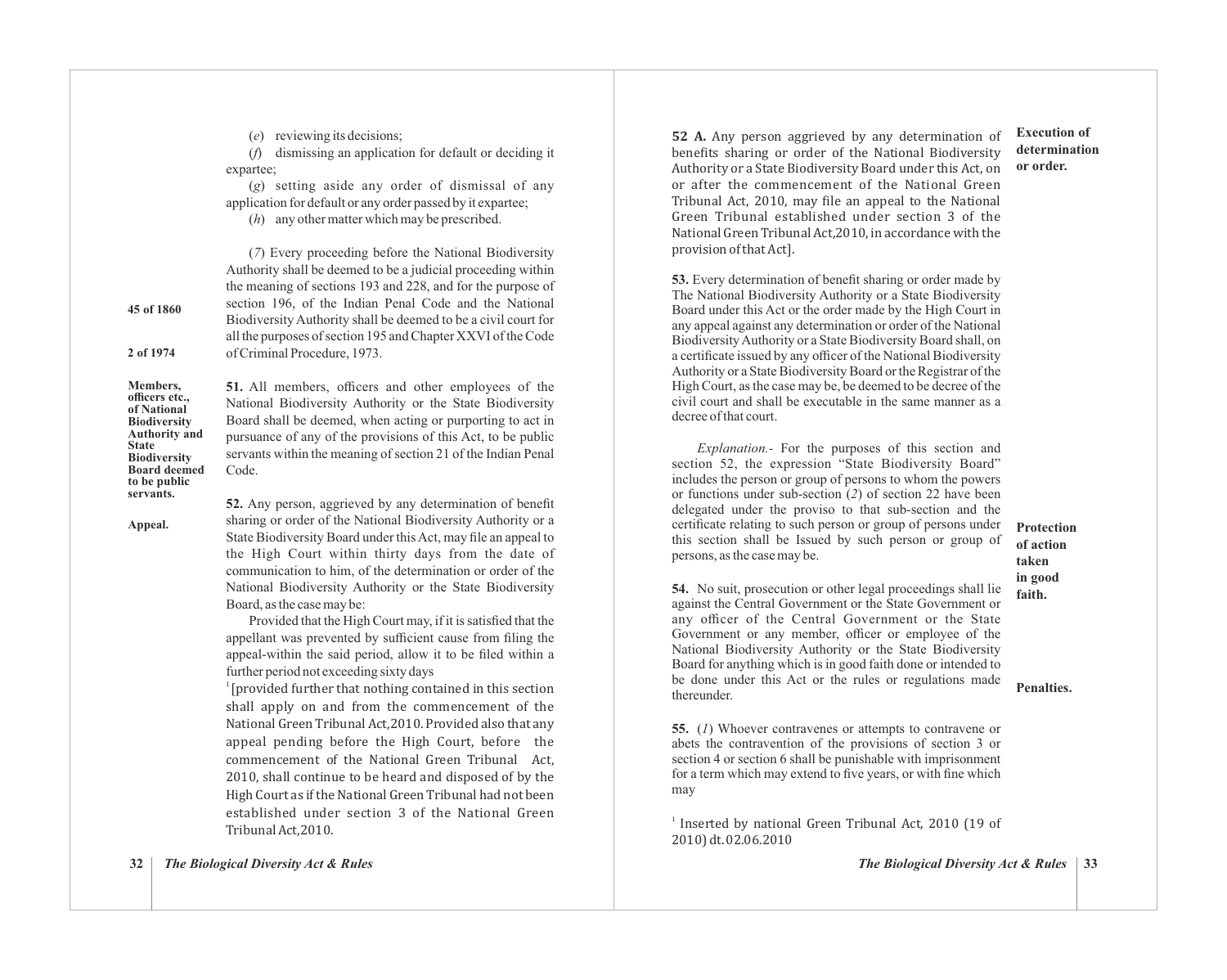extend to ten lakh rupees and where the damage caused exceeds ten lakh rupees such fine may commensurate with the damage caused, or with both.

(*2*) Whoever contravenes or attempts to contravene or abets the contravention of the provisions of section 7 or any order made under sub-section (2) of section 24 shall be punishable with imprisonment for a term which may extend to three years, or with fine which may extend to five lakh rupees, or with both.

**Penalty for contravention of directions or orders of Central Government, State Government, National Biodiversity Authority and State Biodiversity Boards.**

**56.** If any person contravenes any direction given or order made by the Central Government, the State Government, the National Biodiversity Authority or the State Biodiversity Board for which no punishment has been separately provided under this Act, he shall be punished with a fine which may extend to one lakh rupees and in case of a second or subsequent offence. with fine which may extend to two lakh rupees and in the case of continuous contravention with additional fine which may extend to two lakh rupees everyday during which the default continues.

**Offences by Companies** **57.**(*1*) Where an offence or contravention under this Act has been committed by a company, every person who at the time the offence or contravention was committed was in charge of, and was responsible to, the company for the conduct of the business of the company, as well as the company, shall be deemed to be guilty of the offence or contravention and shall be liable to be proceeded against and punished accordingly:

Provided that nothing contained in this sub-section shall render any such person liable to any punishment provided in this Act, if he proves that the offence or contravention was committed without his knowledge or that he had exercised

all due diligence to prevent the commission of such offence or contravention.

(*2*) Not withstanding anything contained in subsection (1), where an offence or contravention under this Act has been committed by a company and it is proved that the offence or contravention has been committed with the consent or connivance of, or is attributable to, any neglect on the part of any director, manager, secretary or other officer of the company, such director, manager, secretary or other officer shall also be deemed to be guilty of the offence or contravention and shall be liable to be proceeded against and punished accordingly.

*Explanation*. - For the purposes of this section, -

(*a*) "company" means any body corporate and includes a firm or other association of individuals; and

(b) "director", in relation to a firm, means a partner in the firm

**58.** The offences under this Act shall be cognizable and non-bailable

# **Offences to be cognizable and non-bailable.**

**Act to have effect in addition to other Acts.**

**59.** The provisions of this Act shall be in addition to, and not on derogation of, the provisions in any other law, for the time Being in force, relating to forests or wildlife.

**60.** The Central Government may give directions to any State Government as to the carrying into execution in the State of Any of the provisions of this Act or of any rule or regulation or order made thereunder.

**Power of Central Government to give directions to State Government.**

**61.** No Court shall take cognizance of any offence under this Act except on a complaint made by -**Cognizance of offences.**

**34** *The Biological Diversity Act & Rules*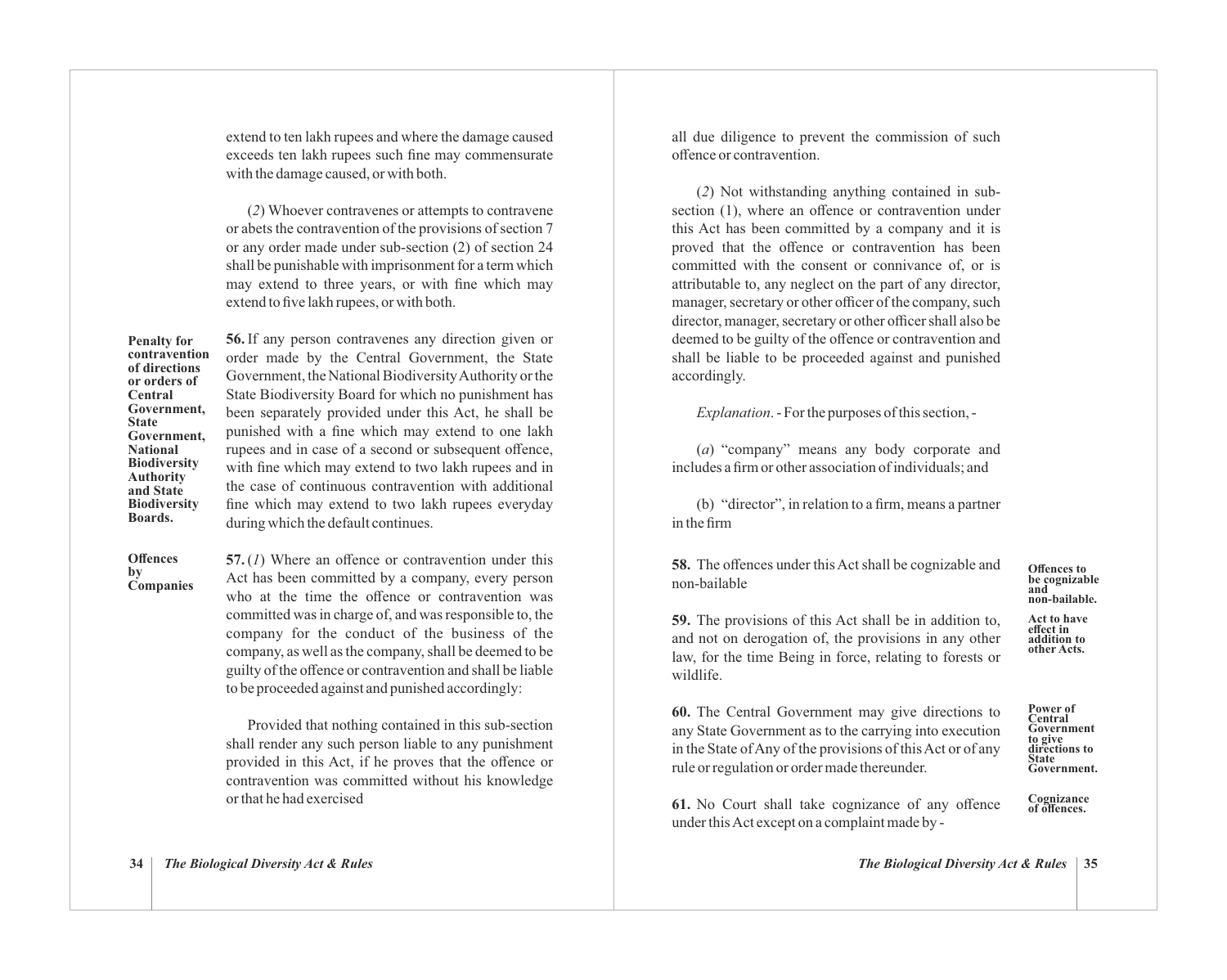(*a*) the Central Government or any authority or officer authorized in this behalf by that Government; or

(*b*) any benefit claimer who has given notice of not less than thirty days in the prescribed manner, of such offence and of his intention to make a complaint, to the Central Government or the authority or officer authorized as aforesaid.

**Power of Central Government to make rules** **62.** (*1*) The Central Government may, by notification in the Official Gazette, make rules for carrying out the of purposes this Act.

(*2*) In particular, and without prejudice to the generality of the foregoing power, such rules may provide for all or any of the following matters, namely:

(*a*) terms and conditions of service of the Chairperson and members under section 9;

(*b*) powers and duties of the Chairperson under section 10;

(*c*) procedure under sub-section (1) of section 12 in regard to transaction of business at meetings;

(*d*) form of application and payment of fees for undertaking certain activities under sub-section (1) of section 19;

(*e*) the form and manner of making an application under sub-section (2) of section 19;

(*f*) form of application and the manner for transfer of biological resource or knowledge under sub-section (2) of section 20;

**36** *The Biological Diversity Act & Rules*

(*g*) form in which, and the time of each financial year at which, the annual report of the National Biodiversity Authority shall be prepared and the date before which its audited copy of accounts together with auditor's report thereon shall be furnished under section 28;

(*h*) form in which the annual statement of account shall Be prepared under subsection (1) of section 29;

(*i*) the time within which and the form in which, an appeal may be preferred, the procedure for disposing of an appeal and the procedure for adjudication, under section 50;

(*j*) the additional matter in which the National Biodiversity Authority may exercise powers of the civil court under clause (*h*)of sub-section (6) of section 50;

(*k*) the manner of giving notice under clause (b) of section 61:

(*l*) any other matter which is to be, or may be, prescribed, or in respect of which provision is to be made, by rules.

(*3*) Every rule made under this section and every regulation made under this Act shall be laid, as soon as may be after it is made, before each House of Parliament, while it is in session for a total period of thirty days which may be comprised in one session or in two or more successive sessions, and if, before the expiry of the session immediately following the session or the successive sessions aforesaid, both Houses agree on making any modification in the rule or regulation or both Houses agree that the rule or regulation should not be made, the rule or regulation shall thereafter have effect only in such modified form or be of no effect, as the case may be; so, however, that any such modification or annulment shall be without prejudice to the validity of anything previously done under that rule or regulation.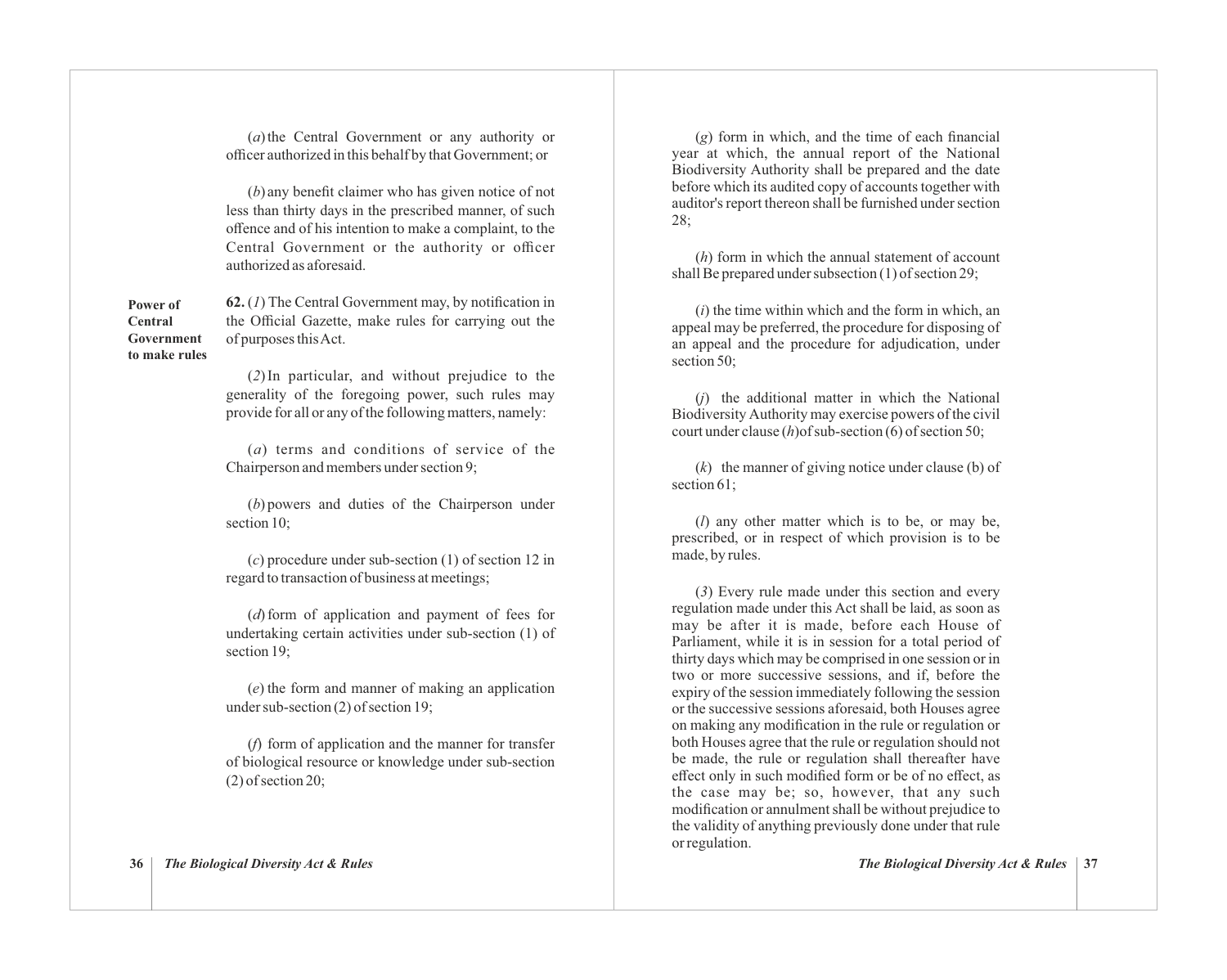**Power of State Government to make rules**

**63.** (*1*) The State Government may, by notification in the Official Gazette, make rules for carrying out the purposes of this Act.

(*2*) In particular, and without prejudice to the generality of the foregoing power, such rules may provide for all or any of the following matters, namely:

(*a*) the other functions to be performed by the State Biodiversity Board under clause (c) of section 23;

(*b*) the form in which the prior intimation shall be given under sub-section (1) of section 24;

(*c*) the form in which, and the time of each financial year at which, the annual report shall be prepared under section 33;

(*d*) the manner of maintaining and auditing the accounts of the State Biodiversity Board and the date before which its audited copy of the accounts together with auditor's report thereon shall be furnished under section 34;

(*e*) management and conservation of national heritage sites under section 37;

(*f*) the manner of management and custody of the Local Biodiversity Fund and the purposes for which such Fund shall be applied under sub-section (1) of section 44;

(*g*) the form of annual report and the time at which such report shall be prepared during each financial year under section 45

(*h*) the manner of maintaining and auditing the accounts of the Local Biodiversity Fund and the date before which its audited copy of the accounts together with auditor's report Thereon shall be furnished under section 46;

(*i*) any other matter which is to be, or may be, specified.

(*3*) Every rule made by the State Government under this section shall be laid, as soon as may be after it is made, before each House of the State Legislature where it consists of two Houses, or where such Legislature consists of one House, before that House.

**64.** The National Biodiversity Authority shall, with theprevious approval of the Central Government, by notification in the Official Gazette, make regulations for carrying out the purposes of this Act.

**Power to make regulations.**

**65.** (*1*) If any difficulty arises in giving effect to the provisionsOf this Act, the Central Government may, by order, not Inconsistent with the provisions of this Act, remove the difficulty:

**Power to remove difficulties.**

Provided that no such order shall be made after the expiry of a period of two years from the commencement of this Act.

(*2*) Every order made under this section shall be laid, as soon as may be, after it is made, before each House of parliament.

> **SUBHASH C. JAIN** *Secretary to the Government of India*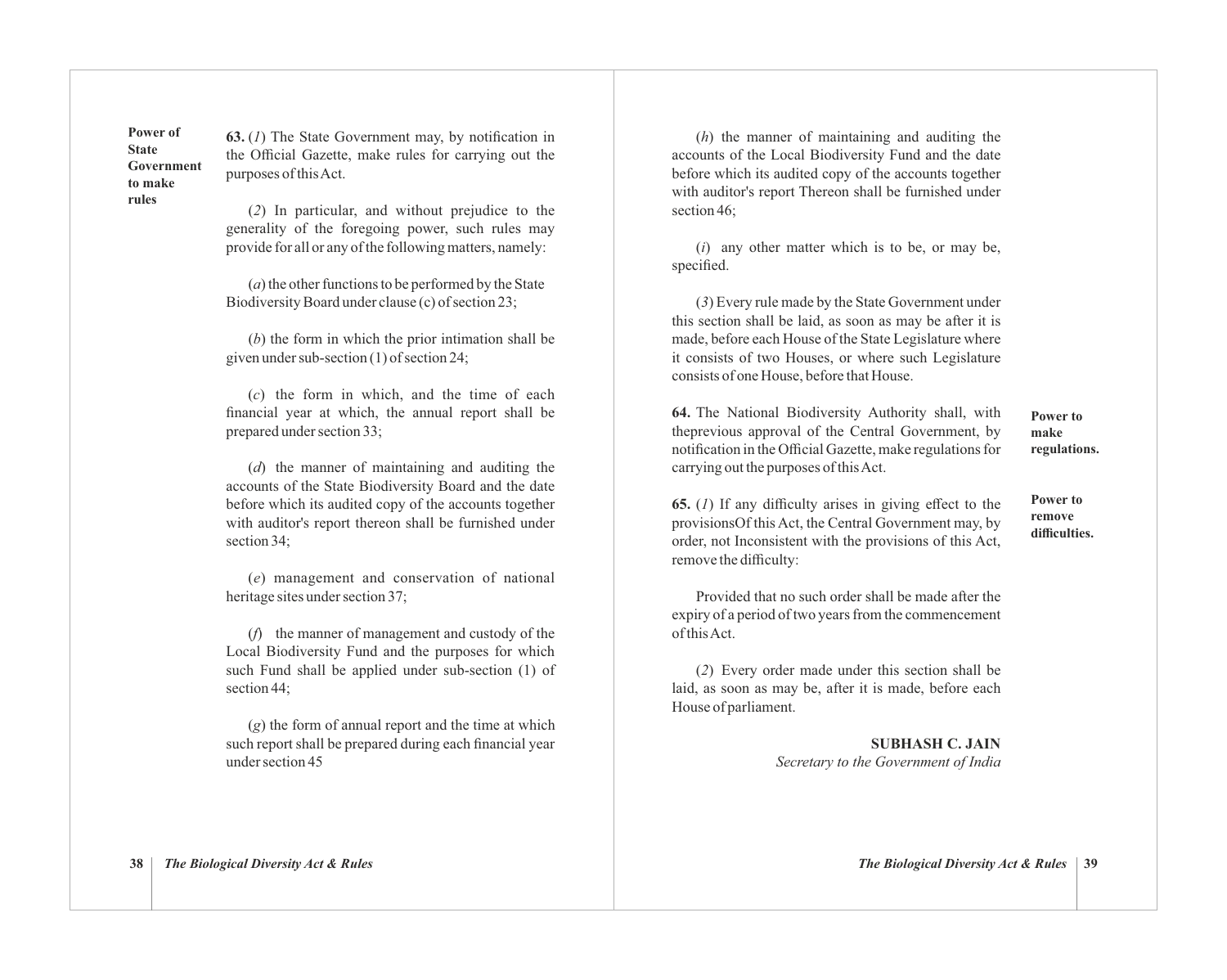# BIOLOGICAL DIVERSITY RULES - 2004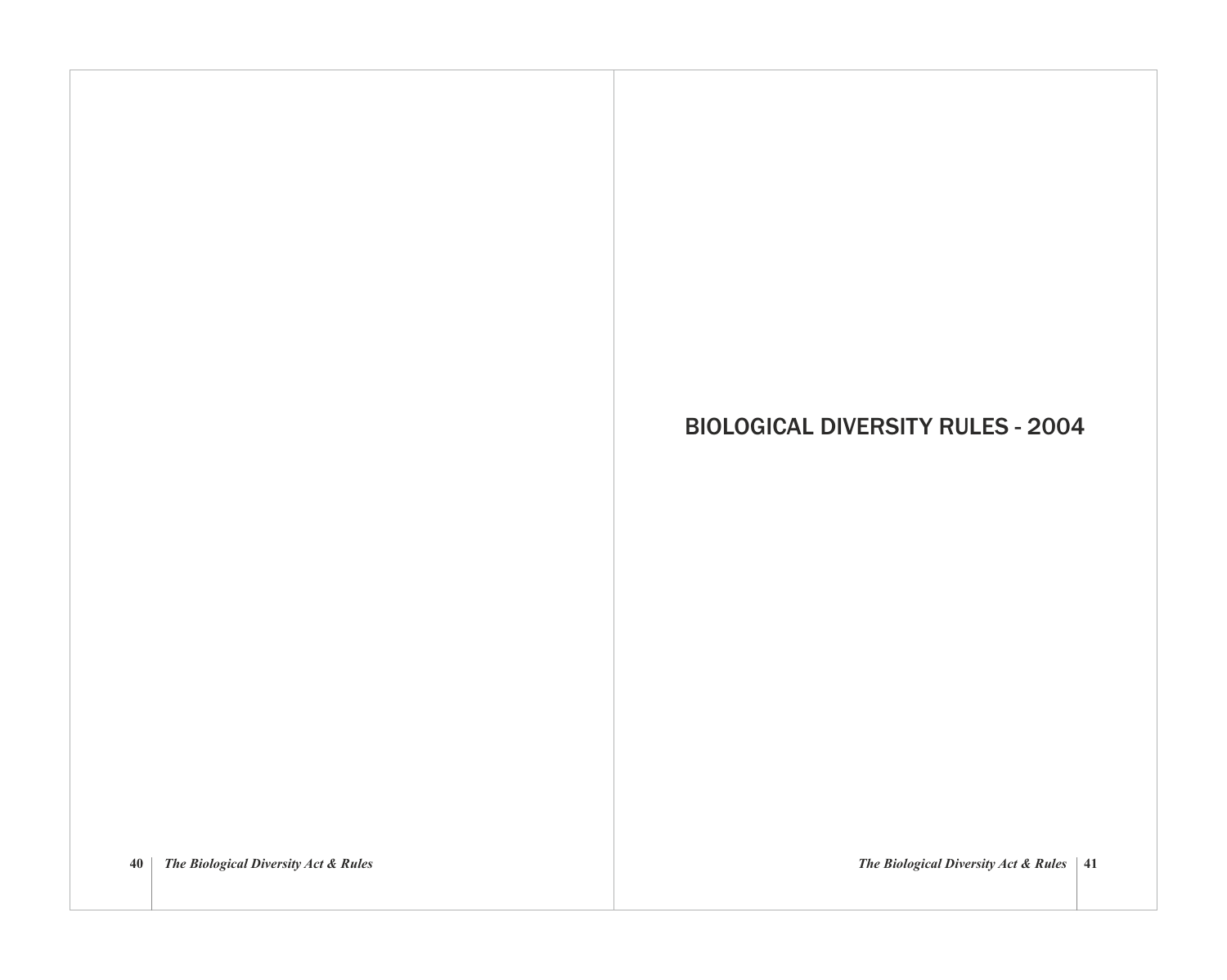### **MINISTRY OF ENVIRONMENT AND FORESTS NOTIFICATION** New Delhi, the  $15<sup>th</sup>$  April, 2004

G.S.R. 261 (E). —'In exercise of the powers conferred by Section 62 of the Biological Diversity Act, 2002, and in supersession of the National Biodiversity Authority (salary, Allowances and conditions of service of Chairperson and other Members) Rules, 2003 except as respect to things done or omitted to be done before such supersession, the Central Government hereby makes the following rules namely:

### **1. Short title and commencement**

- (*1*) These rules [nay be called the Biological Diversity Rules, 2004.
- (2) Thus shall come into force on  $15<sup>th</sup>$ April, 2004.

# **2. Definitions**

In these rules, unless the context otherwise requires, -

- (a) "Act" means the Biological Diversity Act 2002 (18 of 2003);
- (b) "Authority" means the National Biodiversity Authority established under sub- section (1) of Section 8,
- (*c*) "Biodiversity Management Committee" means a Biodiversity management Committee established by a local body under sub-section (1) of Section 41;
- (*d*) "Chairperson" means the chairperson of the National Biodiversity Authority or as the case may be, of the State Biodiversity Board.
- (*e*) "fee" means any fee stipulated in the Schedule;
- (*f*) "Form" means form annexed to these rules;
- (*g*) "Member" means a member of the National Biodiversity Authority or a State Biodiversity Board and includes the chairperson as the case may be;
- (*h*) "section" means a section of the Act;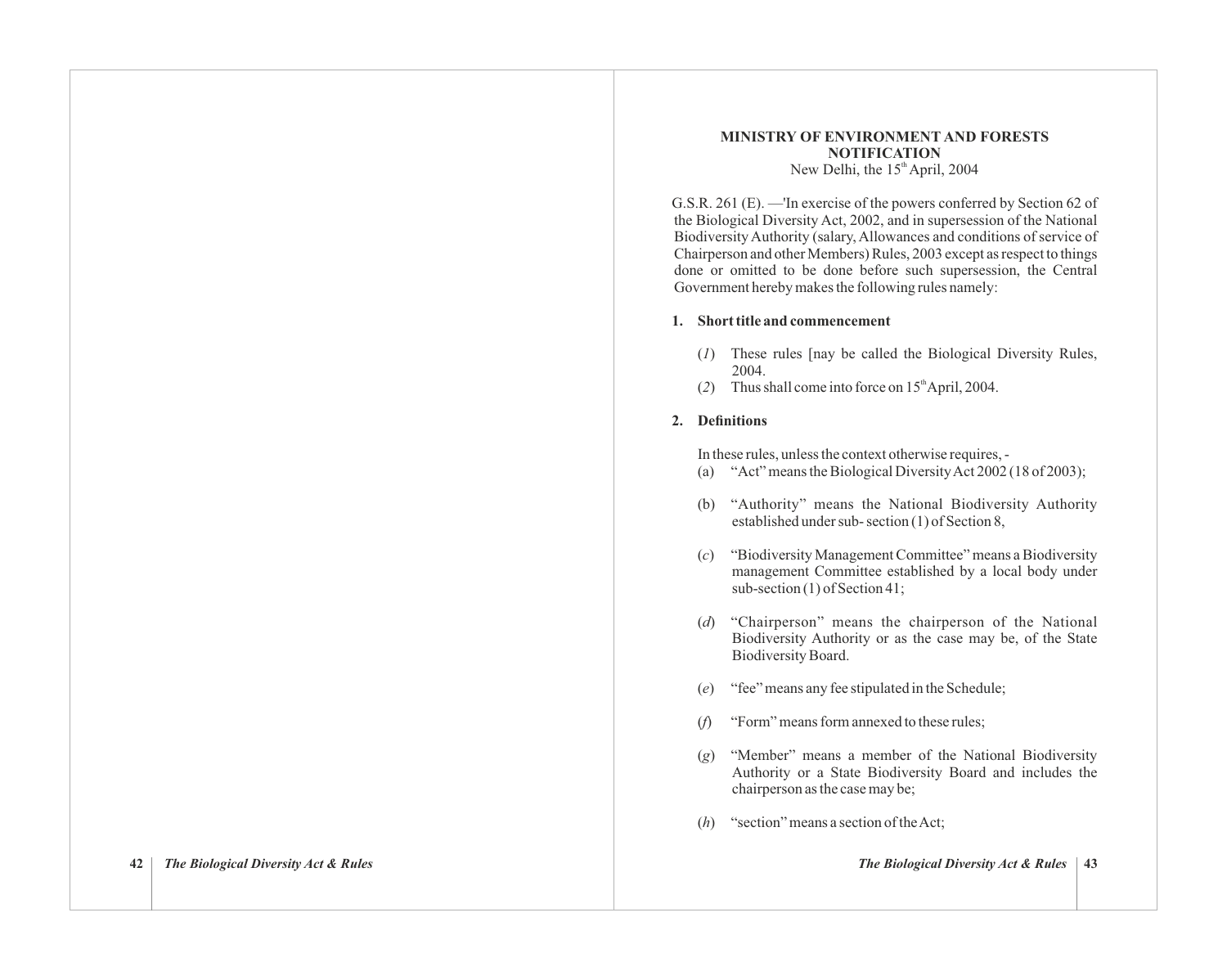- (*i*) "Secretary" means the full time Secretary of the Authority.
- (j) words and expressions used but not defined in these rules and defined in the Act shall have the meaning respectively assigned to them in the Act.

# **3. Manner of selection and appointment of the Chairperson**

- (1) The Chairperson of the Authority shall be appointed by the Central Government.
- (2) Every appointment of Chairperson under sub-section (1) shall be made either on deputation basis or by selection from outside the Central Government. In case the appointment is through deputation, the applicant should not be below the rank of Additional Secretary to the Government of India.

# **4. Term of Office of the Chairperson**

- (1) The Chairperson of the Authority shall hold the office for a term of three years' and shall be eligible for re-appointment,
- (2) Provided that no Chairperson shall hold office as such after he attains the age of sixty five years or his of office which is earlier.
- (3) The Chairperson may resign from his office by giving at least one month notice in writing to the Central Government.

# **5. Pay and Allowances of Chairperson**

- (1) A Chairperson shall be entitled to fixed pay of Rs. 26,000/- per month. In case of retired person is appointed as Chairperson, his pay shall be fixed in accordance with the orders of the Central Government as applicable to such persons.
- (2) A Chairperson shall be entitled to such allowances, leave, pension, provident fund, house and other perquisites etc. to be decided by the Central Government from time to time.

### **44** *The Biological Diversity Act & Rules The Biological Diversity Act & Rules* **45**

# **6. Term of Office and Allowances of non- official Members**:

- (1) Every non-official member of the Authority shall hold his office for a term not exceeding three years at a time from the date of publication of his appointment in the official Gazette.
- (2) Every non- official member attending the meeting of the Authority shall be entitled to sitting allowance, traveling expenses, daily allowance and such other allowances as are applicable to non-official member of commissions and committees of the Central Government attending the meeting (s) of such Commissions or Committees.

# **7. Filling up of vacancies of non- official members**

- (1) Anon-official member of the Authority may resign his Office at any time by giving in writing under his hand addressed to the Central Government and the seat of that member in the Authority shall become vacant.
- (2) A casual vacancy of a non-official member in the Authority shall be filled up by a fresh nomination and the person nominated to fill the vacancy shall hold office only for the remainder of the term of the member in whose place he was nominated.

# **8. Removal of the members of the Authority**.

No member of the Authority shall be removed from his office on any ground specified in section 11, without a due and proper by an officer not below the rank of a Secretary to the Government of India appointed by the Central Government and without giving such member a reasonable opportunity of being heard.

# **9. Secretary of the Authority**

- (1) The Authority shall appoint a Secretary to it.
- (2) The terms and conditions of the appointment of the Secretary shall be determined by the Authority by regulation.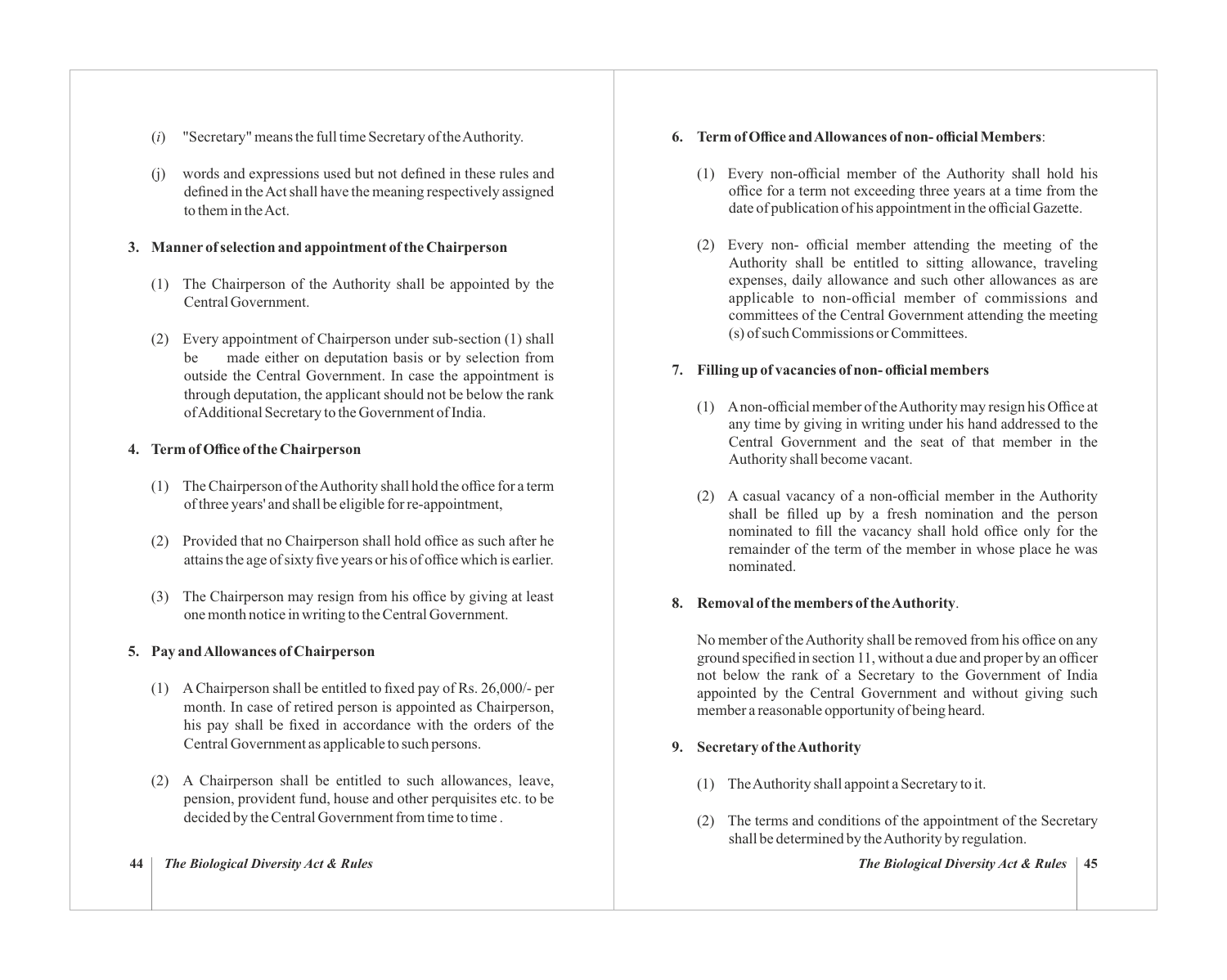(3) The Secretary shall be responsible for co-ordinating and convening the meetings of the Authority, maintenance of the records of the proceedings of the Authority and such other matters as may be assigned to him by the Authority,

# **10**. **Meetings of the Authority**

(1) The Authority shall meet at least four times in a year normally after a period of three months at the Head quarters of the Authority or at such place as may be decided by the Chairperson.

(2) The Chairperson Shall, upon a written request from not less than five Members of the Authority or upon a direction of the Central Government, call a special meeting of the Authority.

(3) The members shall be given at least fifteen days' notice for holding an ordinary meeting and at least three days' notice for holding a special meeting specifying the purpose, the time and the place at which such meeting is to be held.

(4) Every meeting shall be presided over by the Chairperson and in his absence, by a presiding officer to be elected by the members present from amongst themselves.

(5) 'The decision of the Authority at a meeting shall, if necessary, be taken by a simple majority of the Members present and voting and the Chairperson or in his absence, the Member presiding shall have a second or casting vote,

- (6) Each member shall have one vote.
- (7) The quorum at every meeting of the Authority Shall be five.

(8) No Member shall be entitled to bring forward for the consideration of a meeting any matter of which he has not given ten days' notice unless the Chairperson in his discretion permits him to do so.

(9) Notice of the meeting may be given to the Members by delivering the same by messenger or sending it by registered post to his last known place of residence or business or in such other manner as the Secretary of the Authority may, in the circumstances of the case, think fit.

### **46** *The Biological Diversity Act & Rules The Biological Diversity Act & Rules* **47**

## **11. Appointment of Expert Committee by the Authority and their entitlements**

- (1) The Authority may constitute any number of Committees for such purposes as it may deem fit consisting wholly of members or wholly of other persons or partly of members or partly of other persons.
- (2) The members of the Committee other than the members of the Authority shall be paid such fees and allowances for attending the meetings as the Authority may deem fit.

# **12. General functions of the Authority**

The Authority may perform the following functions; namely:-

- (i) lay down the procedure and guidelines to govern the activities provided under sections 3, 4 and 6;
- (ii) advise the Central Government on any matter concerning conservation of bio diversity, sustainable use of its components and fair and equitable sharing of benefits arising out of the use of biological resource and knowledge;
- (iii) coordinate the activities of the State Bio-diversity Boards;
- (iv) provide technical assistance and guidance to the State Biodiversity Boards;
- (v) commission studies and sponsor investigations and research;
- (vi) engage consultants, for a specific period, not exceeding three years, for providing technical assistance to the Authority in the effective discharge of its functions : Provided that if it is necessary and expedient to engage any consultant beyond the period of three years, the Authority shall seek prior approval of the Central Government for such an engagement.
- (vii) collect, compile and publish technical and statistical data, manuals, codes or guides relating to conservation of bio diversity, sustainable use of its components and fair and sharing of benefits arising out of the use of biological resource and knowledge;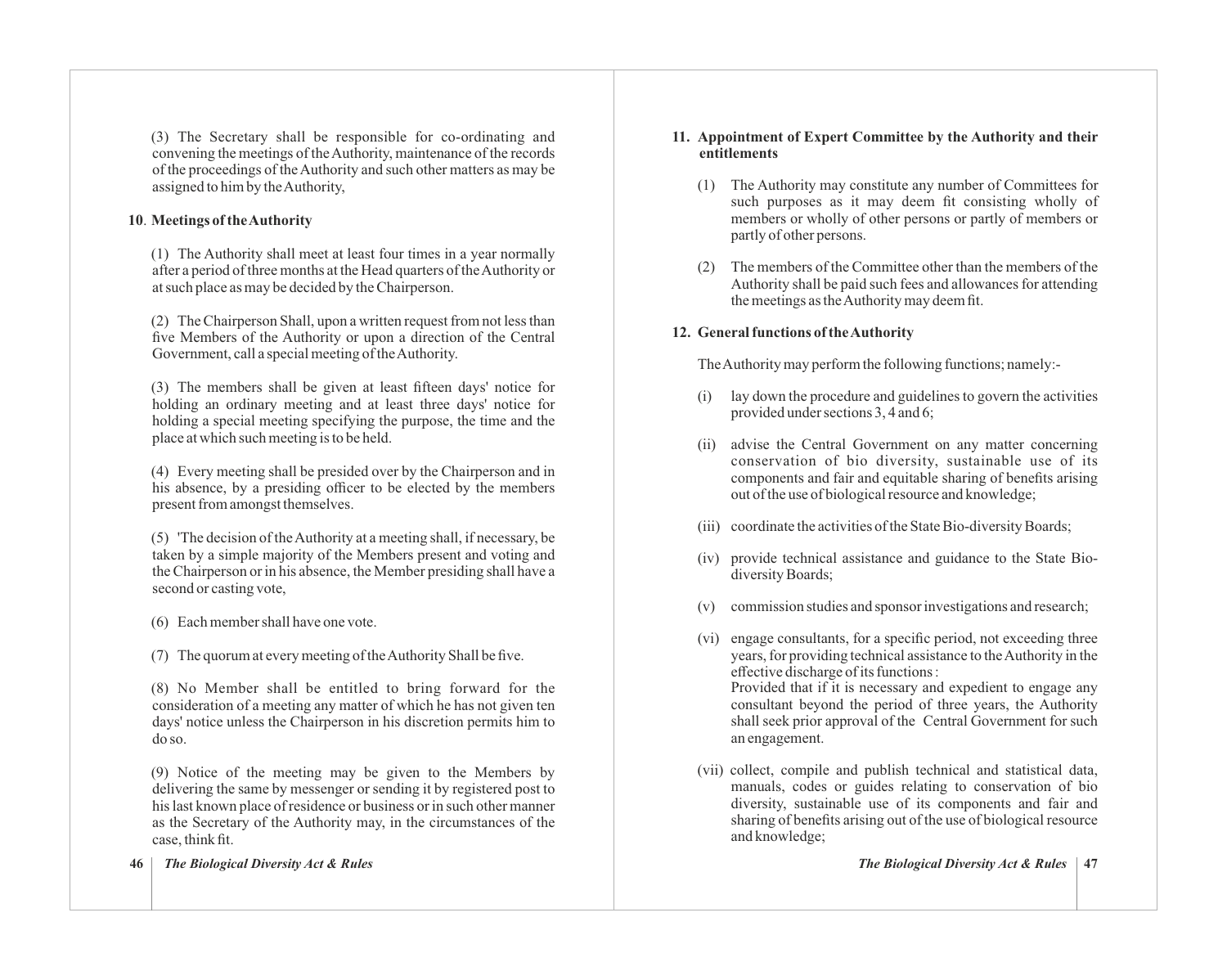- (viii) organize through mass media a comprehensive program regarding conservation of bio-diversity, sustainable use of its components and fair and equitable sharing of benefits arising out of the use of biological resource and knowledge.
- (ix) plan and organize training of personnel engaged or likely to be engaged in programs for the conservation of bio-diversity and sustainable use of its components;
- (x) prepare the annual Budget of the Authority incorporating its own receipts as also the devaluation from the Central Government provided that the allocation by the Central Government shall be operated in accordance with the budget provisions approved by the Central Government ;
- (xi) recommend creation of posts to the Central Government, for effective discharge of the functions by the Authority and to create such posts, provided that no such post whether permanent / temporary or of any nature, would be created without prior approval of the Central Government;
- (xii) approve the method of recruitment to the officers and servants of the Authority;
- (xiii) take steps to build up data base and to create information and documentation system for biological resources and associated traditional knowledge through bio-diversity registers and electronics data bases, to ensure effective management, promotion and sustainable uses ;
- (xiv) give directions to State Bio-diversity Boards and the Biodiversity Management Committees in writing for effective implementation of the Act;
- (xv) report to the Central Government about the functioning of the Authority and implementation of the Act;
- (xvi) recommend, modify, collection of benefit sharing fee under sub section (1) of Section 6 or Changes of royalties under subsection (2) of section 19 in respect of biological resources from time to time:
- **48** *The Biological Diversity Act & Rules The Biological Diversity Act & Rules* **49**
- (xvii) sanction grants in aid and grants to the State Bio-diversity Board and Bio-diversity Management Committees for specific purposes;
- (xviii) undertake physical inspection of any area in connection with the implementation of the Act;
- (xix) take necessary measures including appointment of legal experts to oppose grant of intellectual property right in any country outside India on any biological resource and associated knowledge obtained from India in an illegal manner;
- (xx) do such other functions as may be assigned or directed by the Central Government from time to time.

# **13. Powers and duties of Chairperson**

- (1) The Chairperson shall have the overall control of the day -today activities of the Authority,
- (2) Subject to the provisions of Section 10, the Chairperson shall have the powers of general superintendence over the officers and staff of the Authority and he may issue necessary directions for the conduct and management of the affairs of the Authority.
- (3) The Chairperson shall be in charge of all the confidential papers and records of the Authority and shall be responsible for their safe custody.
- (4) ALI orders and instructions to be issued by the Authority shall be under the signature of the Chairperson or of any other officer authorized by the Chairperson in this behalf.
- (5) The Chairperson, either himself or through an officer of the authority authorized for the purpose, may sanction and disburse all payments against the approved budget.
- (6) The Chairperson shall have full powers for granting administrative and technical sanction to all estimates.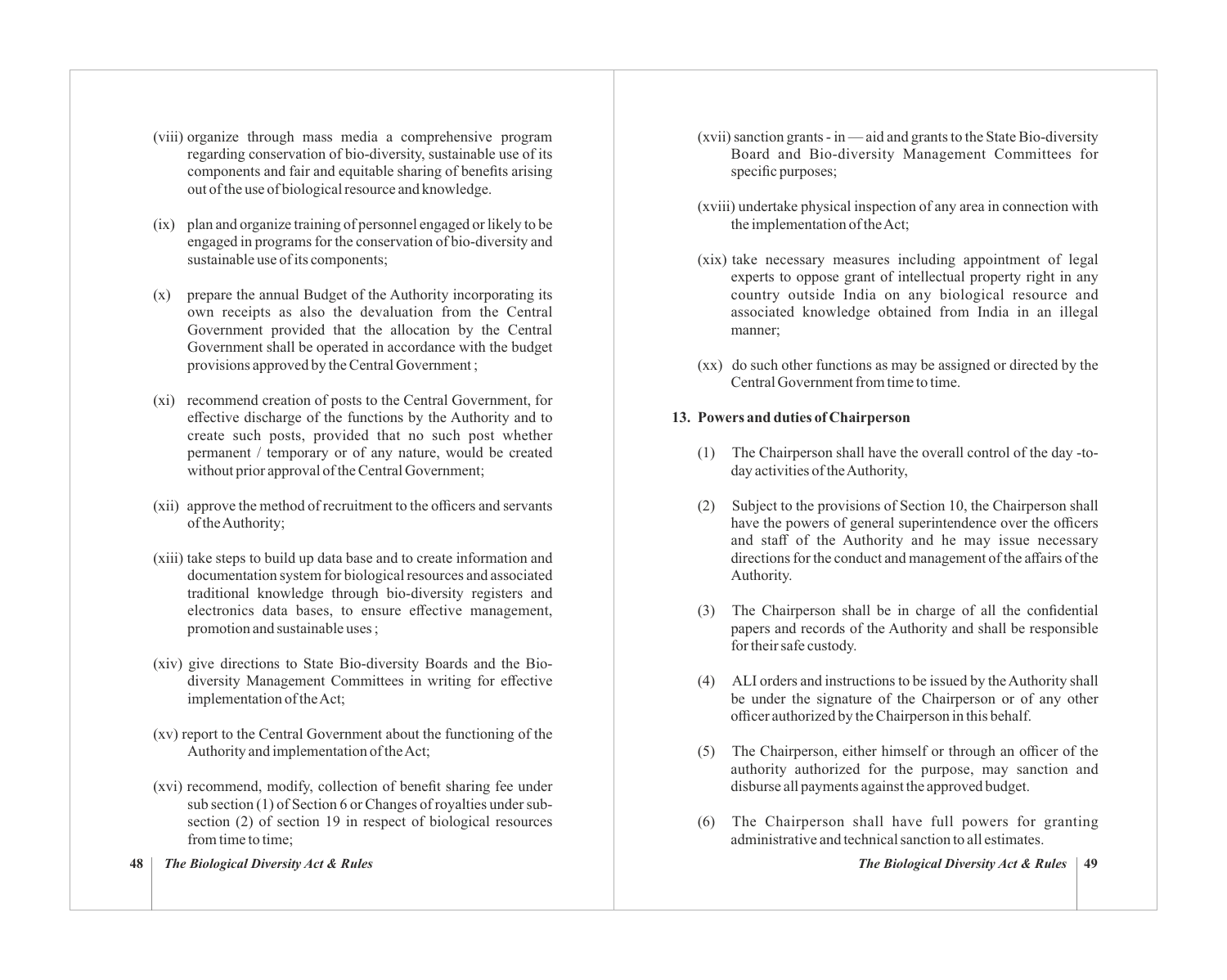- (7) The Chairperson shall convene and preside over all the meetings of the Authority and shall ensure that all decisions taken by the Authority are implemented in proper manner.
- $(8)$  The Chairperson shall exercise such other powers and performs such other functions as may be delegated to him from time to time by the Authority or the Central Government.
- **14. Procedure for access to biological resources and associated traditional knowledge**
	- (1) Any person seeking approval of the Authority for access to biological resources and associated knowledge for research or for commercial utilization shall make an application in Form I
	- (2) Every application under sub- rule (1) shall be accompanied by a fee of ten thousand rupees in the form of a cheque or demand draft drawn in favour of the Authority.
	- The Authority shall after consultation with the concerned local bodies and collecting such additional information from the applicant and other sources, as it may deem necessary, dispose of the application, as far as possible, within a period of six months from the date of its receipts.
	- (4) On being satisfied with the merit of the application, the Authority may grant the approval for access to biological resources and associated knowledge subject to such term and conditions as it may deem fit to impose.
	- (5) The approval to access shall be in the form of written agreement duly signed by an authorized officer of the Authority and the applicant.
	- (6) The form of the agreement referred to in sub-rule (5) shall be laid down by the Authority and shall include the following; namely:-
- (i) General objectives and purpose of the application for seeking approval;
- (ii) Description of the biological resources and traditional knowledge including accompanying information;
- (iii) Intended uses of the biological resources (research, breeding, commercial utilization etc.)
- (iv) conditions under which the applicant may seek intellectual property rights;
- (v) Quantum of monetary and other incidental benefits. If need be, a commitment to enter into a fresh agreement particularly in case if the biological material is taken for research purposes and later on sought to be used for commercial purposes, and also in case of any other change in use thereof subsequently.
- (vi) restriction to transfer the accessed biological resources and the traditional knowledge to any third party without prior approval of Authority
- (vii) to adhere to a limit set by the Authority on the quantity and specification of the quality of the biological resources for which the applicant is seeking access;
- (viii) guarantee to deposit a reference sample of the biological material sought to be accessed with the repositories identified in Section 39;
- (ix) submitting to the Authority a regular status report of research and other developments;
- (x) commitment to abide with the provisions of Act and rules and other related legislations in force in the country;
- (xi) commitment facilitate measures for conservation and sustainable use of biological resources accessed;
- (xii) commitment to minimize environmental impacts of collecting activities;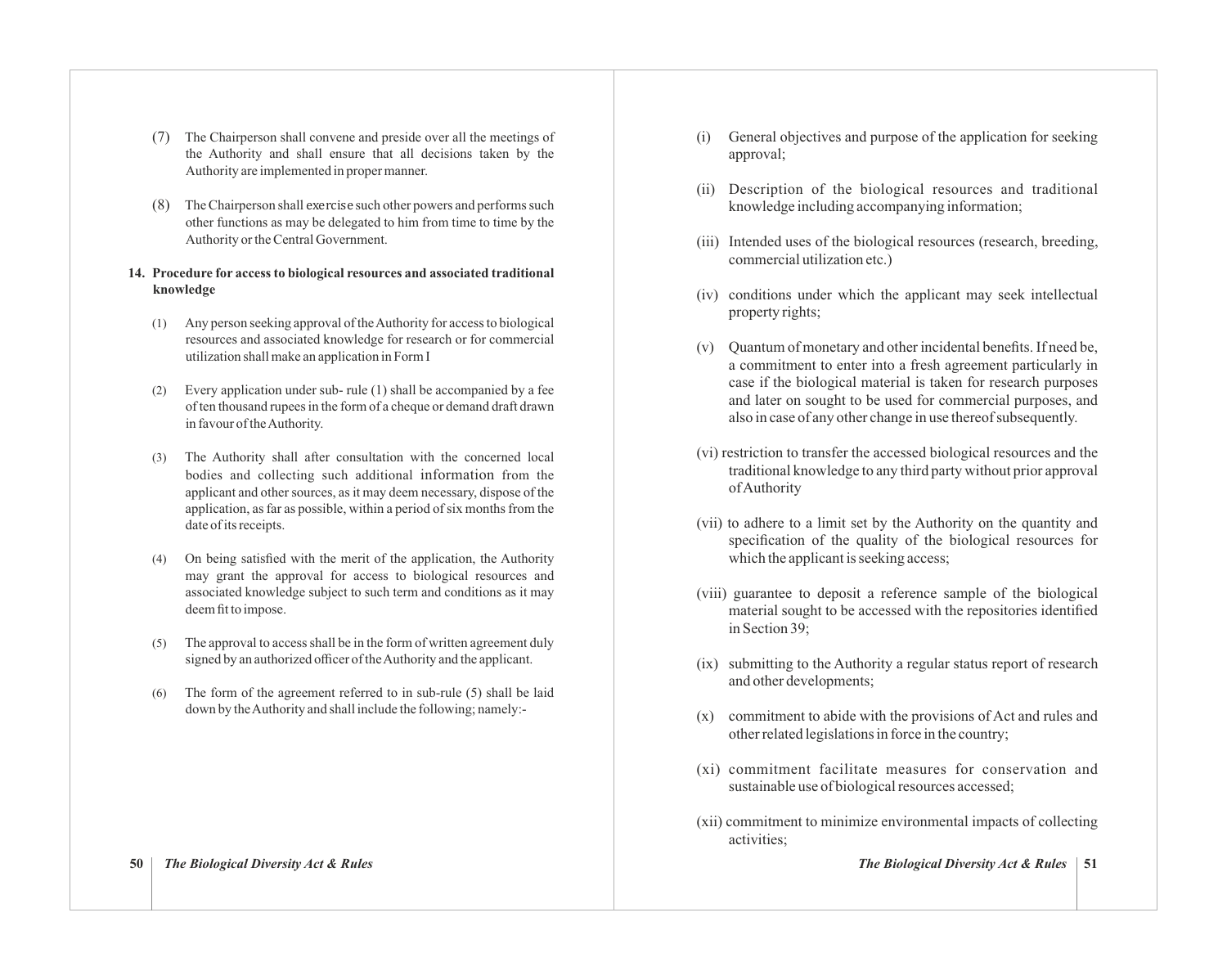- (xiii) legal provisions such as duration of the agreement, notice to terminate the agreement, independent enforceability of individual clauses, provision to the extent that obligations in benefit sharing clauses survive the termination of the agreement, events limiting liability (natural calamities), arbitration, any confidentiality clause.
- (7) The conditions for access may specifically provide measures for conservation and protection of biological resources to which the access is being granted.
- (8) The Authority may for reasons to be recorded in writing reject an application if it considers that the request cannot be acceded to.
- (9) No application shall be rejected unless the applicant is given a reasonable opportunity of being heard.
- (10) The Authority shall take steps to widely publicize the approvals granted, through print or electronic media and shall periodically monitor compliance of conditions on which the approval was accorded.

### **15. Revocation of access or approval**:-

- (1) The Authority may either on the basis of any complaint or *suo moto* withdraw the approval granted for access under rule 15 and revoke the written agreement under the following conditions ; namely:-
- (i) on the basis of reasonable belief that the person to whom the approval was granted has violated any of the provisions of the Act or the condition on which the approval was granted ;
- (ii) when the person who has been granted approval has failed to comply with the terms of the agreement ;
- (iii) on failure to comply with any of the conditions of access granted;
- (iv) on account of overriding public interest or for protection of environment and conservation of biological diversity;
- **52** *The Biological Diversity Act & Rules The Biological Diversity Act & Rules* **53**

(2) The Authority shall send a copy of every order of revocation issued by it to the concerned State Biodiversity Board and the Biodiversity Management Committees for prohibiting the access and also to assess the damage, if any, caused and take steps to recover the damage.

### **16. Restriction on activities related to access to biological resources**

- (1) The Authority if it deems necessary and appropriate shall take the steps to restrict or prohibit the request for access to biological resources for the following reasons; namely:
- (i) the request for access is for any endangered taxa;
- (ii) the request for access is for any endemic and rare species ;
- (iii) the request for access may likely to result in adverse effect on the livelihoods of the local people;
- (iv) the request to access may result in adverse environmental impact which may be difficult to control and mitigate.
- (v) the request for access may cause genetic erosion or affecting the ecosystem function;
- (vi) use of resources for purposes contrary to national interest and other related international agreements entered into by India.

# **17. Procedure for seeking approval for transferring results of research**

- (1) Any person desirous of transferring results of research relating to biological resources obtained from India for monetary consideration to foreign nationals companies and Non Resident Indians (NRIs), shall make an application to the Authority in the Form II.
- (2) Every application under sub—rule (1) shall be accompanied by a fee of five thousand rupees in the form of a Bank draft or Cheque drawn in favour of the Authority.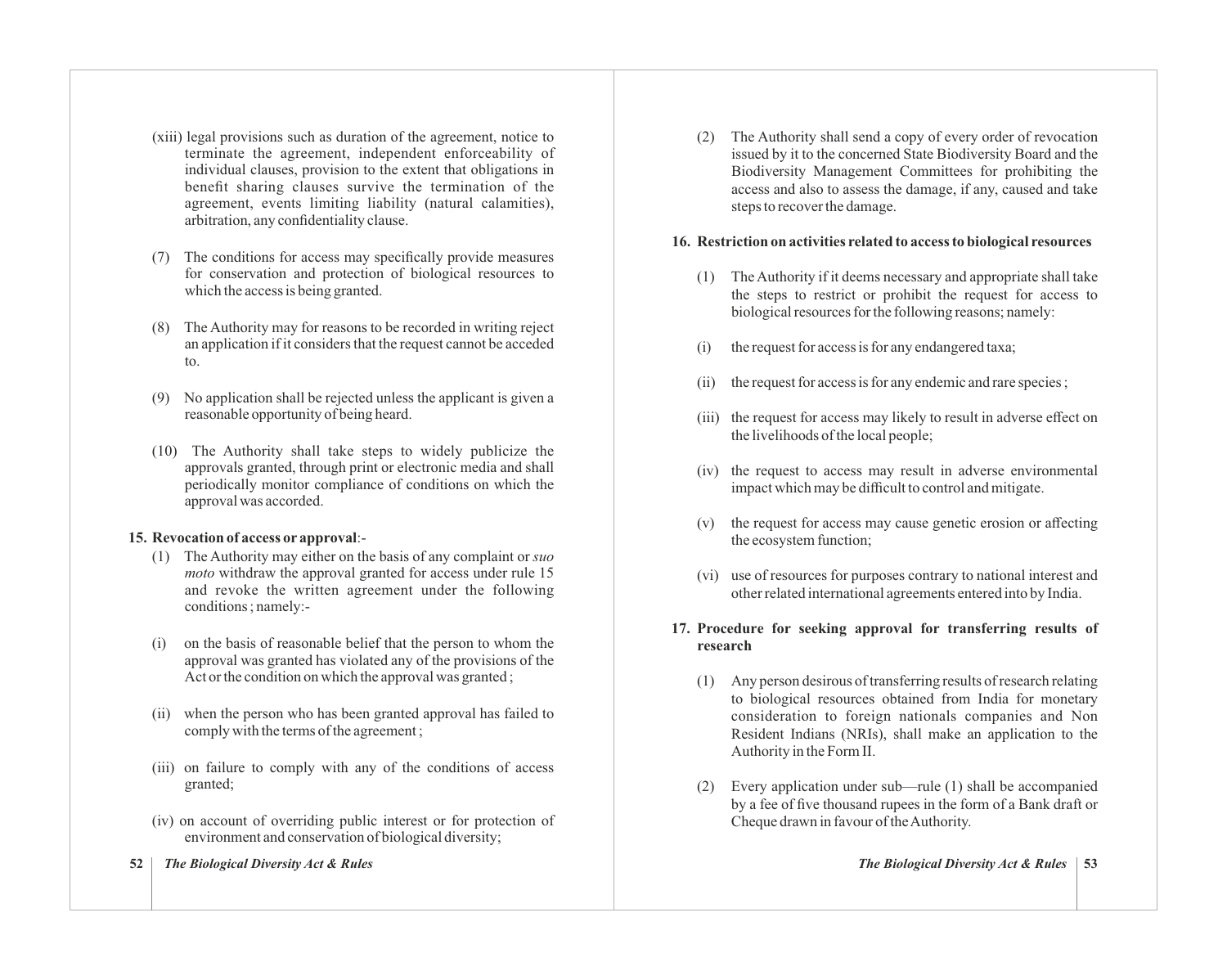- (3) Every application under sub-rule (1) shall be decided upon by the Authority, as far as possible within a period of three months from the receipt of the same.
- (4) On being satisfied that the applicant has fulfilled all the requirements, the Authority may grant the approval for transferring the results of research subject to such terms and conditions as it may deem fit to impose in each case.
- (5) The approval for transfer shall be granted in the form of a written agreement duly signed by an authorized officer of the Authority and the applicant. The form of the agreement shall be such as may be decided by the Authority.
- (6) The Authority may for reasons to be recorded in writing reject an application if it considers that the application cannot be allowed; Provided that the application shall be rejected unless the applicant has been given a reasonable opportunity of being heard.

### **18. Procedure for seeking prior approval before applying for intellectual property protection.**

- (1) Any person desirous of applying for a patent or any other intellectual property based on research on biological material and knowledge obtained from India shall make an application in Form III.
- (2) Every application under sub- rule (1) shall be accompanied by paying a fee of five hundred rupees.
- (3) The Authority after due appraisal of the application and after collecting any additional information, on the basis of merit shall decide on the application, as far as possible within a of three months of receipt of the same.
- (4) On being satisfied that the applicant has fulfilled all the necessary requirements,. the Authority may grant approval for applying for a patent or any other IPR subject to such terms and conditions as it may deem fit to impose in each case.
- (5) The approval shall be granted in the form of a agreement duly signed by an authorized officer of the Authority and the applicant. The form of the agreement may be decided by the Authority.

(6) The Authority may reject the application if it considers that the request cannot be acceded to after recording the reasons. Before passing order of rejection, the applicant shall be given an opportunity of hearing.

# **19. Procedure for third party transfer under sub- section (2) of Section 20**.

- (1) The persons who have been granted approval for access to biological resources and associated knowledge, intend to transfer the accessed biological resource or knowledge to any other person or organization shall make an application to the Authority in form IV
- (2) Every application under sub- rule (1) shall be accompanied by a fee of ten thousand rupees in the form of Bank draft or cheque drawn in favour of the Authority.
- (3) The Authority shall after collecting any additional information, decide upon the application as far as possible within a period of six months of receipt of the same.
- (4) On being satisfied that the applicant has fulfilled all the necessary requirements, the Authority may grant approval for third party transfer subject to such terms and conditions it may deem fit to impose in each case.
- (5) The approval as may be granted under sub-rule (4) in the form of a written agreement duly signed by an authorized officer of the Authority and the applicant. The form of the agreement shall be such as may be decided by the Authority.
- (6) The Authority may for reasons to be recorded in writing reject the application if it considers that the request cannot acceded to provided that no application shall be rejected unless the applicant has been given an opportunity of being heard.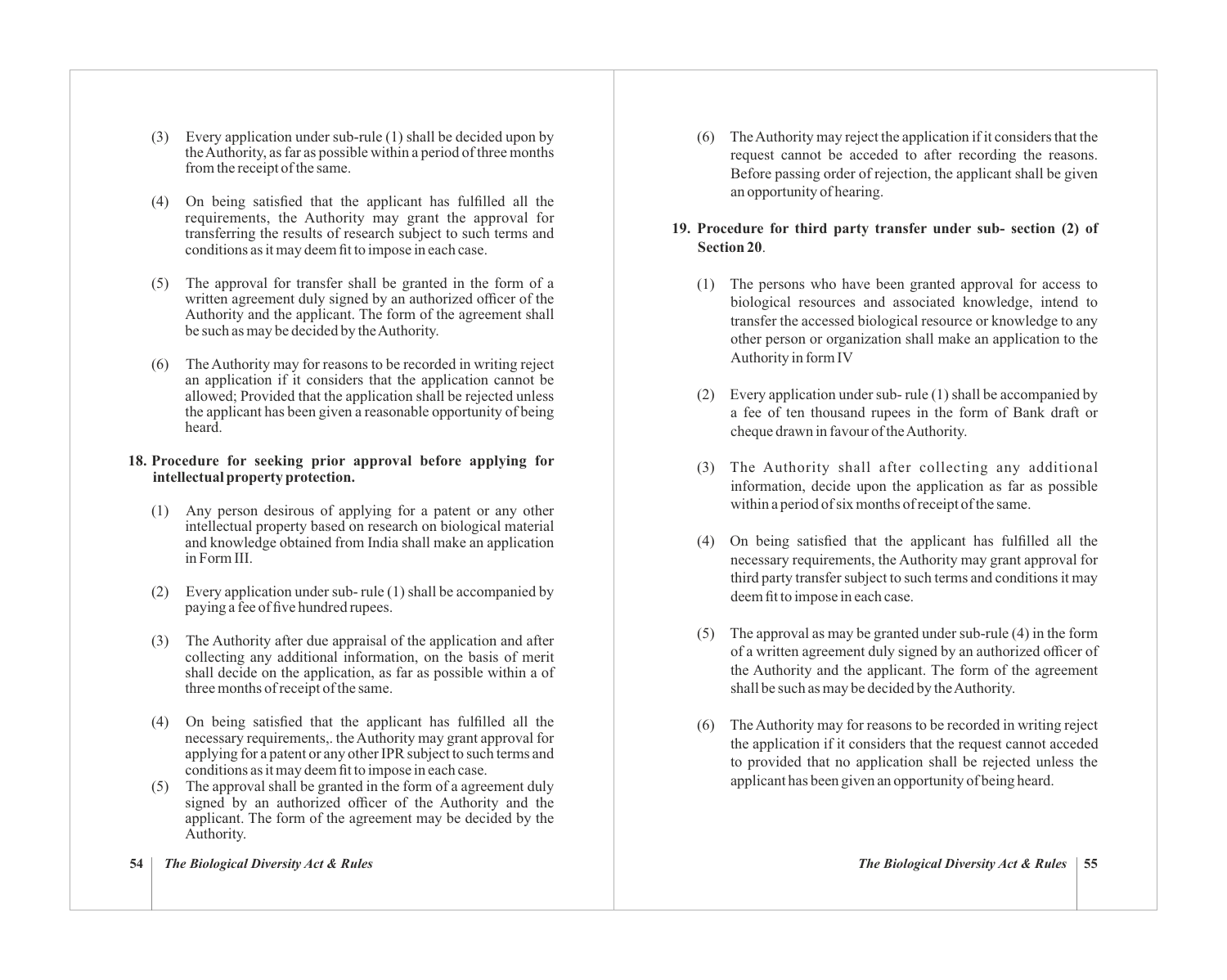#### **20. Criteria for equitable benefit sharing (Section 21)**

- (1) The Authority shall by notification in the Official Gazette formulate the guidelines and describe the benefit sharing formula.
- (2) The guidelines shall provide for monetary and other benefits such as royalty; joint ventures; technology transfer; product development; education and awareness raising activities; institutional capacity building and venture capital fund.
- (3) The formula for benefit sharing shall be determined on case-by case basis.
- (4) The Authority while granting approval to any person for access or for transfer of results of research or applying for patent and IPR or for third party transfer of the accessed biological resource and associated knowledge may impose terms and conditions for ensuring equitable sharing of the benefits arising out of the use of accessed biological material and associated knowledge.
- (5) The quantum of benefits shall be mutually agreed upon between the persons applying for such approval and the Authority in consultation with the local bodies and benefit claimers and may be decided in due regard to the defined parameters of access, the extent of use, the sustainability aspect, impact and expected outcome levels, including measures ensuring conservation and sustainable use of biological diversity.
- (6) Depending upon each case, the Authority shall stipulate the time frame for assessing benefit sharing on short, medium and long term benefits.
- (7) The Authority shall stipulate that benefits shall ensure conservation and sustainable use of biological diversity.
- (8) Where biological resources or knowledge is accessed from a specific individual or a group of individuals or organizations, the Authority may take steps to ensure that the agreed amount is paid directly to them through the district administration. Where such individuals or group of individuals or organizations cannot be identified, the monetary benefits shall be deposited in the National Biodiversity Fund.
- 
- **56** *The Biological Diversity Act & Rules The Biological Diversity Act & Rules* **57**
- (9) Five percent of the assessed benefits shall be earmarked for the Authority or Board as the case may be, towards administrative and service charges.
- (10) The Authority shall monitor the flow of benefits as determined under sub rule (4) in a manner determined by it.

#### **21. Application of National Biodiversity Fund.**-

- (1) The National Biodiversity Fund shall be operated by the Chairperson or by such other officer of the Authority as may be authorized in this regard
- (2) The National Biodiversity Fund shall have two separate heads of accounts, one relating to the receipts from the Central Government and the other concerning the fee, license fee, royalty and other receipts of the Authority.

#### **22. Constitution of Biodiversity Management Committees**

- (1) Every local body shall constitute a Biodiversity Management Committee (BMCs) within its area of jurisdiction.
- (2) The Biodiversity Management Committee as constituted under Sub— rule (I) shall consist of a Chairperson and not more than six persons nominated by the local body, of whom not less than one third should be women and not less than 18% should belong to the Scheduled Castes/ Scheduled Tribes.
- (3) The Chairperson of the Biodiversity Management Committee shall be elected from amongst the members of the committee in a meeting to be chaired by the Chairperson of the local body. The Chairperson of the local body shall have the casting votes in of a tie.
- (4) The Chairperson of the Biodiversity Management Committee shall have a tenure of three years.
- (5) The local Member of Legislative Assembly/Member of Legislative Council and Member of Parliament would be special invitees to the meetings of the Committee.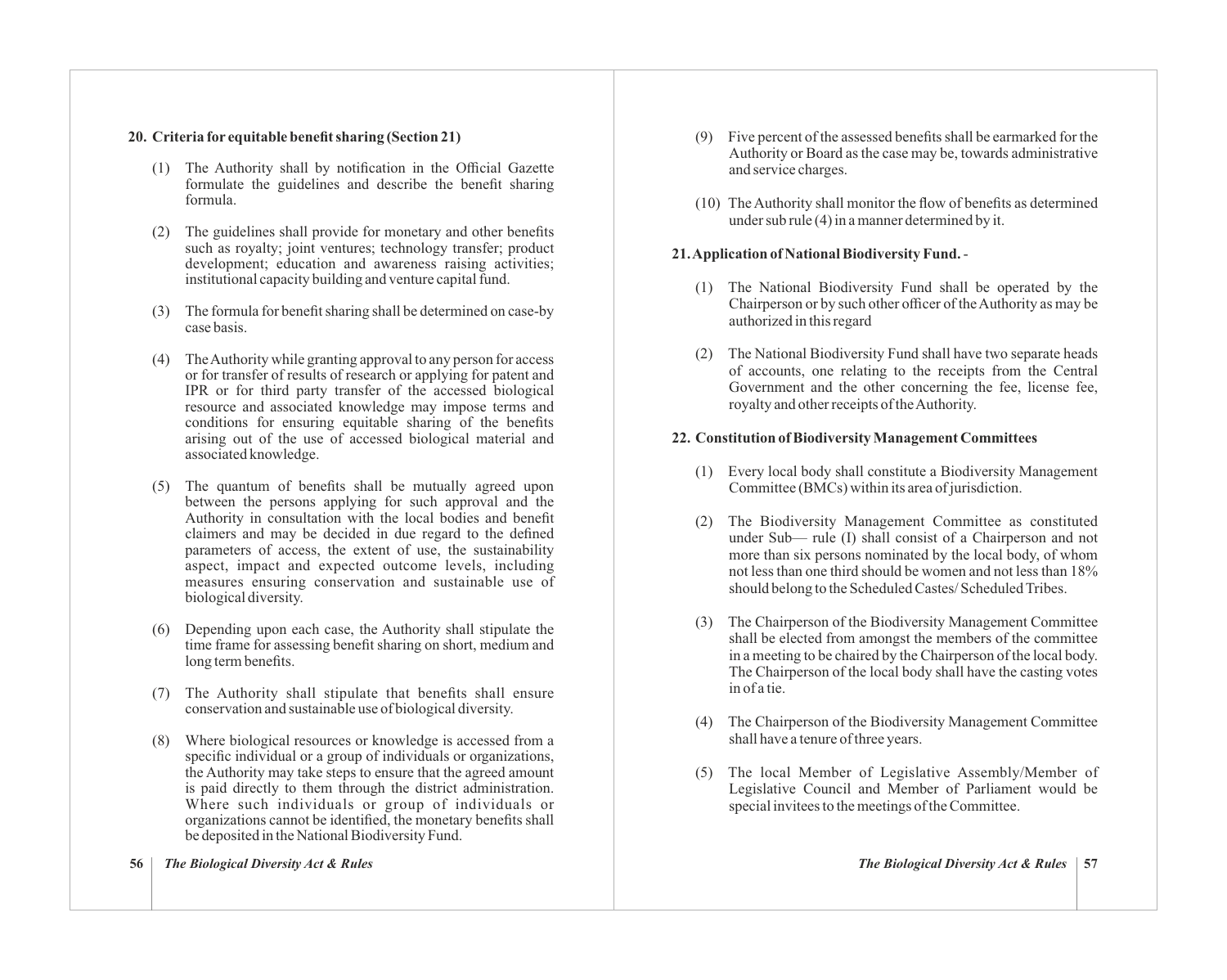- (6) The main function of the BMC is to prepare People's Biodiversity Register in consultation with local people. The Register shall contain comprehensive information on availability and knowledge of local biological resources, their medicinal or any other use or any other traditional knowledge associated with them.
- (7) The other functions of the BMC are to advise on any matter referred to it by the State Biodiversity Board or Authority for granting approval, to maintain data about the local vaids and practitioners using the biological resources.
- (8) The Authority shall take steps to specify the form of the people's Biodiversity Registers, and the particulars it shall contain and the format for electronic database.
- (9) The Authority and the State Biodiversity Boards shall provide guidance and technical support to the Biodiversity Management committees for preparing People's Biodiversity Registers.
- (10) The People's Biodiversity Registers shall be maintained and validated by the Biodiversity Management Committees.
- (11) The Committee shall also maintain a Register giving information about the details of the access to biological resources and traditional knowledge granted, details of the collection fee imposed and details of the benefits derived and the mode of their sharing.

# **23. Appeal for settlement of disputes underSection 50 :-**

- (1) If a dispute arises between the Authority or a State Biodiversity Board or between one Board and other Board(s) on account of implementation of any order or direction or on any issue of policy decision, either of the aggrieved parties i.e., Authority or the Board, as the case may be, prefer an appeal to the Central Government under section 50, in Form V to the Secretary, Ministry of Environment and Forests, Government of India.
- **58** *The Biological Diversity Act & Rules The Biological Diversity Act & Rules* **59**
- (2) In case the dispute arises between a State Biodiversity Board and another state Biodiversity Board or Boards, the aggrieved Board or shall prefer the point or points of dispute to the Central Government which shall refer the same to the Authority.
- (3) The memorandum of appeal shall state the facts of the case, the grounds relied upon by the appellant, for preferring the appeal and the relief sought for.
- (4) The memorandum of appeal shall be accompanied by an authenticated copy of the order, direction or policy decision, as the case may be, by which the appellant is aggrieved and shall be duly signed by the authorized representative of the appellant.
- (5) The memorandum of appeal shall be submitted in quadruplicate, either in person or through a registered post with Acknowledgement due, within 30 days from the date of the orders, direction or policy decision, impugned provided that if the Central Government is satisfied that there was good and sufficient reason for the delay in preferring the appeal, it may, for reason to be recorded in writing, allow the appeal to be after the expiry of the aforesaid period of 30 days but before the expiry of 45 days from the date of the orders impugned, direction or policy decision, as the case may be,
- The notice for hearing of the appeal shall be given in Form VI by a registered post with an acknowledgment due.
- (7) The Central Government shall, after hearing the appellant and the other parties, dispose of the appeal.
- (8) In disposing of an appeal it may vary or modify or cancel impugned order, direction or policy, as the case may be.
- (9) In adjudicating a dispute, the Authority shall be guided by the principles of natural justice and as far as practicable, follow the same procedure which the Central Government is required to follow under this rule.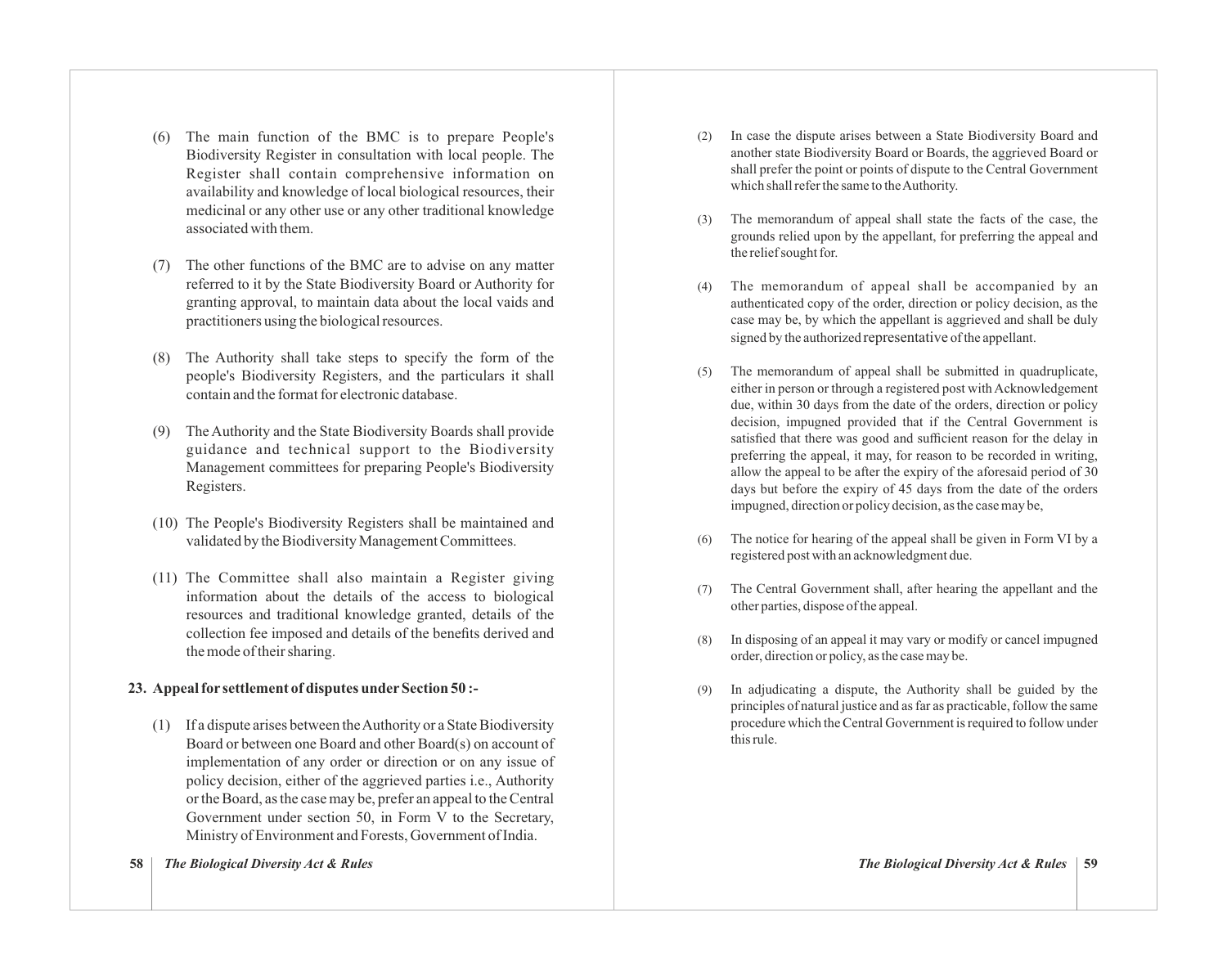#### **24. Manner of giving notice under section 61**

- (1) The manner of giving notice, under clause (b) of section 61, shall be as follows namely:
- (i) The notice shall be in writing in Form VII
- (ii) The person giving the notice may send it to,-
	- (a) If the alleged offence has taken place in a Union territory, to the Chairperson of the National Bio-diversity Authority; and
	- (b) If the alleged offence has taken place in a State, to the Chairperson of the State Bio-diversity Board
- (2) The notice referred to in sub rule  $(1)$  shall be sent by registered post acknowledgement due; and
- (3) The period of thirty days mentioned in clause (b) of section 61 shall be reckoned from the date, the notice is received by the Authorities mentioned in sub- rule (1).

#### **FORM 1** (See rule 14)

**1. Application form for access to Biological resources and associated traditional knowledge**

#### **Part A**

- (i) Full particulars of the applicant
- (ii) Name:
- (iii) Permanent address:
- (iv) Address of the contact person / agent , if any, in India:
- (v) Profile of the organization (personal profile in case the applicant is an individual). (Please attach relevant documents of authentication);
- (vi) Nature of business:

(vii)Turnover of the organization in US \$:

#### **2. Details and specific information about nature of access sought and biological material and associated knowledge to be accessed**

- a) Identification (scientific name) of biological resources and its traditional use:
- b) Geographical location of proposed collection:
- c) Description / nature of traditional knowledge (oral /documented):
- d) Any identified individual /community holding the traditional knowledge:
- e) Quantity of biological resources to be collected (give the schedule):
- f) Time span in which the biological resources is proposed to be collected:
- g) Name and number of person authorized by the company for making the selection:
- h) The purpose for which the access is requested including the type and extent of research, commercial use being derived and expected to be derived from it: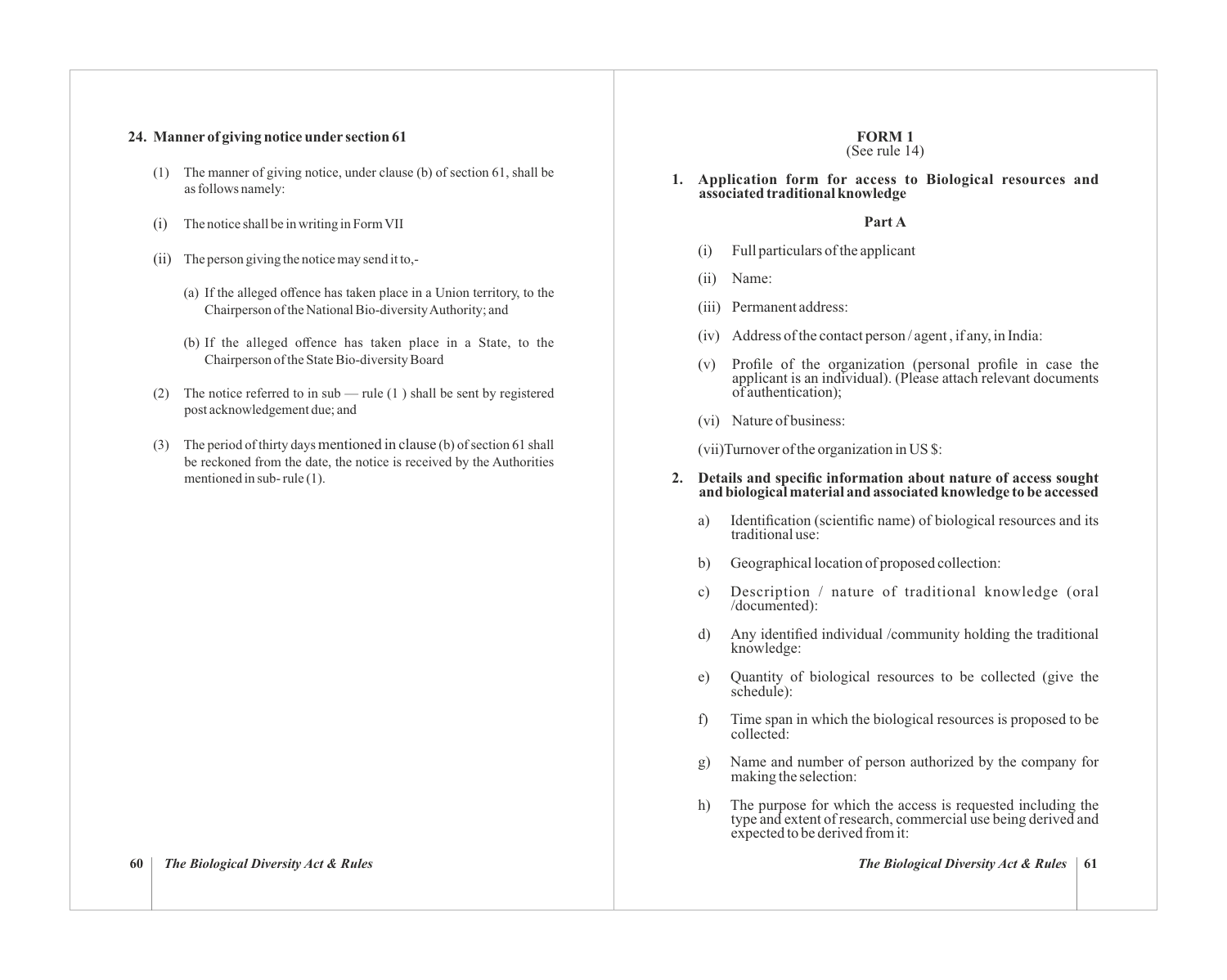- i) Whether any collection of the resource endangers any component of biological diversity and the risks which may arise from the access:
- 3. Details of any national institution which will participate in the Research and Development activities.
- 4. Primary destination of accessed resource and identity of the location where the R&D will be carried out.
- 5. The economic and other benefits including those arriving out of any IPR, patent obtained out of accessed biological resources and knowledge that are intended, or may accrue to the applicant or to the country that he/she belongs.
- 6. The biotechnological, scientific, social or any other benefits obtained out of accessed biological resources and knowledge that are intended, or may accrue to the applicant or to the country that he / she belongs.
- 7. Estimation of benefits, that would flow to India / communities arising out of the use of accessed bio resources and traditional knowledge
- 8. Proposed mechanism and arrangements for benefit sharing.
- 9. Any other information considered relevant.

# **Part B**

#### **Declaration**

I / we declare that:

- Collection of proposed biological resources shall not adversely affect the sustainability of the resources;
- Collection of proposed biological resources shall not entail any environmental impact;
- Collection of proposed biological resources shall not pose any risk to ecosystems;
- Collection of proposed biological resources shall not adversely affect the local communities;

I/we further declare the Information provided in the application form is true and correct and I/We shall be responsible for any incorrect / wrong information.

| $\circ$ .<br>rioposed mechanism and arrangements for benefit sharing. |       | Signed                                    |
|-----------------------------------------------------------------------|-------|-------------------------------------------|
| Any other information considered relevant.<br>9.                      |       | Name                                      |
|                                                                       | Place | Title                                     |
|                                                                       | Date  |                                           |
|                                                                       |       |                                           |
|                                                                       |       |                                           |
| The Biological Diversity Act & Rules<br>62                            |       | The Biological Diversity Act & Rules   63 |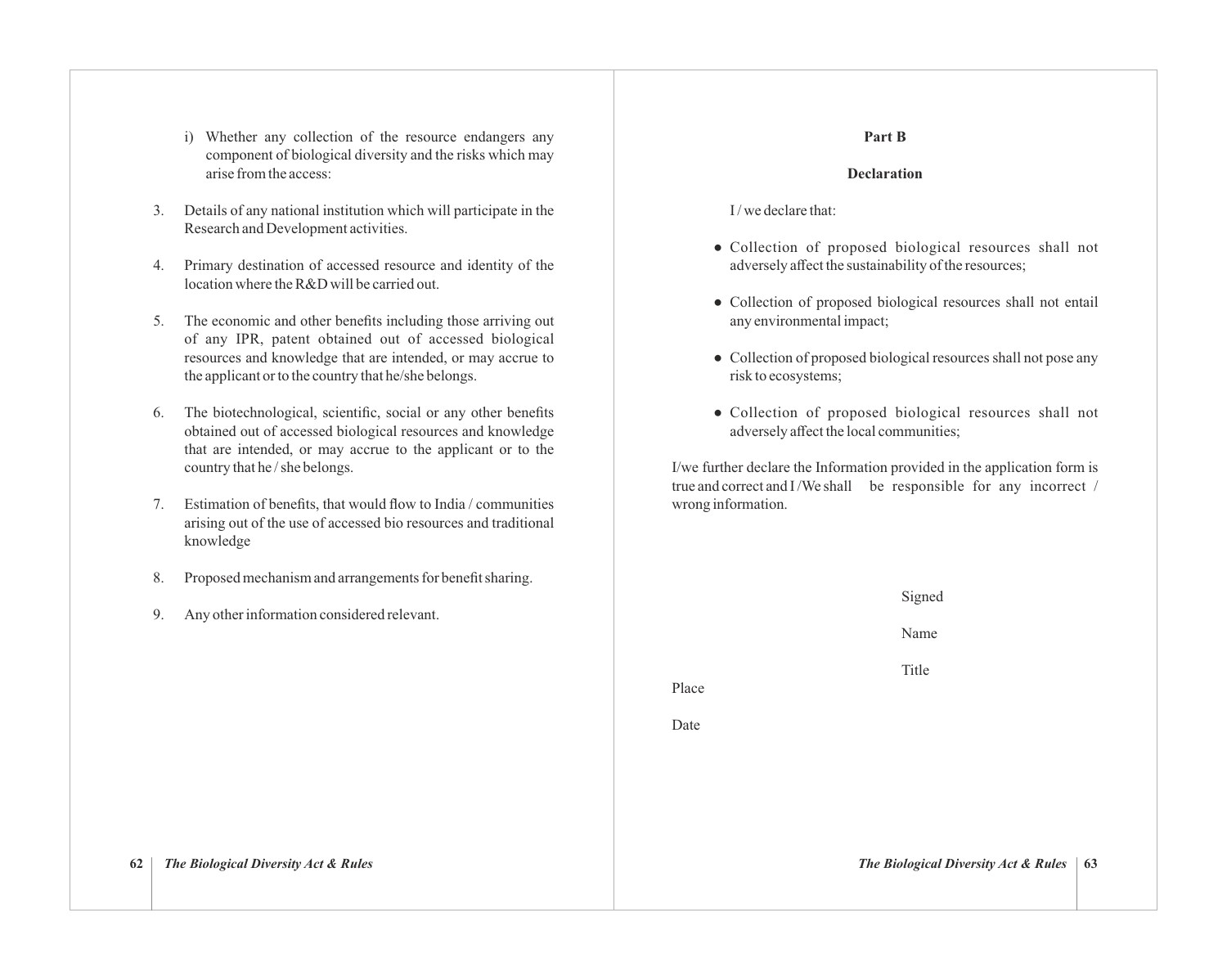#### **FORM**

#### (see rule 17)

**Application for seeking prior approval of National Biodiversity Authority for transferring the results of research to foreign nationals, companies, NRI's for commercial purposes.**

- 1. Full particulars of the applicant
	- i) Name :
	- ii) Address :
	- iii) Professional profile :
	- iv) Organizational affiliation (Please attach relevant documents of authentication):
- 2. Details of the results of research conducted
- 3. Details of the Biological resources and / or associated knowledge used in the research.
- 4. Geo-graphical location from where the biological resources used in the research are collected
- 5. Details of any traditional knowledge used in the research and any identified individual / community holding the traditional knowledge
- 6. Details of institution where R & D activities carried out.
- 7. Details of the individual / organization to whom the research results are intend to transfer.
- 8. Details of economic, biotechnological, scientific or any other benefits that are intended, or may accrue to the individual / organization due to commercialization of transferred research results.
- 
- 9. Details of economic, biotechnological, scientific or any other benefits that are intended, or may accrue to the applicant seeking approval for transfer of results of research.
- 10. Details of any agreement or MOU between by the proposed recipient and applicant seeking approval for transfer of results of research.

### **Declaration**

I / we declare the information provided in the application form is true and correct and I/ We shall be responsible for any incorrect /wrong information.

Signed

Name

Title

Place

Date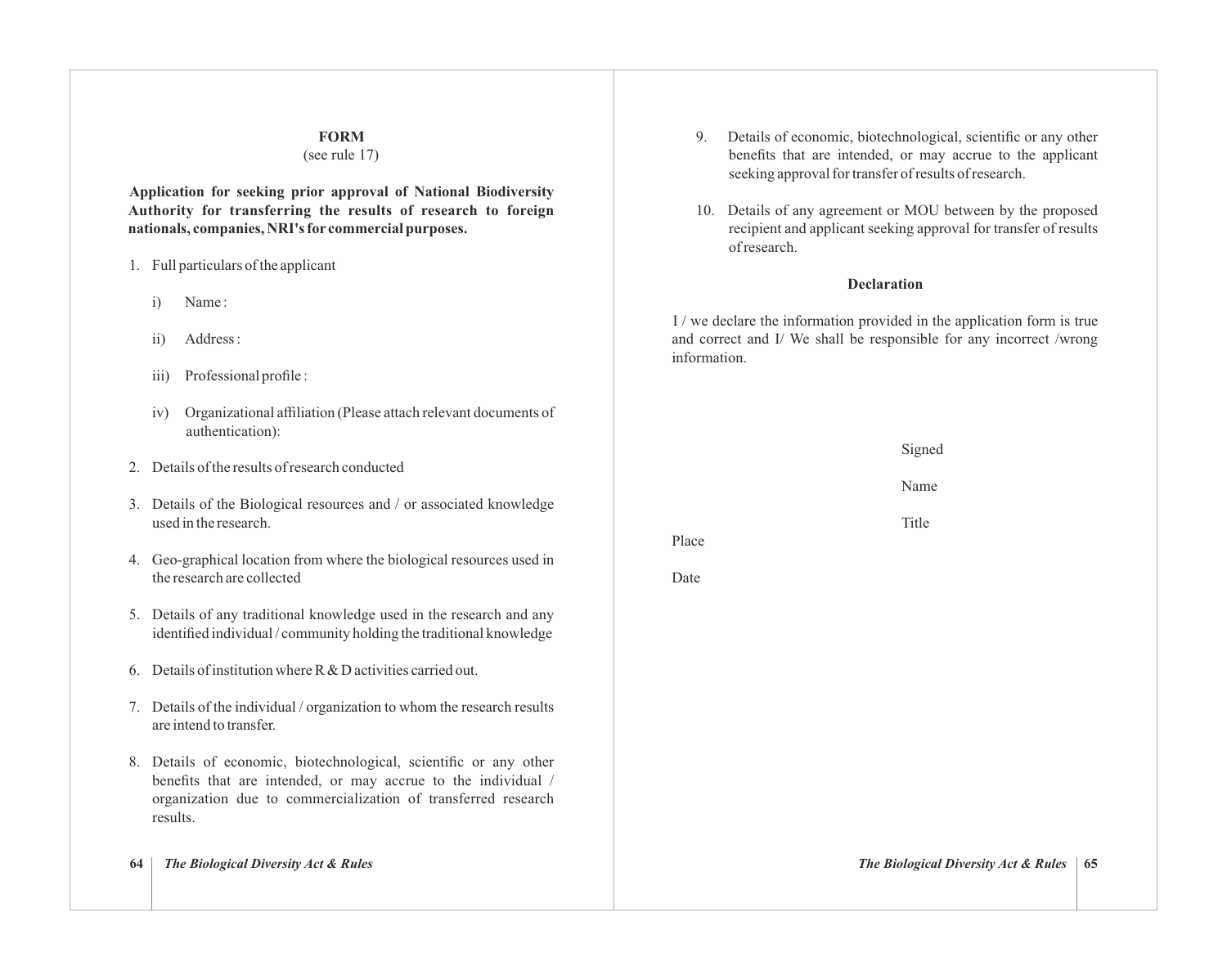# **Declaration** I/ we declare the Information provided in the application form is true and correct and I/We shall be responsible for any incorrect/ wrong information. Signed Name Title Place Date **FORM III** (See rule18) **Application for seeking prior approval of National Biodiversity Authority for applying for Intellectual Property Right.** 1. Full particulars of the applicant I) Name ii) Address : iii) Professional profile : iv) Organizational affiliation (Please attach relevant documents of authentication): 2. Details of the invention on which IPRs sought 3. Details of the Biological resources and / or associated knowledge used in the invention. 4. Geo-graphical location from where the biological resources used in the invention are collected. 5. Details of any traditional knowledge used in the invention and any identified individual/ community holding the traditional knowledge. 6. Details of institution where Research and Development activities carried out. 7. Details of economic, biotechnological, scientific or any other benefits that are intended, or may accrue to the applicant due commercialization of the invention. **66** *The Biological Diversity Act & Rules The Biological Diversity Act & Rules* **67**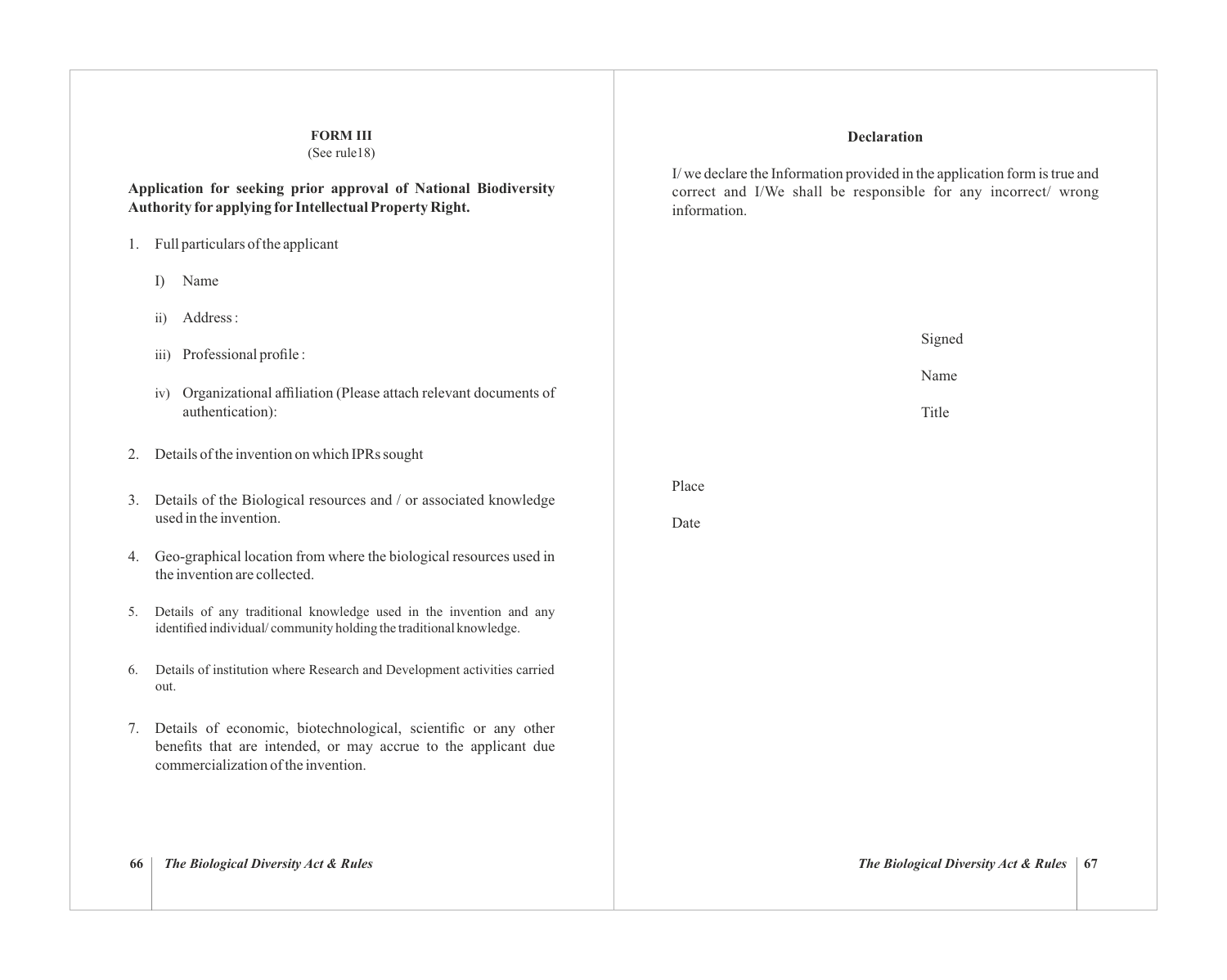# **FORM IV** (See rule19)

**Application form for seeking approval of National Biodiversity Authority for third party transfer of the accessed Biological resources and associated traditional knowledge**.

- 1. Full particulars of the applicant
	- (i) Name;
	- (ii) Adress;
	- (iii) Professional profile;
	- (iv) Organizational affiliation (Please attach relevant documents of authentication)
- 2. Details of the biological material and traditional knowledge accessed.
- 3. Details of the access contract entered (Copy to be enclosed).
- 4. Details of the benefits and mechanism/ arrangements for benefit sharing already implemented.
- 5. Full particulars of the third part to whom the accessed material/ knowledge is intended to transfer.
- 6. The purpose of the intended third party transfer.
- 7. Details of economic, social, biotechnological, scientific or any other benefits that are intended, or may accrue to the third party due to transfer of accessed biological material and knowledge.
- 8. Details of any agreement to be entered between the applicant and the third party.
- 
- 9. Estimation of benefits that would flow to India/communities arising out Of the third party transfer of accessed biological resources and traditional knowledge.
- 10. Proposed mechanism and arrangements for benefit sharing arising out of the proposed third party transfer.
- 11. Any other relevant information

#### **Declaration**

I/we declare the Information provided in the application form is true and correct and I /We shall be responsible for any incorrect/ wrong information.

| 68 | The Biological Diversity Act & Rules                                                                                                                                                                        |       | The Biological Diversity Act & Rules<br>-69 |
|----|-------------------------------------------------------------------------------------------------------------------------------------------------------------------------------------------------------------|-------|---------------------------------------------|
|    | 8. Details of any agreement to be entered between the applicant and the<br>third party.                                                                                                                     |       |                                             |
|    | 7. Details of economic, social, biotechnological, scientific or any other<br>benefits that are intended, or may accrue to the third party due to<br>transfer of accessed biological material and knowledge. |       |                                             |
|    | 6. The purpose of the intended third party transfer.                                                                                                                                                        | Date  |                                             |
|    | 5. Full particulars of the third part to whom the accessed material/<br>knowledge is intended to transfer.                                                                                                  | Place |                                             |
|    | 4. Details of the benefits and mechanism/arrangements for benefit<br>sharing already implemented.                                                                                                           |       | Title                                       |
|    | 3. Details of the access contract entered (Copy to be enclosed).                                                                                                                                            |       | Name                                        |
|    |                                                                                                                                                                                                             |       | Signed                                      |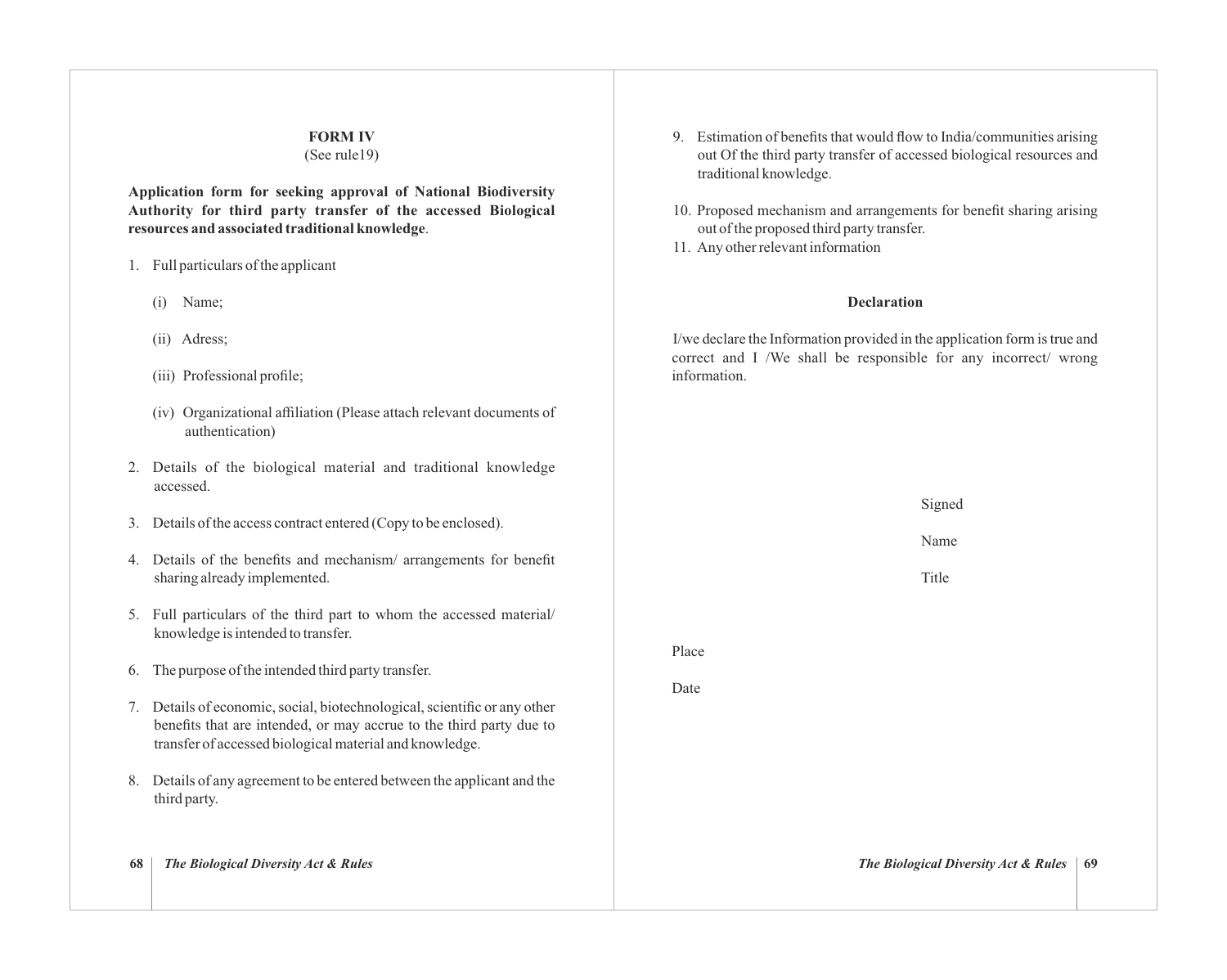| <b>FORM V</b><br>See rule-23 (l)                                                                 | 1. FACTS:<br>(Here briefly mention the facts of the case);                                                                                                                                                                 |
|--------------------------------------------------------------------------------------------------|----------------------------------------------------------------------------------------------------------------------------------------------------------------------------------------------------------------------------|
| Form of Memorandum of Appeal                                                                     | 2. GROUND:<br>(Here mention the grounds on which the appeal is made):                                                                                                                                                      |
| AND FORESTS, NEW DELHI<br><b>OR</b>                                                              | I)<br>$\overline{ii}$                                                                                                                                                                                                      |
| NATIONAL BIODIVERSITY AUTHORITY<br>(as the case may be)                                          | iii.)<br><b>3.RELIEF SOUGHT</b>                                                                                                                                                                                            |
| (Memorandum of appeal under Section 50 of the Biological Diversity<br>Act, 2002)                 | I)<br>ii.)                                                                                                                                                                                                                 |
|                                                                                                  | iii)<br>4. PRAYER:                                                                                                                                                                                                         |
| VS.                                                                                              | In the fight of what is stated above, the appellant respectfully prays<br>a)<br>that the order / decision of the respondent be quashed / set-aside.<br>b) The policy / guidelines / regulation framed by the Respondent be |
| Respondent (s)<br>(here mention the designation of the Authority / Board, as the case may<br>be) | $\mathcal{C}$                                                                                                                                                                                                              |
| The appellant begs to this Memorandum of Appeal against the<br>following facts and grounds.      | Signature of the appellant<br>with seal<br>Address:                                                                                                                                                                        |
| The Biological Diversity Act & Rules<br>70                                                       | The Biological Diversity Act & Rules<br>71                                                                                                                                                                                 |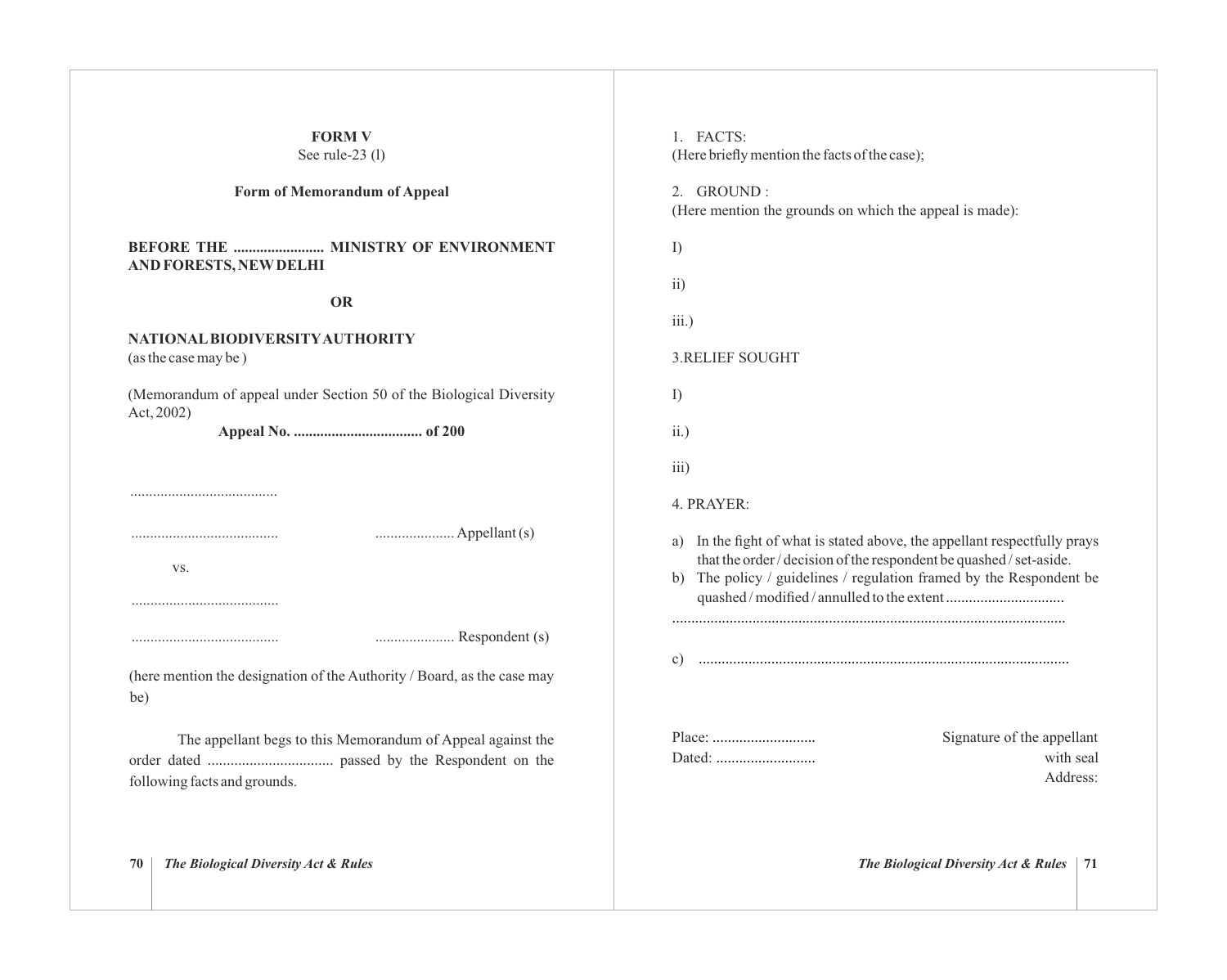### **VERIFICATION**

I, the appellant do hereby declare that what is stated above is true to the best of my information and belief.

Verified on ................................ day of .....................

Signature of the appellant with seal Address

Signature of the Authorised representative of the appellant

Enclosures: 1. Authenticated copy of the order / direction/ policy decision, against which the appeal has been preferred.

**BEFORE THE ……………… MINISTRY OF ENVIRONMENT AND FORESTS, NEWDELHI OR NATIONALBIODIVFRSITYAUTHORITY** (as the case may be ) Appeal No. ……………………… of 200 Between: ………………………………………… ………………………………. Appellant (s) vs. ………………………………………… ………………………………. Respondents (s) **72** *The Biological Diversity Act & Rules The Biological Diversity Act & Rules* **73**

**FORM VI** (See rule 23 (6))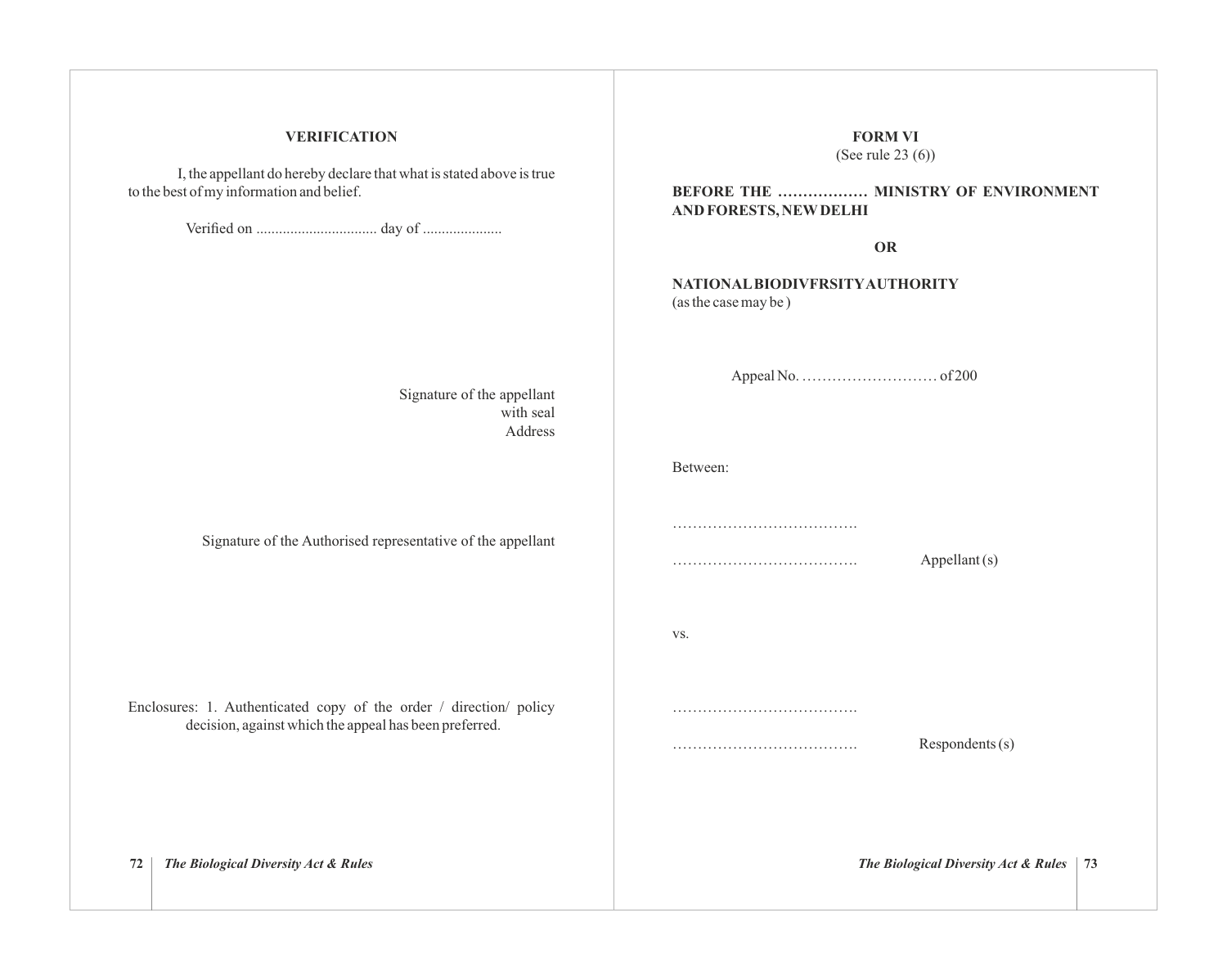### **NOTICE**

Please take notice that the above appeal filed by the appellant, against the order / direction / policy decision (give details) is fixed for hearing on ................................ at ..............................

The copies of the appeal memorandum and other annexure filed along with the appeal are sent herewith for your reference.

Please note that if you fails to appear on the said date or other subsequent date of hearing of the appeal, the appeal would be disposed of finally by placing you ex-party.

Authorised signatory on behalf of the Appellate Authority (Seal)

Date : ..............................

Place : .............................

# FORM VII FORM OF NOTICE (See rule 24(1))

# By Registered Post / Acknowledgment due

| From, |                                                                                   |
|-------|-----------------------------------------------------------------------------------|
|       |                                                                                   |
|       |                                                                                   |
|       |                                                                                   |
| To,   |                                                                                   |
|       |                                                                                   |
|       |                                                                                   |
|       |                                                                                   |
|       | sub: NOTICE UNDER SECTION 61(b) OI<br><b>DIVERSITY ACT, 2002</b>                  |
|       | Whereas an offence under the Biological<br>$h$ composited is $h$ can committed by |
|       |                                                                                   |

# sub: **NOTICE UNDER SECTION 61(b) OF THE BIOLOGICAL DIVERSITY ACT, 2002**

Diversity Act, 2002 has been committed/ is being committed by ...................................................

2. I/ we hereby give notice of 30 days under Section 61(b) of the Biological Diversity Act, 2002 of my / our intention to file a complaint in the Court against ............................................................ for violation of the provisions of the Biological Diversity Act, 2002.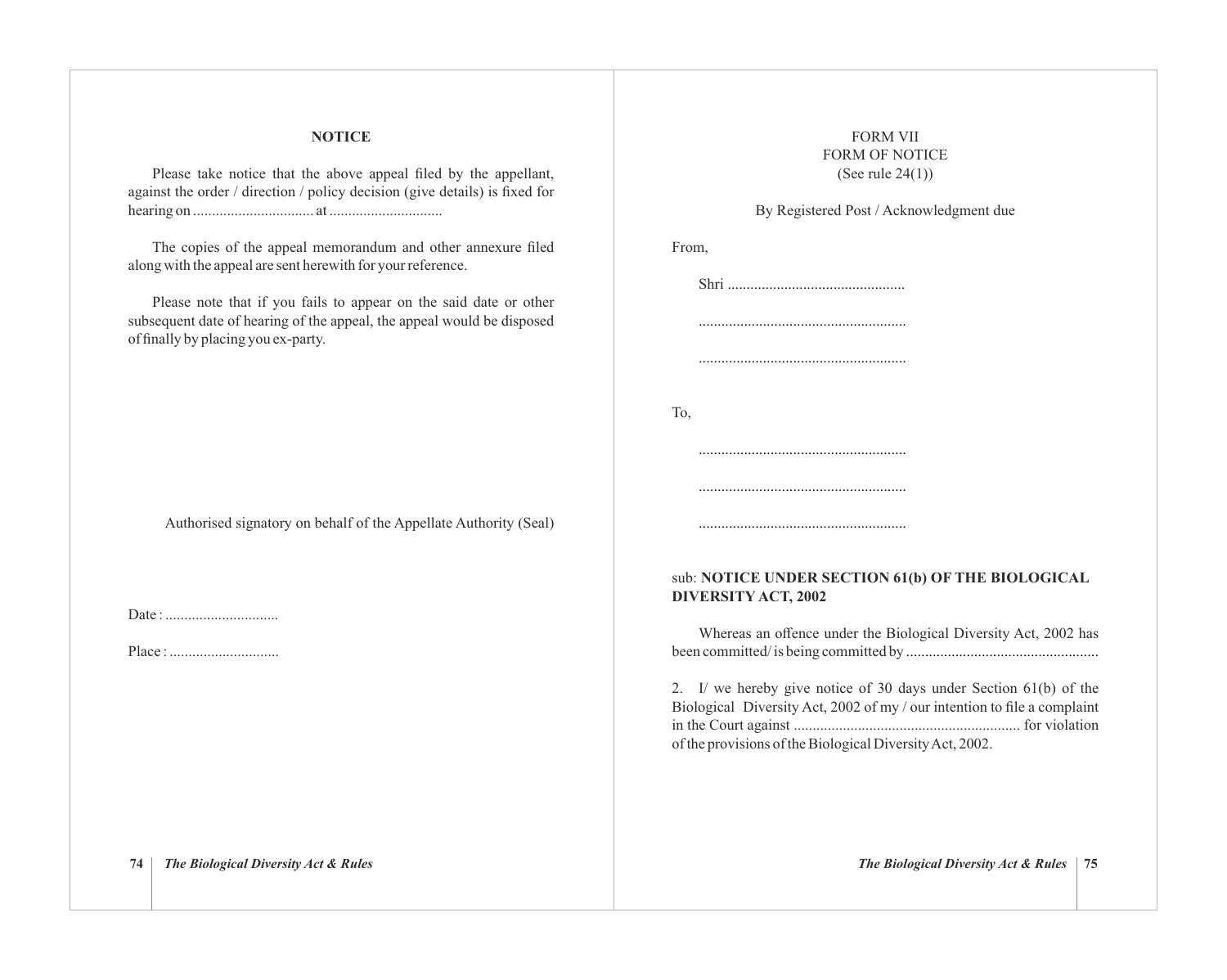3. In support of my /our notice, am / we are enclosing herewith the following documents as evidence of proof.

Place:

Date: .....................................

Signature

# **EXPLANATION:**

- (1) In case the notice to be given in the name of a company, documentary evidence authorizing the person to sign the notice on behalf of the company shall be enclosed to the notice.
- (2) Give the name and address of the alleged offender. In case of using biological resource/knowledge/research/bio- survey and bio utilization / the intellectual property right/ patent, without the approval of the Authority, the details thereof and the commercial utilisation if any, may be furnished.
- (3) Documentary evidence shall include photograph, technical report etc., for enabling enquiry into the alleged violation / offence.

[No. J-22018/57/2002-CSC(BC)] DESH DEEPAK VERMA, Jt. secy.

**76** *The Biological Diversity Act & Rules The Biological Diversity Act & Rules* **77**



|                                                        |                                           | <b>INDEX</b>                                                                                                                |       |
|--------------------------------------------------------|-------------------------------------------|-----------------------------------------------------------------------------------------------------------------------------|-------|
| Department                                             | Notification/Order                        | Subject                                                                                                                     | Pages |
| 1. Environment<br>Director                             | Not. - $71 - 10 - 2014$ /<br>STE--DIP/494 | The Goa Biological Diversity Rules,<br>2017                                                                                 | 1979  |
| 2. Law & Judiciary<br>Under Secretary                  | Not. - $10/4/2016$ -LA                    | The Dr. Rajendra Prasad Central<br>AgriculturalUniversity Act, 2016.                                                        | 1987  |
| 3 a Revenue Under<br>Secretary                         | $Ord. -35/2/2013-$<br>RD/319              | Permiting the Life Insurance<br>Corporation of India, Goa Divisional<br>Office, Panaji to pay a consolidated<br>stamp duty. | 2014  |
| $b$<br>-do—                                            | $Ord. -35/2/2013-$<br>RD/320              | Permiting the Life Insurance<br>Corporation of India, Goa Divisional<br>Office, Panaji to pay a consolidated<br>stamp duty. | 2014  |
| 4. Science,<br>Technology &<br>Environment<br>Director | $-DIR/493$                                | Not. - 1/24/2010/STE - Amendments in the Notification.                                                                      | 2015  |

# **GOVERNMENT OF GOA**

Department of Environment --------

**Notification** 71-10-2014/STE-DIR/494

In exercise of the powers conferred by sub-sections (*1*) and (*2*) of section 63 of the Biological Diversity Act, 2002 (Central Act 18 of 2003), the Government of Goa hereby makes the following rules, namely:—

1. *Short title and commencement*.— (*1*) These rules may be called the Goa Biological Diversity Rules, 2017.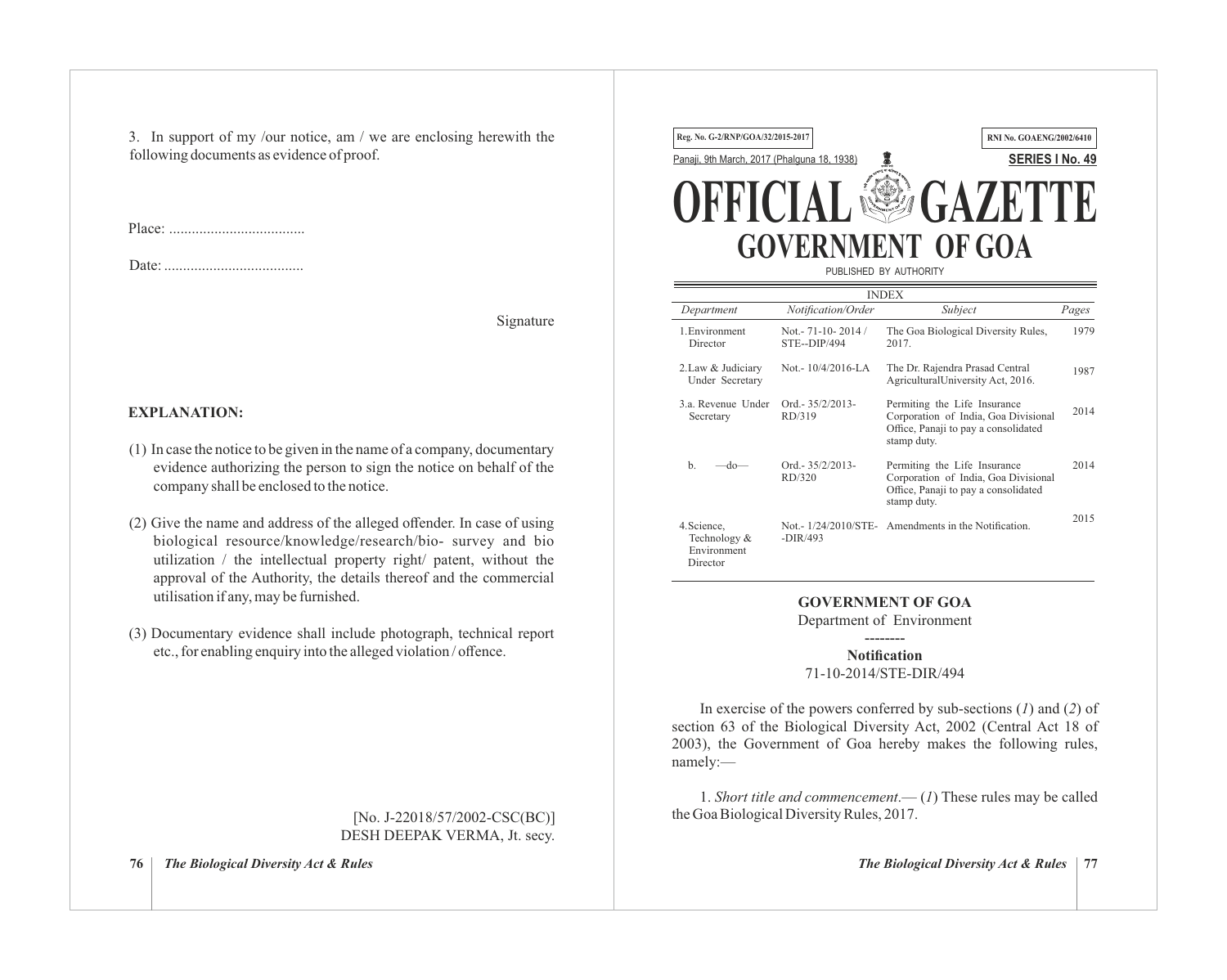(*2*) They shall come into force from the date of their publication in the Official Gazette. **Reg. No. G-2/RNP/GOA/32/2015-2017RNI No. GOAENG/2002/6410**2. *Definitions*.— (*1*) In these rules, unless the context otherwise requires,—

(a) "Act" means the Biological Diversity Act, 2002 (Central Act 18 of 2003);

(b) "Authority" means the National Biodiversity Authority established under sub-section (*1*) of section 8 of the Act;

(c) "Board" means the Goa Biodiversity Board established under section 22 of the Act;

(d) "Committee" means the Biodiversity Management Committee constituted by local body within its area under sub- -section (*1*) of section 41 of the Act;

(e) "fee" means fee specified in the rules;

(f) "form" means form appended to the rules;

(g) "section" means a section of the Act;

(h) "Government" means the Government of Goa;

(*2*) Words and expressions used but not defined in these rules and defined in the Act shall have the same meaning respectively assigned to them in the Act.

3. *Terms and conditions of service of the Chairperson and Members of the Board*.— (*1*) The Chairperson of the Board shall hold the office for a term of three years and shall be eligible for re-appointment:

Provided that no Chairperson shall hold office as such after he attains the age of 65 years:

#### **78** *The Biological Diversity Act & Rules The Biological Diversity Act & Rules* **79**

#### OFFICIAL GAZETTE — GOVT. OF GOA *SERIES I No. 49 9TH MARCH, 2017* OFFICIAL GAZETTE — GOVT. OF GOA *SERIES I No. 49 9TH MARCH, 2017*

Provided further that continuance of the Chairperson in the office shall be at the pleasure of the Government.

(2) The Chairperson may resign from his office by giving at least one month's advance notice in writing to the Government.

(3) The Chairperson shall be entitled to such salary, allowances, leave and other perquisites, as may be determined by the Government from time to time.

(4) The Members other than ex officio members of the Board shall hold office for a term not exceeding three years from the date of their appointment.

(5) Every Member other than ex officio members shall be entitled to sitting allowance as may be fixed by the Government from time to time.

(6) Amember other than ex officio member of the Board may resign from his office at any time by giving in writing under his hand addressed to the Government and the seat of that member in the Board shall become vacant.

(7) Acasual vacancy in the Board arising from death, resignation or from the circumstances indicated under section 11 of the Act, shall be filled up by, a fresh appointment by the Government and the person so appointed to fill the vacancy shall hold office only for the remainder of the term of the member, in w hose place he w as appointed.

4. *Member-Secretary of the Board.*— (*1*) The Member-Secretary of the Board shall be appointed by the Government.

(2) The terms and conditions of appointment of Member-Secretary shall be determined by the Government.

(3) The Member-Secretary of the Board shall be responsible for day-to-day administration of the Board and for convening meetings, management of funds and implementation of various activities of the Board under the supervision/guidance of the Chairperson of the Board.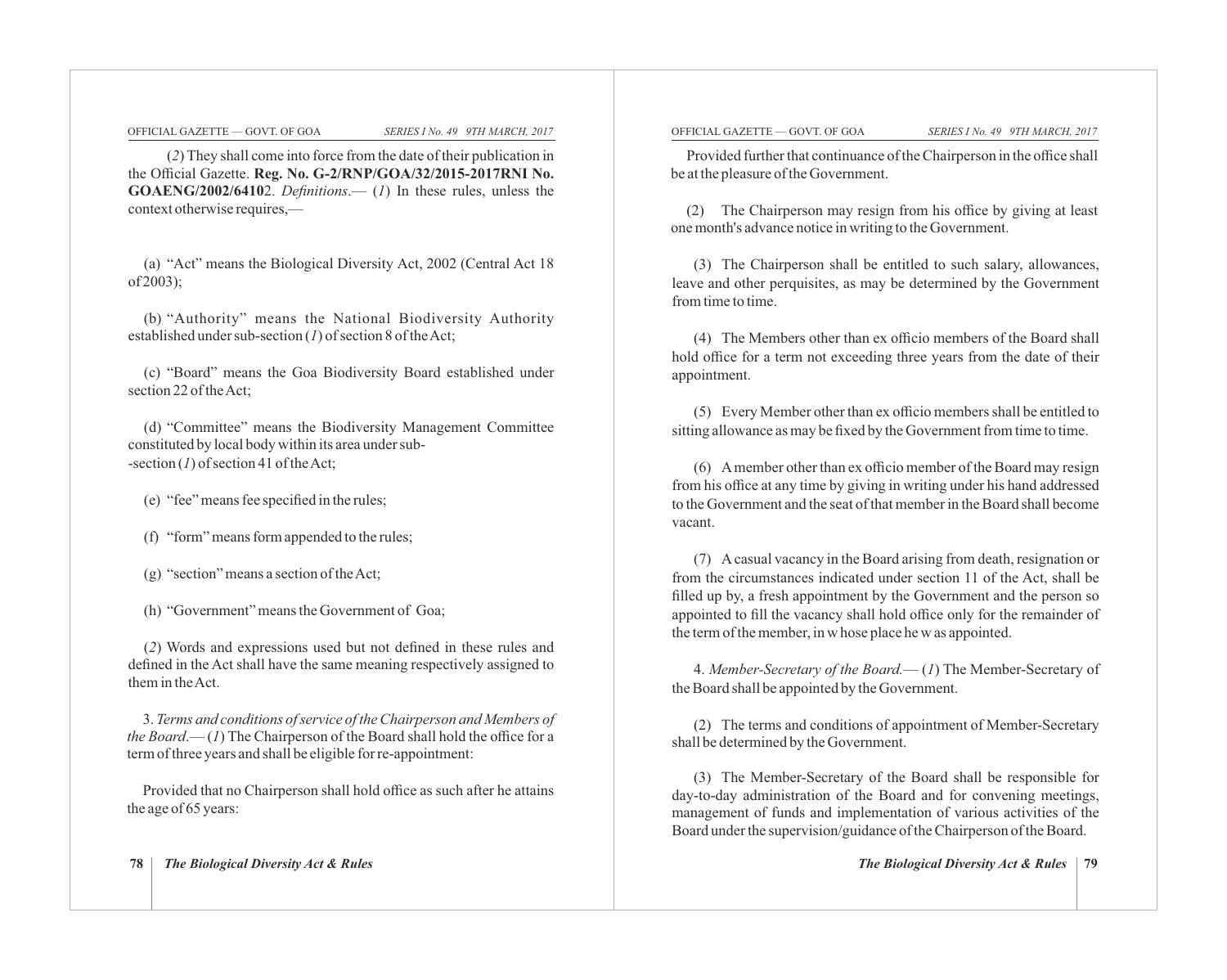(4) All Orders and decisions of the Board shall be authenticated by the signature of the Chairperson or any other member authorised by the Board in this behalf.

(5) The Board either itself or through Member-Secretary authorized in this behalf may sanction and disburse all payments against the approved budget.

(6) The Member-Secretary shall be in charge of all the confidential papers of the Board and shall be responsible for their safe custody; he shall produce such papers whenever so directed by the Board or the Government.

(7) The Member-Secretary shall write and maintain confidential reports of all the officers and staff of the Board and shall get them countersigned by the Chairperson.

(8) The Member-Secretary shall exercise such other powers and perform such other functions, as may be delegated to him from time to time by the Board.

(9) The Member-Secretary shall act as 'Head of Office' of the Board.

5. *Meetings of the Board*.— (*1*) The Board shall meet at least four times in a year normally once in three months at its Headquarters or at such other place, as may be decided by the Chairperson. How ever the Board may meet more often if necessary, to discharge its functions hereunder.

(2) The Chairperson, shall, upon a written request from not less than five members of the Board or upon a direction of the Government, call a special meeting of the Board.

(3) Fifteen days' notice of an ordinary meeting and three days' notice of a special meeting specifying the purpose, the time and the place, at which such meeting is to be held, shall be given to the Members.

#### **80** *The Biological Diversity Act & Rules The Biological Diversity Act & Rules* **81**

#### OFFICIAL GAZETTE — GOVT. OF GOA *SERIES I No. 49 9TH MARCH, 2017* OFFICIAL GAZETTE — GOVT. OF GOA *SERIES I No. 49 9TH MARCH, 2017*

(4) Every meeting shall be presided over by the Chairperson and in his absence a presiding officer to be elected by the Members present from amongst themselves.

(5) The decision of the Board shall be taken in an unanimous manner after proper deliberation on the subject matter brought before it during the meeting.

(6) No Member shall be entitled to bring forward for the consideration of a meeting any matter of which he has not given ten days' notice unless the Chairperson in his discretion permits him to do so.

(7) Notice of the meeting may be given to the Member by delivering the same by messenger or sending it by registered post to his last known place of residence or business or by email provided by the member or in such other manner as the Member-Secretary of the Board may, in the circumstances of the case, thinks fit.

(8) In addition, the Board may evolve such other procedure for the transaction of its business as it may deem fit and proper.

6. *Functions of the Board*.— In addition to the functions of the Board as specified in section 23, the Board may perform the following functions, namely:—

(a) lay dow n the procedure and guidelines to govern the activities provided under sections 23 and 24 of the Act;

(b) provide technical assistance and guidance to the Department of the Government on conservation of ecology, environment and biodiversity of any nature;

(c) facilitate updating and implementation of State Biodiversity Strategy and Action Plan;

(d) commission studies and sponsor investigations and research;

(e) bio-conservation and preservation of unknown potential of every gene in every species of ecosystem;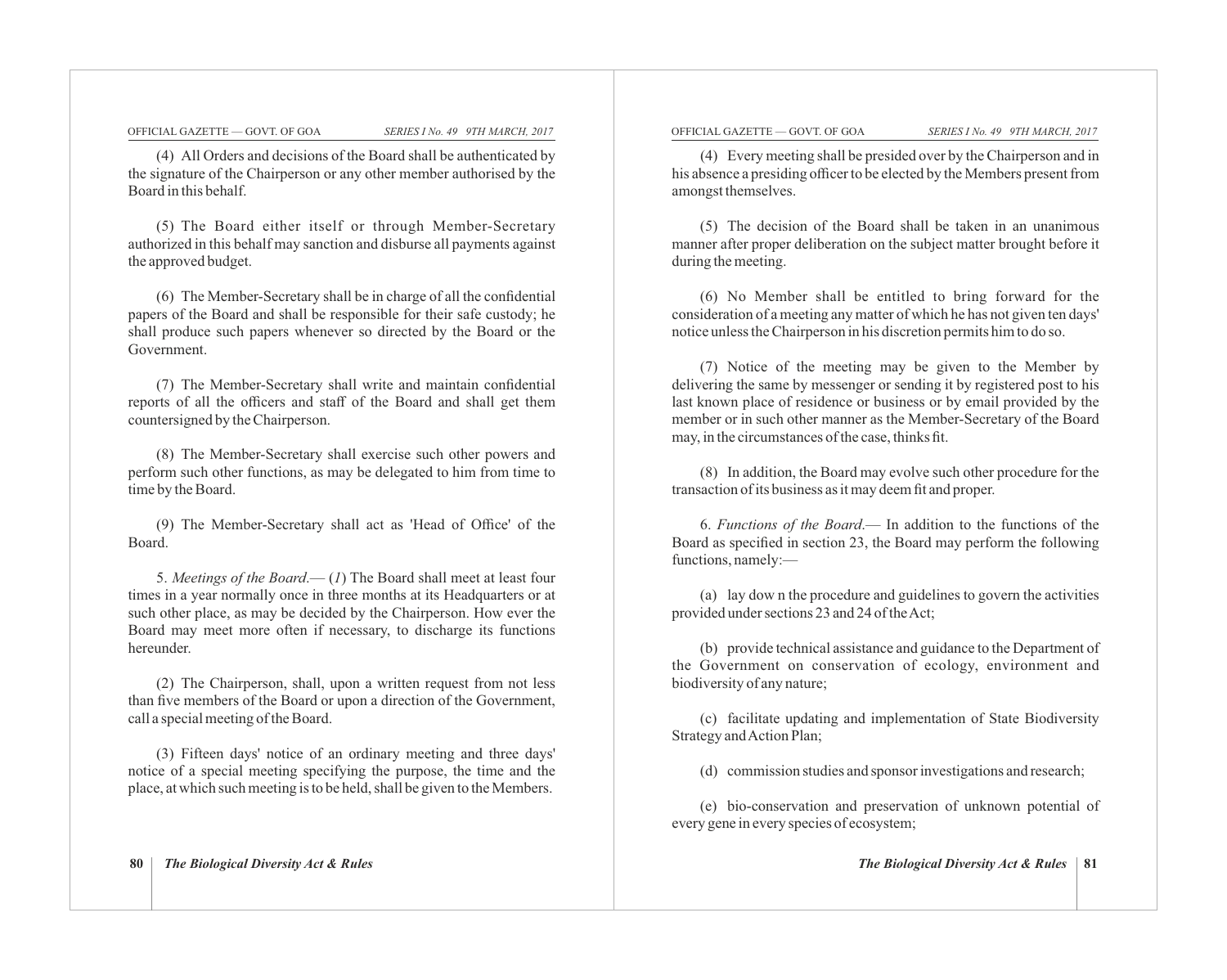(f) preparation of exhaustive inventory of the species available in natural habitat of useful biological communities and take steps to preserve them.

*Note*: This exercise is referred to as Peoples Biodiversity Registers (PBRs) and detailed in the guidelines and formats laid down by the Authority and as decided by the Board, from time to time. PBRs shall be prepared by committee initially with the help of Technical Support Groups (TSGs) selected by Board. TSGs shall be for specific period not exceeding three years, for providing technical assistance. If it is necessary to engage any TSG beyond the period of three years, the Board shall seek prior approval of the Government for such an engagement. A validated PBR shall be endorsed by Member-Secretary of the Board. PBRs are the property of committee and its confidentiality shall be ensured by the committee and the Board shall ensure that the control of access to bioresource, bio survey or bio utilization is with committee. One copy of PBR shall be maintained each, by committee, the Board and Authority;

(g) engage consultant for a specific period, not exceeding three years, for providing technical assistance to the Board in the effective discharge of its functions provided that, if it is necessary and expedient to engage any consultant beyond the period of three years, the Board shall seek prior approval of the Government for such an engagement;

(h) collect, compile and publish technical and statistical data, manuals, codes or guides relating to conservation of biological biodiversity, sustainable use of its components and fair and equitable sharing of benefits arising out of the use of biological resources and know ledge associated thereto;

(I) organize through mass media a compressive programme regarding conservation of biological diversity, sustainable use of its components and fair and equitable sharing of benefits arising out of the use of biological resources and knowledge associated thereto;

(j) plan and organize training of personnel engaged or likely to be engaged in programmes for the conservation of biological diversity and sustainable use of its components;

(k) take steps to build up database and to create information and documentation system for biological resources and associated traditional knowledge through Peoples Biodiversity Registers (PBRs)

#### OFFICIAL GAZETTE — GOVT. OF GOA *SERIES I No. 49 9TH MARCH, 2017* OFFICIAL GAZETTE — GOVT. OF GOA *SERIES I No. 49 9TH MARCH, 2017*

by utilizing suitable methods such as electronic databases and online software based secured systems for data management, to ensure effective management, promotion and sustainable use;

(l) give directions to Committees in writing and through appropriate oral means for effective implementation of the Act, and to facilitate their meaningful participation in all measures relating to conservation, sustainable use and equitable benefit-sharing;

(m) report to the Government about the functioning of the Board and implementation of the Act and the rules made there under;

(*n*) to devise methods to ensure protection of rights including intellectual property rights (IPR) over biological resources and associated know ledge including systems of maintaining confidentiality of such information as appropriate, including the protection of the information recorded in Peoples Biodiversity Registers (PBRs);

(o) sanction grants-in-aid and grants to Biodiversity Management Committees for specific purposes;

(p) undertake physical inspection of any area in connection with the implementation of the Act;

(q) ensure that biodiversity and biodiversity- dependent livelihoods are integrated into all sectors of planning and management, and at all levels of planning from local to State, to enable such sectors and administrative levels to contribute effectively for conservation and sustainable use;

(r) prepare the annual budget of the Board incorporating all its receipts as also the devolution from the Government and Central Government provided that the local allocation by the Central Government/ /Authority if any, shall be operated in accordance with the budget provisions approved by the Central Government/ /Authority from time to time;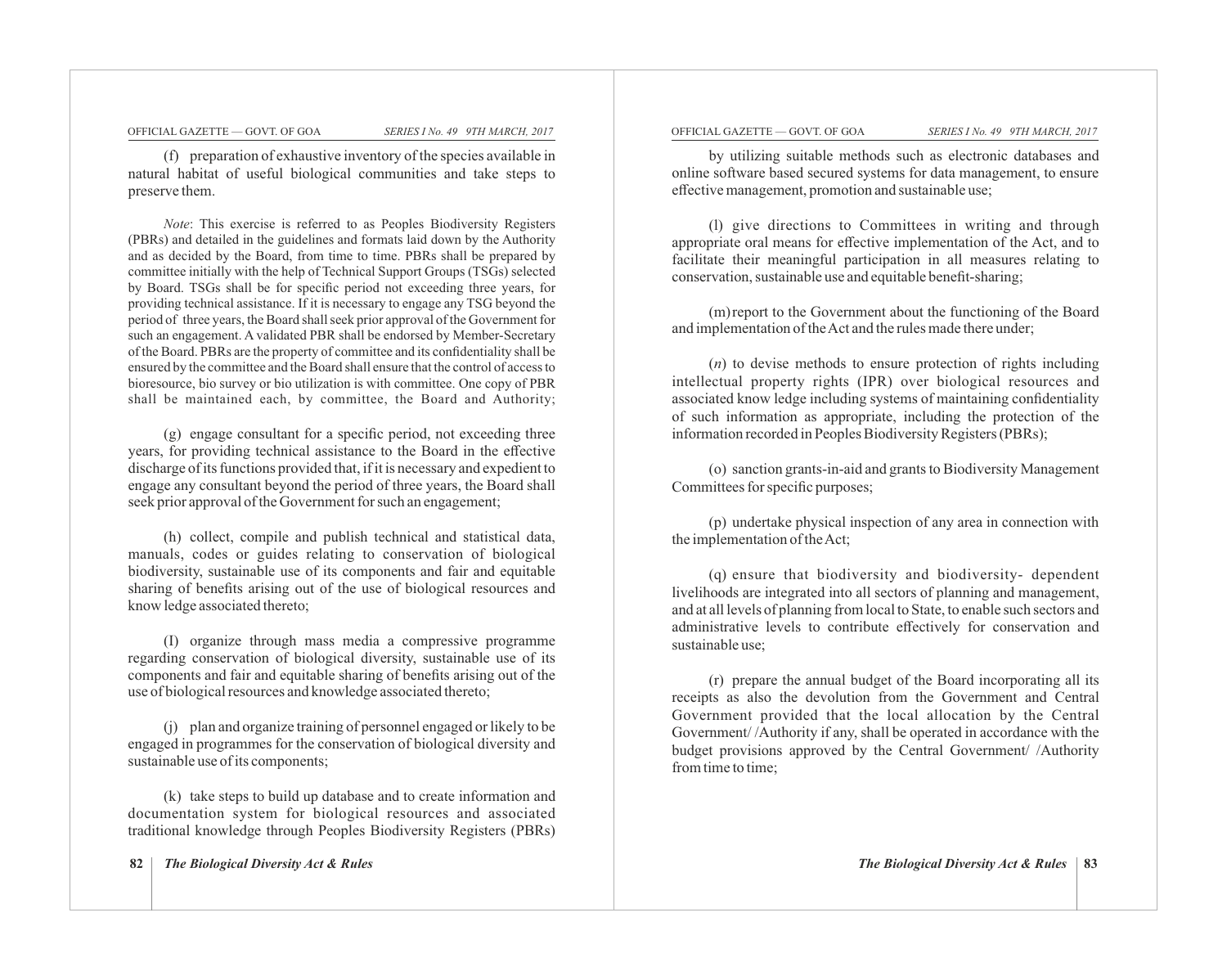(s) frame regulations for laying down terms and conditions of service of its officers and other employees and if necessary recommend creation of posts to Government, for effective discharge of the functions by the Board:

Provided that no permanent post shall be created without prior approval of the Government;

(t) perform such other functions, as maybe necessary to carry out the provisions of the Act or as may be directed by the Government from time to time.

7. *Powers and functions of t he Chairperson*.— (*1*) The Chairperson may issue necessary directions for the conduct and management of the affairs of the Board.

(2) The Chairperson shall be the Chief Executive of the Board and shall have the powers of general superintendence over the Member-Secretary, officers and staff of the Board. He shall issue necessary directions for the conduct and management of the affairs of the Board, to approve official visits of Member-Secretary to attend meetings conducted by the Authority and conferences outside the State and also sanction leave etc. and exercise powers over other establishment matters pertaining to Member-Secretary.

(3) The Chairperson can delegate any of his powers to the Member-Secretary for specific period.

(4) The Chairperson shall have full powers for granting administrative and technical sanction to all estimates included in the budget of the Board.

(5) The Chairperson shall convene and preside over all the meetings of the Board and shall ensure that all decisions taken by the Board are implemented in proper manner.

(6) The Chairperson shall exercise such other powers and perform such other functions as may be delegated to him from time to time by the Board.

#### OFFICIAL GAZETTE — GOVT. OF GOA *SERIES I No. 49 9TH MARCH, 2017* OFFICIAL GAZETTE — GOVT. OF GOA *SERIES I No. 49 9TH MARCH, 2017*

8. *Term s and conditions of service of employees of the Board*.— (*1*) The Board may appoint such officers and other employees as it considers necessary for the efficient discharge of its functions. The appointments in general may be on contractual basis or on deputation, unless otherwise decided by the Government.

(*2*) The terms and conditions of service of such officers and other employees of the Board shall be such as may be specified by regulations.

9. *Procedure for access to/ collection of biological resources*.— (*1*) Any person who is a citizen of India or a body corporate, association or organization which is registered in India seeking access to/collection of biological resources and/or associated knowledge for commercial utilization or for bio-survey and bio-utilization for commercial utilization shall give prior intimation in Form I hereto to the Board.

(2) Every intimation under sub-rule (*1*) shall be accompanied by a fee of one thousand rupees in the form of a cheque or demand draft drawn in favour of "Goa Biodiversity Fund" payable at any nationalized bank at Panaji, Goa.

(3) A written agreement duly signed by the Member-Secretary of the Board and the applicant shall be binding on them for the access/collection. The form of the agreement shall be decided by the Board on case to case basis.

(4) The conditions for access to/collectionof biological resources and associated know ledge, may specifically provide measures for conservation and protection of biological resources and know ledgeassociated to which the access to/collection is being granted.

(5) *In case of breach of terms and conditions of Agreement by the applicant, the Board shall terminate the agreement and the applicant shall immediately stop his activity referred to above.*

10. *Restriction or prohibition on activities related to access to biological resources and/ /or associated know ledge*.— The Board may, in consultation with the local bodies concerned and after making such enquiries as it may deem fit, by order, if it deems necessary prohibit or restrict any such activity referred to in rule 9, by giving an opportunity of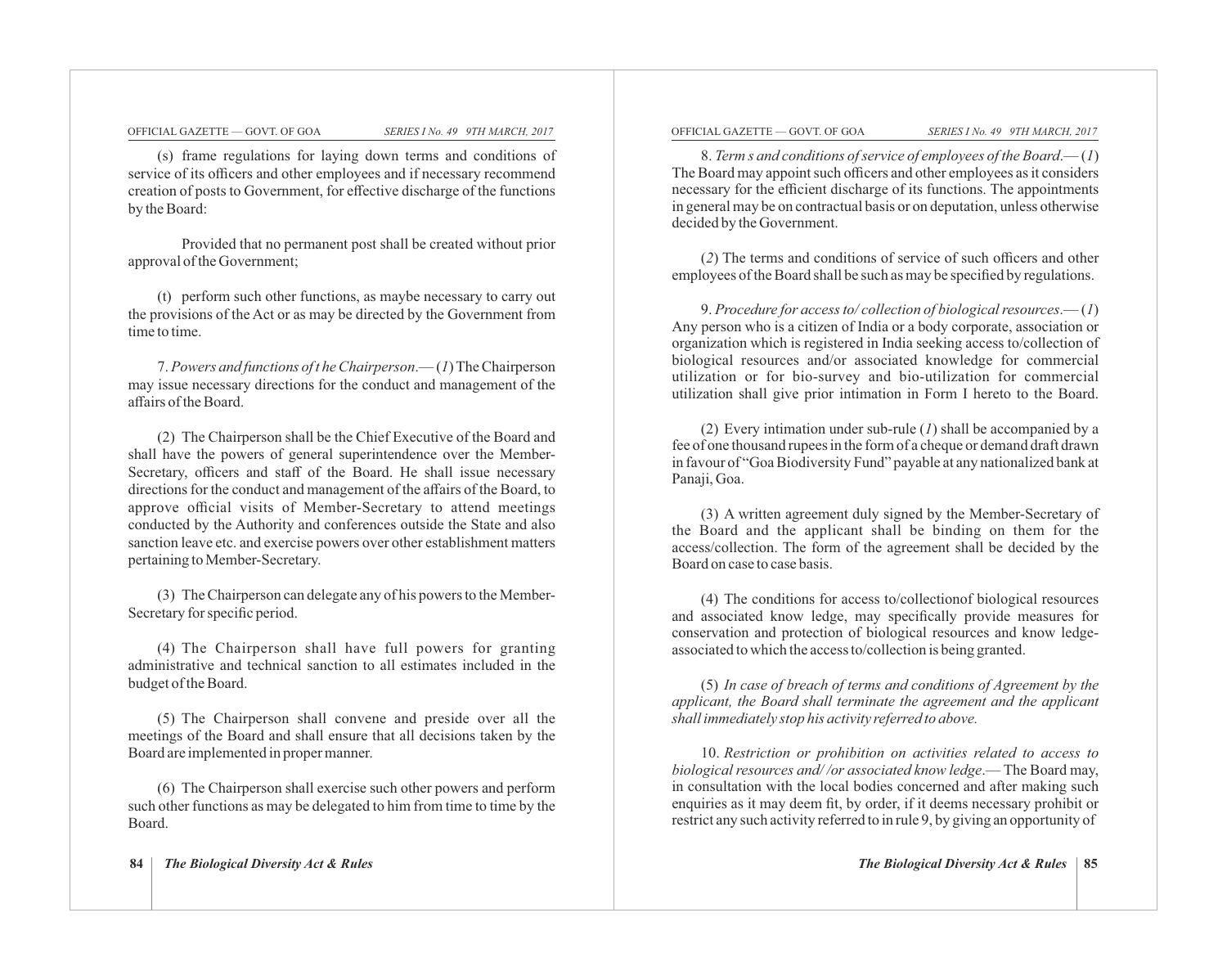being heard to the person, if it is of opinion that such activity is detrimental or contrary to the objectives of conservation and sustainable use of biodiversity or equitable sharing of benefits arising out of such activity.

11. *Operation of the Goa State Biodiversity Fund.*— (*1*) The Goa State Biodiversity Fund shall be operated by the Member-Secretary of the Board or by such other officer of the Board as may be authorized by the Board in its behalf.

(2) The Goa State Biodiversity Fund shall have separate heads of accounts, and also two separate accounts in bank, one relating to the receipts (grants and loans) from the Authority and the Government, including receipts from such other sources as decided by the Government and the other concerning the fee and other receipts of the Board.

(3) The Board shall frame guidelines to ensure that decisions regarding the management and use of the Goa State Biodiversity Fund are transparent and accountable to the public.

(4) Goa State Biodiversity Fund shall have separate heads of account for receipt from,—

(i) the Central Government, (ii) the Authority, (iii) the Government, and concerning the fee, and other receipt.

12. *Annual Report and Annual Statement of Accounts.*— (*1*) The Board shall prepare its annual report in Form II hereto before the 30th day of September every year giving a full account of its activities during the previous financial year and submit the same to the Government.

(2) The Board shall lay down procedure for maintenance and upkeep of the accounts. The accounts of the Board shall be audited annually by the Chartered Accountant appointed for the purpose by the Board. The Accountant General of the State of Goa may also audit the accounts; and the expenditure towards this shall be borne by the Board.

#### OFFICIAL GAZETTE — GOVT. OF GOA *SERIES I No. 49 9TH MARCH, 2017* OFFICIAL GAZETTE — GOVT. OF GOA *SERIES I No. 49 9TH MARCH, 2017*

(3) The Board shall submit its audited copy of accounts together with the auditor's report to the Government by 30th day of June each year so as to enable the Government to lay the reports before the Legislative Assembly of Goa.

13. *Local Biodiversity Fund*.— (*1*) The management and the custody of the Local Biodiversity Fund shall be with committee and the said fund shall be operated by the committee. The Board shall lay down the guidelines for operation of the fund by the committee, including the ways for making its functioning transparent and accountable to all members of the relevant local body.

(2) The Local Biodiversity Fund shall be used for the conservation and promotion of biodiversity in the areas falling within the jurisdiction of the concerned local body and for the benefit of the community in so far such use is consistent with conservation of biodiversity.

(3) The committee shall prepare in Form III hereto its annual report, giving a full account of its activities during the previous financial year and submit a copy thereof to the concerned local body.

(4) The Board shall lay down procedure for maintenance and upkeep of accounts of the Local Biodiversity Fund. The accounts shall be audited by Chartered Accountant.

(5) The committee shall submit the audited copy of accounts together with auditor's report thereon to the local body concerned by the 30th day of the month of May to enable the local body to submit it along with annual report to the concerned District Magistrate.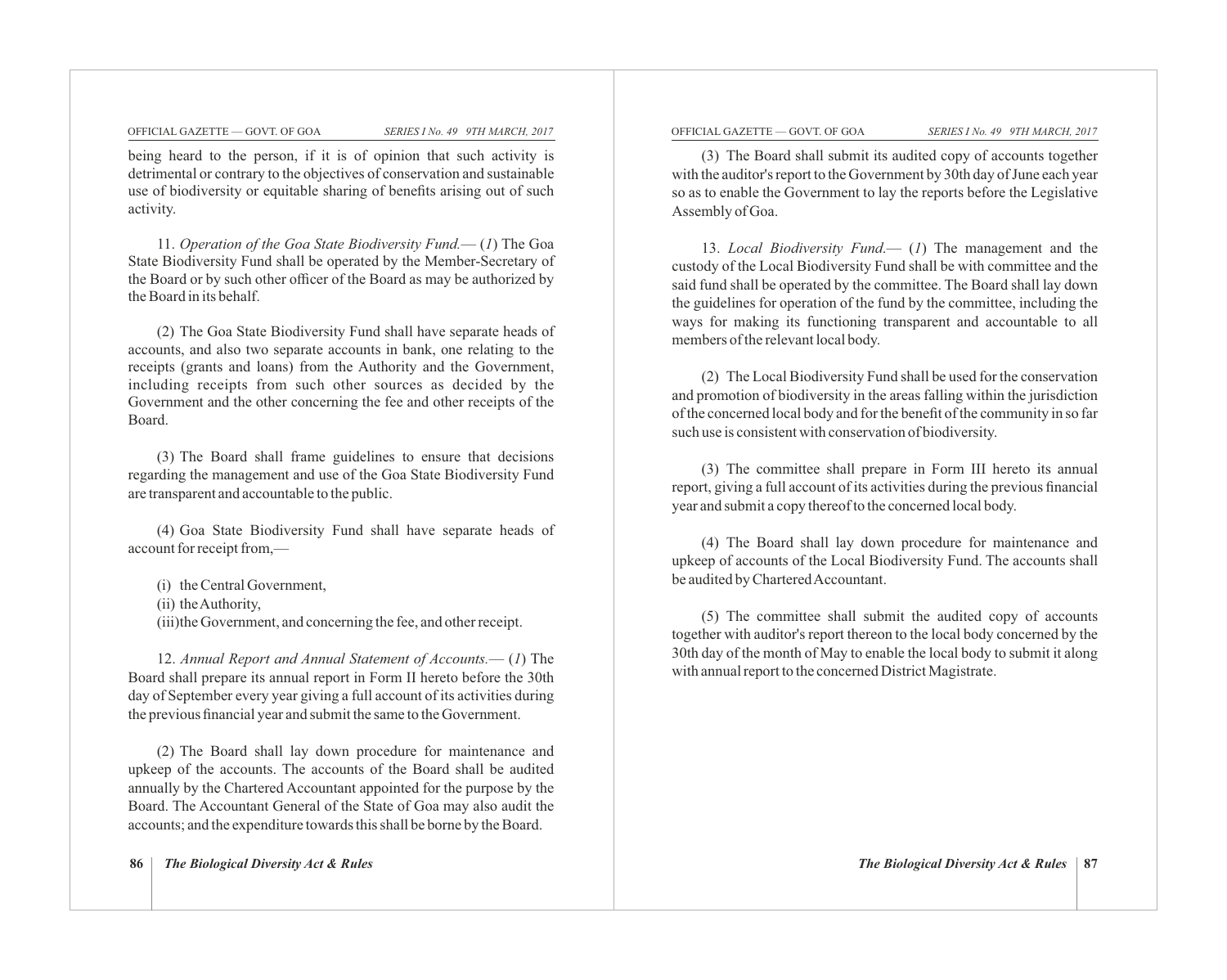**FORM I**

(*See* rule 9) Prior intimation for access to/collection of biological resources/associated knowledge for commercial utilization

**Part A**

1. Full particulars of the applicant

(a) Name (individual/company/association/organization/other entity):

(b) Permanent address (in case of legal entity, registered address):

(c) Profile of the organization (personal profile in case the applicant is an individual). (Please attach relevant documents of authentication):

(d) Nature of business:

(e) Turnover of the organization in Indian Rupees:

2. Details and specific information about nature of access sought and biological resources and/or associated knowledge to be accessed (a) Identification (scientific name) of biological resources and its traditional use:—

(b) Geographical location (including survey Nos. vaddo/ward, village, and district) of proposed collection:–

(c) Description/nature of traditional knowledge and its existing manifestations and uses (oral/documented):–

(d) Any identified individual/family/community holding the traditional knowledge:–

(e) Quantity of biological resources to be collected:–

(f) Time span in which the biological resources are proposed to be collected:–

(g) Names and number of persons authorized by the company for making the collection:–

(h) The purpose for which the access is requested including the type and extent of research, commercial use being derived and expected to be derived from it:–

(i) Whether any collection or use of the resource endangers any component of biological diversity and the risks which may arise from the access.

- 3. Estimation of benefits that would flow to communities arising out of the use of accessed bio- resources and traditional knowledge.
- 4. Proposed mechanism and arrangements for benefit sharing.
- 5. Any other relevant information.

**88** *The Biological Diversity Act & Rules The Biological Diversity Act & Rules* **89**

OFFICIAL GAZETTE — GOVT. OF GOA *SERIES I No. 49 9TH MARCH, 2017* OFFICIAL GAZETTE — GOVT. OF GOA *SERIES I No. 49 9TH MARCH, 2017*

**Part B** 

Declaration 

I/we declare that:

\* Collection and use of proposed biological resources shall not adversely affect the sustain ability of the resources;

\* Collection and use of proposed biological resources shall not entail any environment impact;

\* Collection and use of proposed biological resources shall not pose any risk to biodiversity, including ecosystems, species, and genetic diversity;

\* Collection and use of proposed biological resources shall not adversely affect the local communities;

I/we undertake to pay any fee as may be levied by the Board or the committee(s).

I/we further undertake to furnish any irrevocable bank guarantee as may be specified by the Board.

I/we further declare that, the information provided herein is true and correct and I/we shall be solely responsible for any incorrect/wrong information.

### **FORM II**

-----------------------------

[*See* rule 12 (*1*)] Form of Annual report for Goa Biodiversity Board

- (1) Name of the Board:
- (2) The Period to which report relates (financial year):

(3) Introduction:

- (a) Functions of the Board:
- (b) Constitution of the Board:
- (c) Names of the Chairperson and Members:
- (4) Board meetings:
- (5) Formation of BMC's:
- (6) People's Biodiversity Register (PBR):
- (7) Detailed report on the activities performed during the year:
- (8) Publication and publicity material:
- (9) Detail Financial report and accounts.

Goa Biodiversity Board Goa Biodiversity Board

Signature of the Chairperson Signature of the Member-Secretary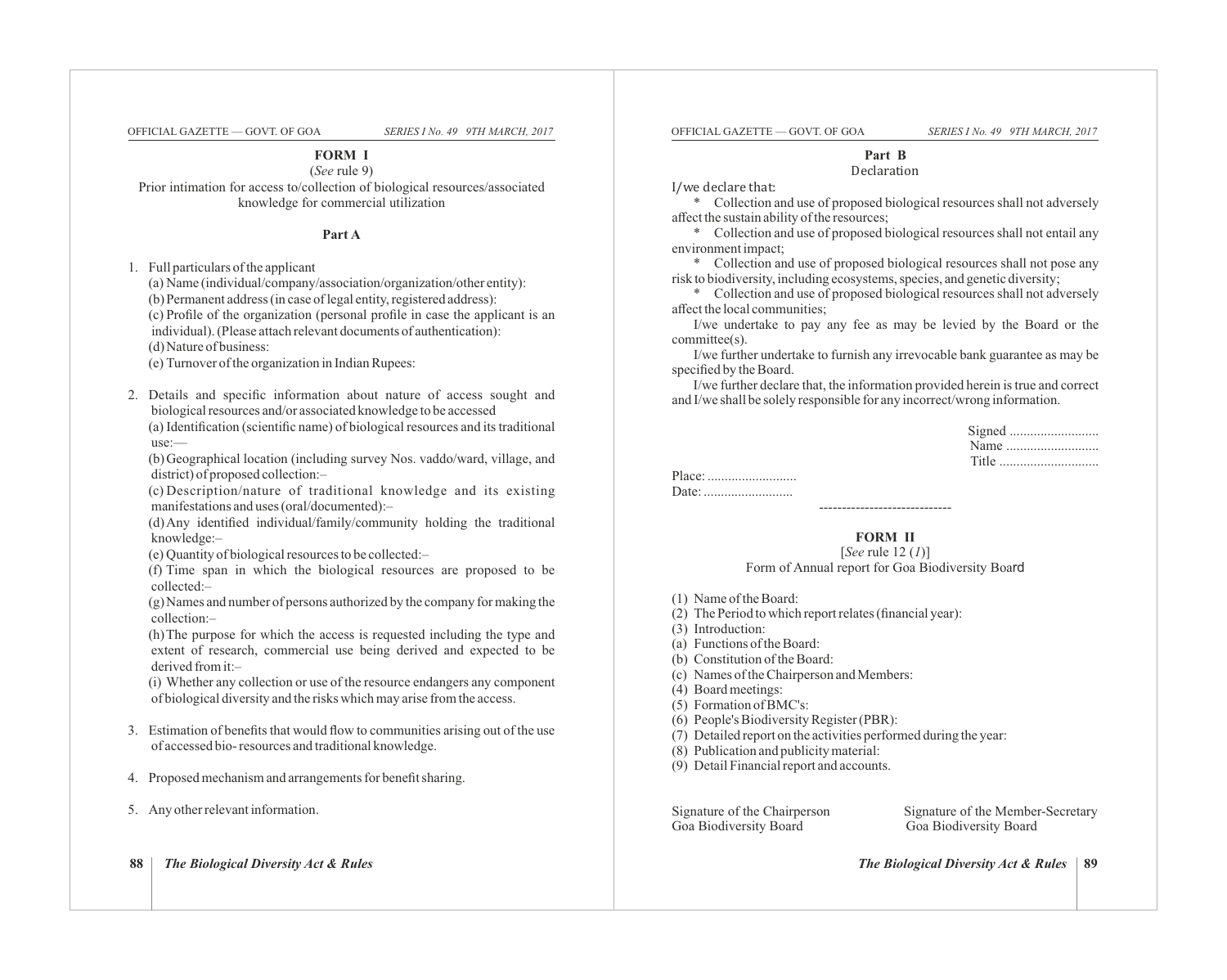OFFICIAL GAZETTE — GOVT. OF GOA *SERIES I No. 49 9TH MARCH, 2017*

*Note :* 

................................................................................................................

................................................................................................................

................................................................................................................

................................................................................................................

................................................................................................................

................................................................................................................

................................................................................................................

................................................................................................................

................................................................................................................

................................................................................................................

................................................................................................................

................................................................................................................

................................................................................................................

................................................................................................................

................................................................................................................

................................................................................................................

................................................................................................................

................................................................................................................

**FORM III**

[*See* rule 13(*3*)] Form of Annual report for Biodiversity Management Committee of ...............

- (1) The annual report shall invariably contain:
- (a) The name of the committee
- (b) The period to which the report relates (financial year)
- (c) The incumbency of office for the period (name of the Chairperson and Secretary)
- (d) Detailed statement of programmes of action for the year
- (e) Detailed report of activities performed during the year
- (f) A brief account of financial position of the committee. Proofs to be enclosed indicating updated transaction entries of all the bank accounts of BMC.
- (g) Map of Jurisdiction
- (h) Progress of work in People's Biodiversity Register (PBR) Documentation Updation
	- Validation in consultation with the SBB and TSG
- (i) Minutes of meeting
- (j) BMC annual financial report with resolution of the BMC
- (k) Details of local biodiversity fund utilization with justification
- (l) BMC is required to furnish all the supporting vouchers, approvals  $\&$ necessary proofs required for the purpose of auditing/accounting
- (m) List of visitors
- (n) List of persons provided access to biological resources and traditional knowledge by BMC
- (o) Important communication between BMC-SBB-NBA
- (p) Photographs, news clippings (if any)

Signature of the Chairperson Signature of the Secretary of ................................................. of ....................................................

Biodiversity Management Committee Biodiversity ManagementCommittee

By order and in the name of the Governor of Goa.

*Agnelo A. J. Fernandes*, Director (Environment).

Saligao, 2nd March, 2017.